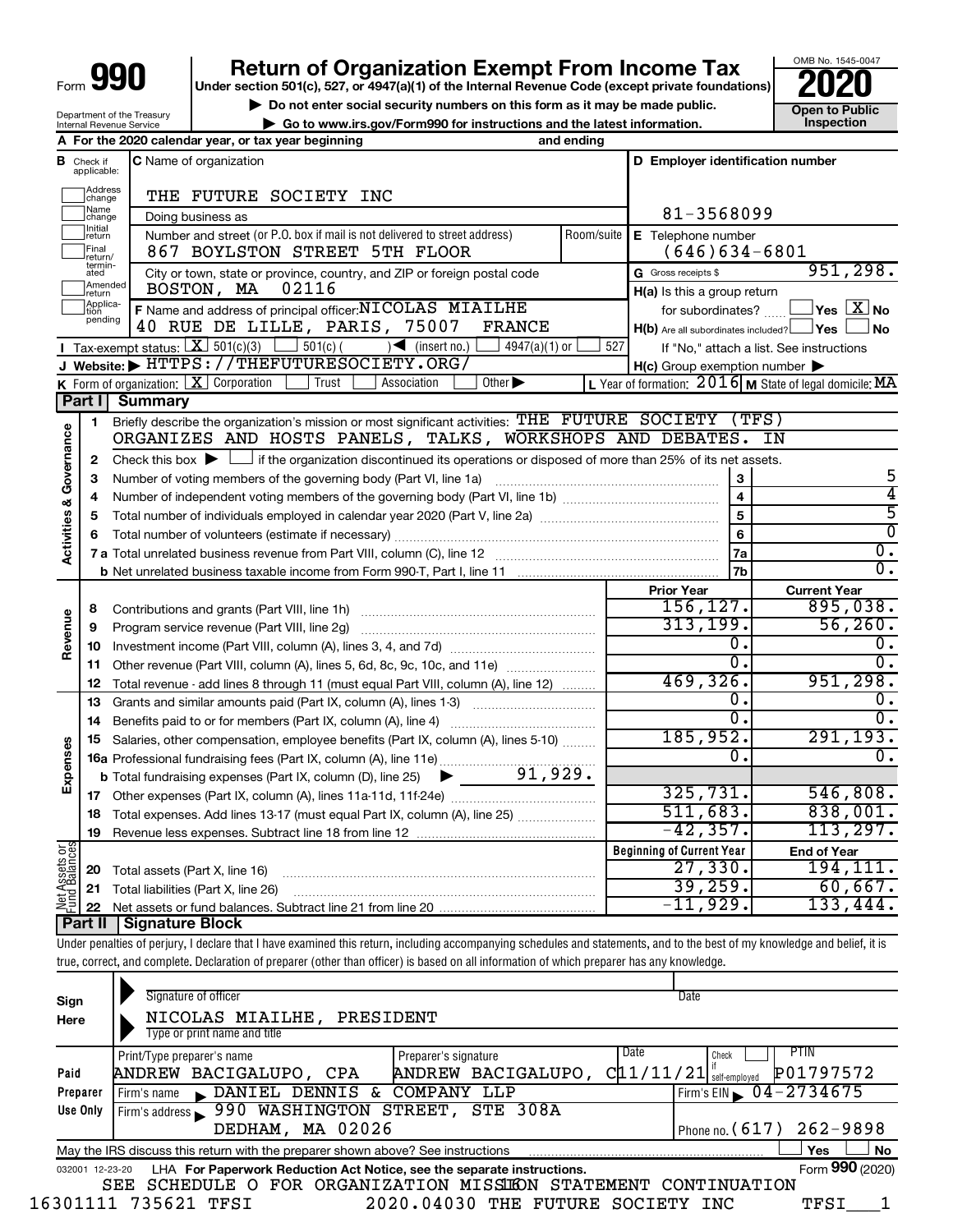|              | THE FUTURE SOCIETY INC<br>Form 990 (2020)                                                                                                                                                           | 81-3568099    |      | Page 2                                  |
|--------------|-----------------------------------------------------------------------------------------------------------------------------------------------------------------------------------------------------|---------------|------|-----------------------------------------|
|              | <b>Statement of Program Service Accomplishments</b><br>Part III                                                                                                                                     |               |      |                                         |
|              |                                                                                                                                                                                                     |               |      |                                         |
| 1            | Briefly describe the organization's mission:<br>THE FUTURE SOCIETY (TFS) ORGANIZES AND HOSTS PANELS, TALKS, WORKSHOPS                                                                               |               |      |                                         |
|              | AND DEBATES, AS WELL AS, PRODUCES RESEARCH AND PUBLICATIONS, TFS                                                                                                                                    |               |      |                                         |
|              | PARTICIPATES IN CONFERENCES TO ADVANCE ITS PRIMARY EXEMPT PURPOSE.                                                                                                                                  |               |      |                                         |
|              |                                                                                                                                                                                                     |               |      |                                         |
| $\mathbf{2}$ | Did the organization undertake any significant program services during the year which were not listed on the<br>prior Form 990 or 990-EZ?                                                           |               |      | $\Box$ Yes $[\overline{\mathrm{X}}]$ No |
|              | If "Yes," describe these new services on Schedule O.                                                                                                                                                |               |      |                                         |
| 3            | Did the organization cease conducting, or make significant changes in how it conducts, any program services?                                                                                        |               |      | $\Box$ Yes $[\overline{\mathrm{X}}]$ No |
|              | If "Yes," describe these changes on Schedule O.                                                                                                                                                     |               |      |                                         |
| 4            | Describe the organization's program service accomplishments for each of its three largest program services, as measured by expenses.                                                                |               |      |                                         |
|              | Section 501(c)(3) and 501(c)(4) organizations are required to report the amount of grants and allocations to others, the total expenses, and<br>revenue, if any, for each program service reported. |               |      |                                         |
| 4a           | $622, 697$ . including grants of \$<br>) (Expenses \$<br>(Code:                                                                                                                                     | ) (Revenue \$ |      | 56, 260.                                |
|              | PERFORM ACTIVITIES THAT INCLUDE POLICY RESEARCH, EDUCATIONAL &                                                                                                                                      |               |      |                                         |
|              | LEADERSHIP DEVELOPMENT PROGRAMS, ADVISORY SERVICES, SEMINARS & SUMMITS                                                                                                                              |               |      |                                         |
|              | AND OTHER SPECIAL PROJECTS TO ADVANCE THE RESPONSIBLE ADOPTION OF                                                                                                                                   |               |      |                                         |
|              | ARTIFICIAL INTELLIGENCE (AI) AND OTHER EMERGING TECHNOLOGIES.                                                                                                                                       |               |      |                                         |
|              |                                                                                                                                                                                                     |               |      |                                         |
|              |                                                                                                                                                                                                     |               |      |                                         |
|              |                                                                                                                                                                                                     |               |      |                                         |
|              |                                                                                                                                                                                                     |               |      |                                         |
|              |                                                                                                                                                                                                     |               |      |                                         |
|              |                                                                                                                                                                                                     |               |      |                                         |
| 4b           |                                                                                                                                                                                                     |               |      |                                         |
|              |                                                                                                                                                                                                     |               |      |                                         |
|              |                                                                                                                                                                                                     |               |      |                                         |
|              |                                                                                                                                                                                                     |               |      |                                         |
|              |                                                                                                                                                                                                     |               |      |                                         |
|              |                                                                                                                                                                                                     |               |      |                                         |
|              |                                                                                                                                                                                                     |               |      |                                         |
|              |                                                                                                                                                                                                     |               |      |                                         |
|              |                                                                                                                                                                                                     |               |      |                                         |
|              |                                                                                                                                                                                                     |               |      |                                         |
|              |                                                                                                                                                                                                     |               |      |                                         |
|              |                                                                                                                                                                                                     |               |      |                                         |
| 4c           | ) (Expenses \$<br>$\begin{array}{ c c }\n\hline\n\text{Code:} & \text{\quad} & \text{\quad} \end{array}$<br>including grants of \$                                                                  | ) (Revenue \$ |      |                                         |
|              |                                                                                                                                                                                                     |               |      |                                         |
|              |                                                                                                                                                                                                     |               |      |                                         |
|              |                                                                                                                                                                                                     |               |      |                                         |
|              |                                                                                                                                                                                                     |               |      |                                         |
|              |                                                                                                                                                                                                     |               |      |                                         |
|              |                                                                                                                                                                                                     |               |      |                                         |
|              |                                                                                                                                                                                                     |               |      |                                         |
|              |                                                                                                                                                                                                     |               |      |                                         |
|              |                                                                                                                                                                                                     |               |      |                                         |
|              |                                                                                                                                                                                                     |               |      |                                         |
| 4d           | Other program services (Describe on Schedule O.)                                                                                                                                                    |               |      |                                         |
|              | (Expenses \$<br>including grants of \$<br>(Revenue \$<br>622,697.<br>4e Total program service expenses >                                                                                            |               |      |                                         |
|              |                                                                                                                                                                                                     |               |      | Form 990 (2020)                         |
|              | 032002 12-23-20                                                                                                                                                                                     |               |      |                                         |
|              | 17                                                                                                                                                                                                  |               |      |                                         |
|              | 16301111 735621 TFSI<br>2020.04030 THE FUTURE SOCIETY INC                                                                                                                                           |               | TFSI |                                         |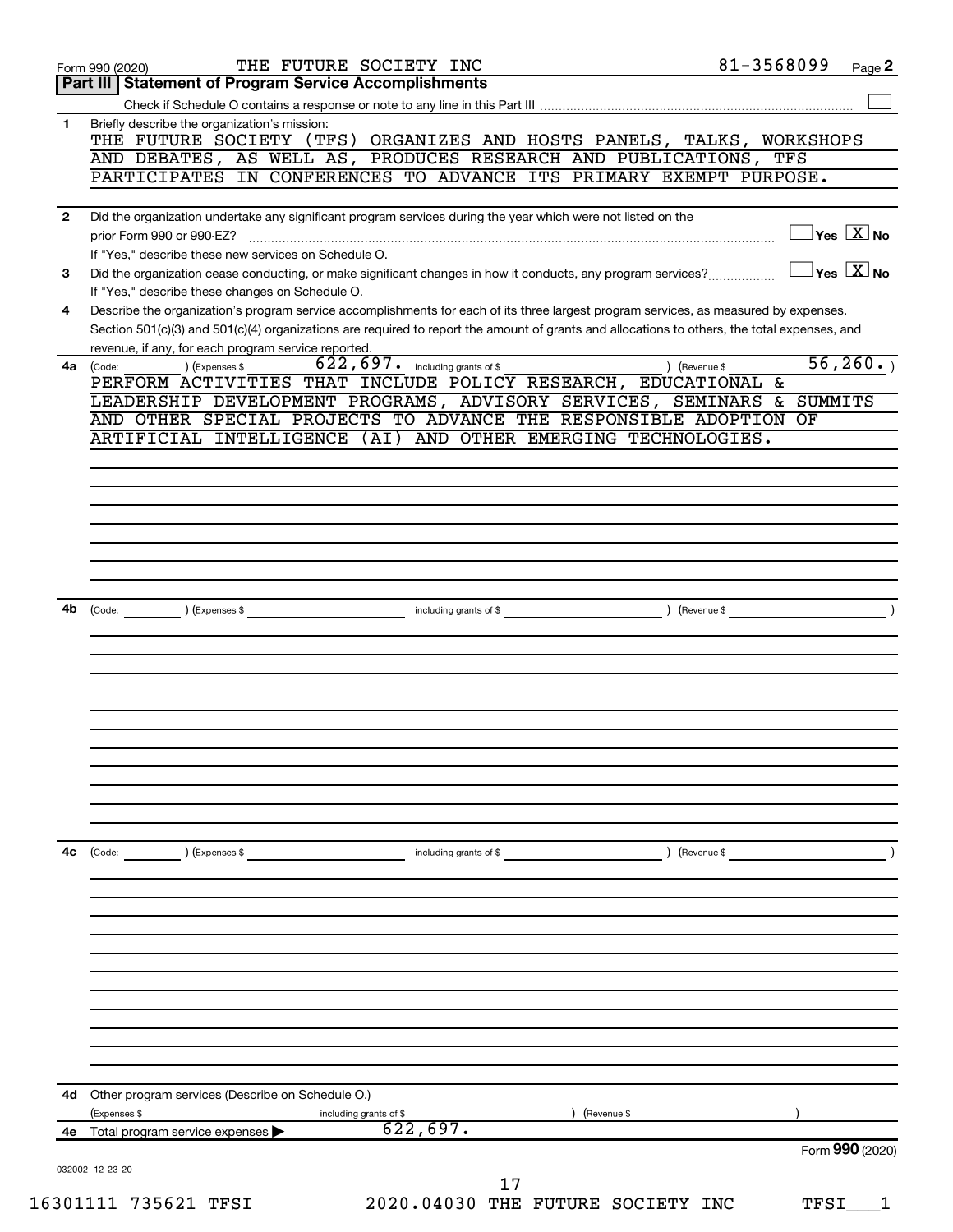Form 990 (2020) Page THE FUTURE SOCIETY INC 81-3568099 **Part IV Checklist of Required Schedules**

|     |                                                                                                                                                                                                                                     |                 | Yes $ $                 | No                      |
|-----|-------------------------------------------------------------------------------------------------------------------------------------------------------------------------------------------------------------------------------------|-----------------|-------------------------|-------------------------|
| 1   | Is the organization described in section $501(c)(3)$ or $4947(a)(1)$ (other than a private foundation)?                                                                                                                             |                 |                         |                         |
|     |                                                                                                                                                                                                                                     | 1               | х                       |                         |
| 2   | Is the organization required to complete Schedule B, Schedule of Contributors? [111] [12] the organization required to complete Schedule B, Schedule of Contributors?                                                               | $\overline{2}$  | $\overline{\text{x}}$   |                         |
| З   | Did the organization engage in direct or indirect political campaign activities on behalf of or in opposition to candidates for                                                                                                     |                 |                         |                         |
|     | public office? If "Yes," complete Schedule C, Part I                                                                                                                                                                                | З               |                         | x                       |
|     | Section 501(c)(3) organizations. Did the organization engage in lobbying activities, or have a section 501(h) election in effect                                                                                                    |                 |                         | x                       |
|     |                                                                                                                                                                                                                                     | 4               |                         |                         |
| 5   | Is the organization a section 501(c)(4), 501(c)(5), or 501(c)(6) organization that receives membership dues, assessments, or                                                                                                        | 5               |                         | x                       |
| 6   | Did the organization maintain any donor advised funds or any similar funds or accounts for which donors have the right to                                                                                                           |                 |                         |                         |
|     | provide advice on the distribution or investment of amounts in such funds or accounts? If "Yes," complete Schedule D, Part I                                                                                                        | 6               |                         | x                       |
| 7   | Did the organization receive or hold a conservation easement, including easements to preserve open space,                                                                                                                           |                 |                         |                         |
|     | .                                                                                                                                                                                                                                   | $\overline{7}$  |                         | x                       |
| 8   | Did the organization maintain collections of works of art, historical treasures, or other similar assets? If "Yes," complete                                                                                                        |                 |                         |                         |
|     | Schedule D, Part III <b>Process Construction Construction Construction</b> Construction Construction Construction Construction Construction Construction Construction Construction Construction Construction Construction Construct | 8               |                         | x                       |
| 9   | Did the organization report an amount in Part X, line 21, for escrow or custodial account liability, serve as a custodian for                                                                                                       |                 |                         |                         |
|     | amounts not listed in Part X; or provide credit counseling, debt management, credit repair, or debt negotiation services?                                                                                                           |                 |                         |                         |
|     | If "Yes," complete Schedule D, Part IV [[11] Marrior] [13] Marrior Marrior Marrior Marrior Marrior Marrior Marrior Marrior Marrior Marrior Marrior Marrior Marrior Marrior Marrior Marrior Marrior Marrior Marrior Marrior Mar      | 9               |                         | x                       |
| 10  | Did the organization, directly or through a related organization, hold assets in donor-restricted endowments                                                                                                                        |                 |                         |                         |
|     |                                                                                                                                                                                                                                     | 10              |                         | x                       |
| 11  | If the organization's answer to any of the following questions is "Yes," then complete Schedule D, Parts VI, VII, VIII, IX, or X                                                                                                    |                 |                         |                         |
|     | as applicable.                                                                                                                                                                                                                      |                 |                         |                         |
|     | a Did the organization report an amount for land, buildings, and equipment in Part X, line 10? If "Yes," complete Schedule D,                                                                                                       |                 |                         |                         |
|     |                                                                                                                                                                                                                                     | 11a             |                         | x                       |
|     | <b>b</b> Did the organization report an amount for investments - other securities in Part X, line 12, that is 5% or more of its total                                                                                               |                 |                         |                         |
|     |                                                                                                                                                                                                                                     | 11 <sub>b</sub> |                         | x                       |
|     | c Did the organization report an amount for investments - program related in Part X, line 13, that is 5% or more of its total                                                                                                       |                 |                         | x                       |
|     |                                                                                                                                                                                                                                     | 11c             |                         |                         |
|     | d Did the organization report an amount for other assets in Part X, line 15, that is 5% or more of its total assets reported in                                                                                                     |                 |                         | x                       |
|     |                                                                                                                                                                                                                                     | 11d<br>11e      |                         | $\overline{\mathtt{x}}$ |
| f   | Did the organization's separate or consolidated financial statements for the tax year include a footnote that addresses                                                                                                             |                 |                         |                         |
|     | the organization's liability for uncertain tax positions under FIN 48 (ASC 740)? If "Yes," complete Schedule D, Part X                                                                                                              | 11f             |                         | x                       |
|     | 12a Did the organization obtain separate, independent audited financial statements for the tax year? If "Yes," complete                                                                                                             |                 |                         |                         |
|     | Schedule D, Parts XI and XII                                                                                                                                                                                                        | 12a             |                         | x                       |
|     | <b>b</b> Was the organization included in consolidated, independent audited financial statements for the tax year?                                                                                                                  |                 |                         |                         |
|     | If "Yes," and if the organization answered "No" to line 12a, then completing Schedule D, Parts XI and XII is optional <i>www.</i>                                                                                                   | 12 <sub>b</sub> |                         | Х                       |
| 13  | Is the organization a school described in section $170(b)(1)(A)(ii)?$ If "Yes," complete Schedule E                                                                                                                                 | 13              |                         | $\overline{\texttt{x}}$ |
| 14a |                                                                                                                                                                                                                                     | 14a             | $\overline{\textbf{x}}$ |                         |
|     | <b>b</b> Did the organization have aggregate revenues or expenses of more than \$10,000 from grantmaking, fundraising, business,                                                                                                    |                 |                         |                         |
|     | investment, and program service activities outside the United States, or aggregate foreign investments valued at \$100,000                                                                                                          |                 |                         |                         |
|     |                                                                                                                                                                                                                                     | 14b             | х                       |                         |
| 15  | Did the organization report on Part IX, column (A), line 3, more than \$5,000 of grants or other assistance to or for any                                                                                                           |                 |                         |                         |
|     |                                                                                                                                                                                                                                     | 15              |                         | x                       |
| 16  | Did the organization report on Part IX, column (A), line 3, more than \$5,000 of aggregate grants or other assistance to                                                                                                            |                 |                         | x                       |
| 17  | Did the organization report a total of more than \$15,000 of expenses for professional fundraising services on Part IX,                                                                                                             | 16              |                         |                         |
|     |                                                                                                                                                                                                                                     | 17              |                         | x                       |
| 18  | Did the organization report more than \$15,000 total of fundraising event gross income and contributions on Part VIII, lines                                                                                                        |                 |                         |                         |
|     |                                                                                                                                                                                                                                     | 18              |                         | x                       |
| 19  | Did the organization report more than \$15,000 of gross income from gaming activities on Part VIII, line 9a? If "Yes,"                                                                                                              |                 |                         |                         |
|     |                                                                                                                                                                                                                                     | 19              |                         | x                       |
|     |                                                                                                                                                                                                                                     | <b>20a</b>      |                         | $\overline{\mathbf{X}}$ |
|     |                                                                                                                                                                                                                                     | 20 <sub>b</sub> |                         |                         |
| 21  | Did the organization report more than \$5,000 of grants or other assistance to any domestic organization or                                                                                                                         |                 |                         |                         |
|     |                                                                                                                                                                                                                                     | 21              |                         | x                       |
|     | 032003 12-23-20                                                                                                                                                                                                                     |                 |                         | Form 990 (2020)         |

16301111 735621 TFSI 2020.04030 THE FUTURE SOCIETY INC TFSI\_\_\_1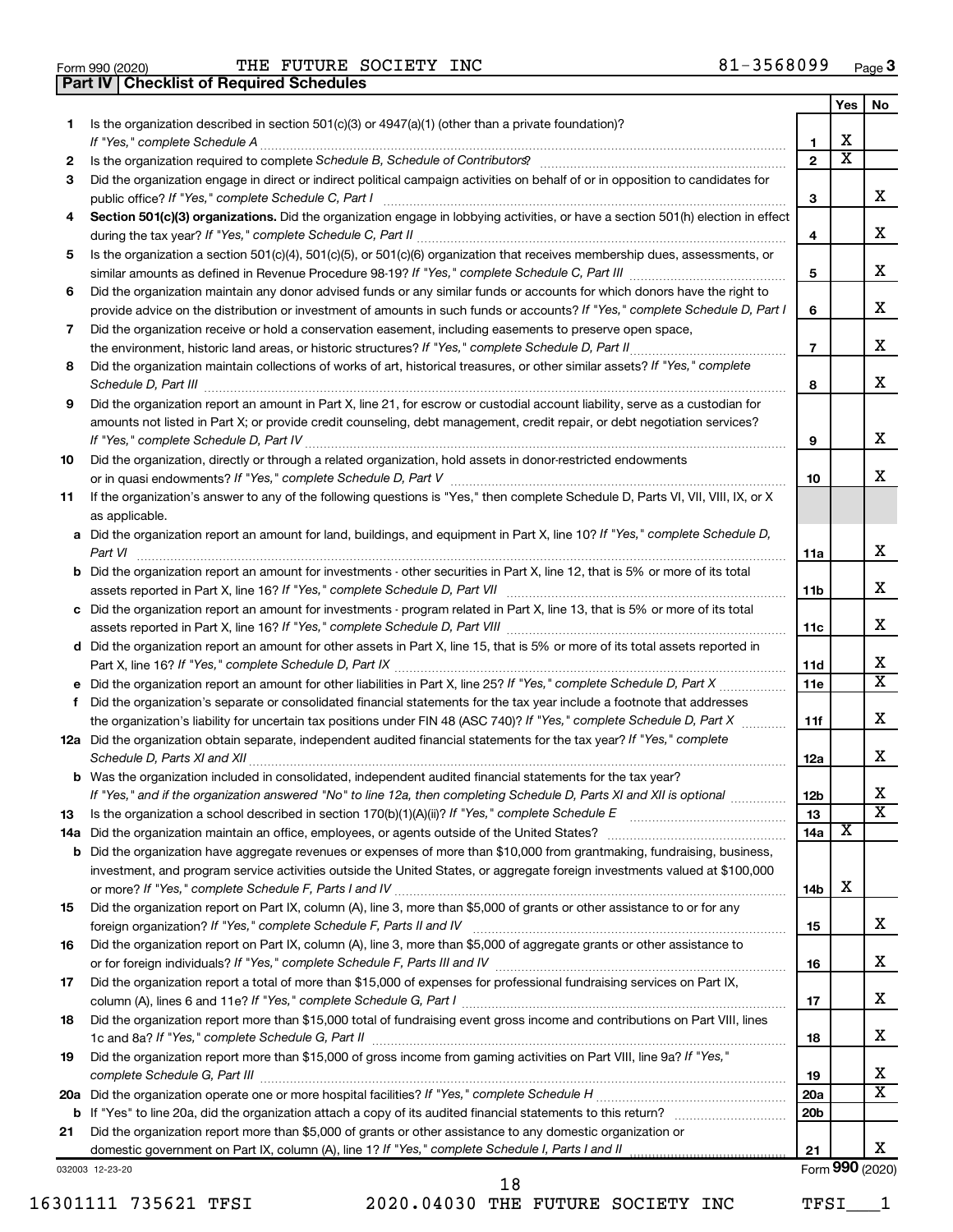|  | Form 990 (2020) |
|--|-----------------|
|  |                 |

*(continued)* **Part IV Checklist of Required Schedules**

|        |                                                                                                                                                                                                                                                                                                                                                         |                 | Yes             | No                      |
|--------|---------------------------------------------------------------------------------------------------------------------------------------------------------------------------------------------------------------------------------------------------------------------------------------------------------------------------------------------------------|-----------------|-----------------|-------------------------|
| 22     | Did the organization report more than \$5,000 of grants or other assistance to or for domestic individuals on                                                                                                                                                                                                                                           |                 |                 |                         |
|        |                                                                                                                                                                                                                                                                                                                                                         | 22              |                 | x                       |
| 23     | Did the organization answer "Yes" to Part VII, Section A, line 3, 4, or 5 about compensation of the organization's current                                                                                                                                                                                                                              |                 |                 |                         |
|        | and former officers, directors, trustees, key employees, and highest compensated employees? If "Yes," complete<br>Schedule J <b>Execute Schedule J Execute Schedule J</b>                                                                                                                                                                               | 23              |                 | X                       |
|        | 24a Did the organization have a tax-exempt bond issue with an outstanding principal amount of more than \$100,000 as of the                                                                                                                                                                                                                             |                 |                 |                         |
|        | last day of the year, that was issued after December 31, 2002? If "Yes," answer lines 24b through 24d and complete                                                                                                                                                                                                                                      |                 |                 |                         |
|        |                                                                                                                                                                                                                                                                                                                                                         | 24a             |                 | x                       |
|        |                                                                                                                                                                                                                                                                                                                                                         | 24 <sub>b</sub> |                 |                         |
|        | c Did the organization maintain an escrow account other than a refunding escrow at any time during the year to defease                                                                                                                                                                                                                                  |                 |                 |                         |
|        |                                                                                                                                                                                                                                                                                                                                                         | 24c             |                 |                         |
|        |                                                                                                                                                                                                                                                                                                                                                         | 24d             |                 |                         |
|        | 25a Section 501(c)(3), 501(c)(4), and 501(c)(29) organizations. Did the organization engage in an excess benefit                                                                                                                                                                                                                                        |                 |                 |                         |
|        |                                                                                                                                                                                                                                                                                                                                                         | 25a             |                 | x                       |
|        | <b>b</b> Is the organization aware that it engaged in an excess benefit transaction with a disqualified person in a prior year, and<br>that the transaction has not been reported on any of the organization's prior Forms 990 or 990-EZ? If "Yes," complete<br>Schedule L, Part I                                                                      | 25b             |                 | x                       |
| 26     | Did the organization report any amount on Part X, line 5 or 22, for receivables from or payables to any current                                                                                                                                                                                                                                         |                 |                 |                         |
|        | or former officer, director, trustee, key employee, creator or founder, substantial contributor, or 35%                                                                                                                                                                                                                                                 |                 |                 |                         |
|        |                                                                                                                                                                                                                                                                                                                                                         | 26              |                 | X                       |
| 27     | Did the organization provide a grant or other assistance to any current or former officer, director, trustee, key employee,                                                                                                                                                                                                                             |                 |                 |                         |
|        | creator or founder, substantial contributor or employee thereof, a grant selection committee member, or to a 35% controlled                                                                                                                                                                                                                             |                 |                 |                         |
|        | entity (including an employee thereof) or family member of any of these persons? If "Yes," complete Schedule L, Part III                                                                                                                                                                                                                                | 27              |                 | X                       |
| 28     | Was the organization a party to a business transaction with one of the following parties (see Schedule L, Part IV                                                                                                                                                                                                                                       |                 |                 |                         |
|        | instructions, for applicable filing thresholds, conditions, and exceptions):                                                                                                                                                                                                                                                                            |                 |                 |                         |
|        | a A current or former officer, director, trustee, key employee, creator or founder, or substantial contributor? If                                                                                                                                                                                                                                      |                 |                 |                         |
|        |                                                                                                                                                                                                                                                                                                                                                         | 28a             |                 | х                       |
|        |                                                                                                                                                                                                                                                                                                                                                         | 28 <sub>b</sub> |                 | $\overline{\mathtt{x}}$ |
|        | c A 35% controlled entity of one or more individuals and/or organizations described in lines 28a or 28b? If                                                                                                                                                                                                                                             |                 |                 |                         |
|        |                                                                                                                                                                                                                                                                                                                                                         | 28c             |                 | Χ                       |
| 29     |                                                                                                                                                                                                                                                                                                                                                         | 29              |                 | $\overline{\mathtt{x}}$ |
| 30     | Did the organization receive contributions of art, historical treasures, or other similar assets, or qualified conservation                                                                                                                                                                                                                             | 30              |                 | x                       |
| 31     | Did the organization liquidate, terminate, or dissolve and cease operations? If "Yes," complete Schedule N, Part I                                                                                                                                                                                                                                      | 31              |                 | $\overline{\mathtt{x}}$ |
| 32     | Did the organization sell, exchange, dispose of, or transfer more than 25% of its net assets? If "Yes," complete<br>Schedule N, Part II <b>Markov Markov Alexander Schedule N, Part II</b> Markov Markov Markov Markov Markov Markov Markov Markov Markov Markov Markov Markov Markov Markov Markov Markov Markov Markov Markov Markov Markov Markov Ma | 32              |                 | X                       |
| 33     | Did the organization own 100% of an entity disregarded as separate from the organization under Regulations                                                                                                                                                                                                                                              |                 |                 |                         |
|        |                                                                                                                                                                                                                                                                                                                                                         | 33              |                 | x                       |
| 34     | Was the organization related to any tax-exempt or taxable entity? If "Yes," complete Schedule R, Part II, III, or IV, and                                                                                                                                                                                                                               |                 |                 |                         |
|        | Part V, line 1                                                                                                                                                                                                                                                                                                                                          | 34              |                 | х                       |
|        |                                                                                                                                                                                                                                                                                                                                                         | <b>35a</b>      |                 | $\overline{\mathtt{x}}$ |
|        | <b>b</b> If "Yes" to line 35a, did the organization receive any payment from or engage in any transaction with a controlled entity                                                                                                                                                                                                                      |                 |                 |                         |
|        |                                                                                                                                                                                                                                                                                                                                                         | 35 <sub>b</sub> |                 |                         |
| 36     | Section 501(c)(3) organizations. Did the organization make any transfers to an exempt non-charitable related organization?                                                                                                                                                                                                                              | 36              |                 | x                       |
| 37     | Did the organization conduct more than 5% of its activities through an entity that is not a related organization                                                                                                                                                                                                                                        |                 |                 |                         |
|        |                                                                                                                                                                                                                                                                                                                                                         | 37              |                 | x                       |
| 38     | Did the organization complete Schedule O and provide explanations in Schedule O for Part VI, lines 11b and 19?                                                                                                                                                                                                                                          |                 |                 |                         |
| Part V |                                                                                                                                                                                                                                                                                                                                                         | 38              | х               |                         |
|        |                                                                                                                                                                                                                                                                                                                                                         |                 |                 |                         |
|        |                                                                                                                                                                                                                                                                                                                                                         |                 | Yes             | No                      |
|        | 1a                                                                                                                                                                                                                                                                                                                                                      |                 |                 |                         |
|        | 1b                                                                                                                                                                                                                                                                                                                                                      |                 |                 |                         |
|        | c Did the organization comply with backup withholding rules for reportable payments to vendors and reportable gaming                                                                                                                                                                                                                                    |                 |                 |                         |
|        |                                                                                                                                                                                                                                                                                                                                                         | 1c              |                 |                         |
|        | 032004 12-23-20                                                                                                                                                                                                                                                                                                                                         |                 | Form 990 (2020) |                         |
|        | 19                                                                                                                                                                                                                                                                                                                                                      |                 |                 |                         |
|        | 16301111 735621 TFSI<br>2020.04030 THE FUTURE SOCIETY INC                                                                                                                                                                                                                                                                                               | TFSI            |                 |                         |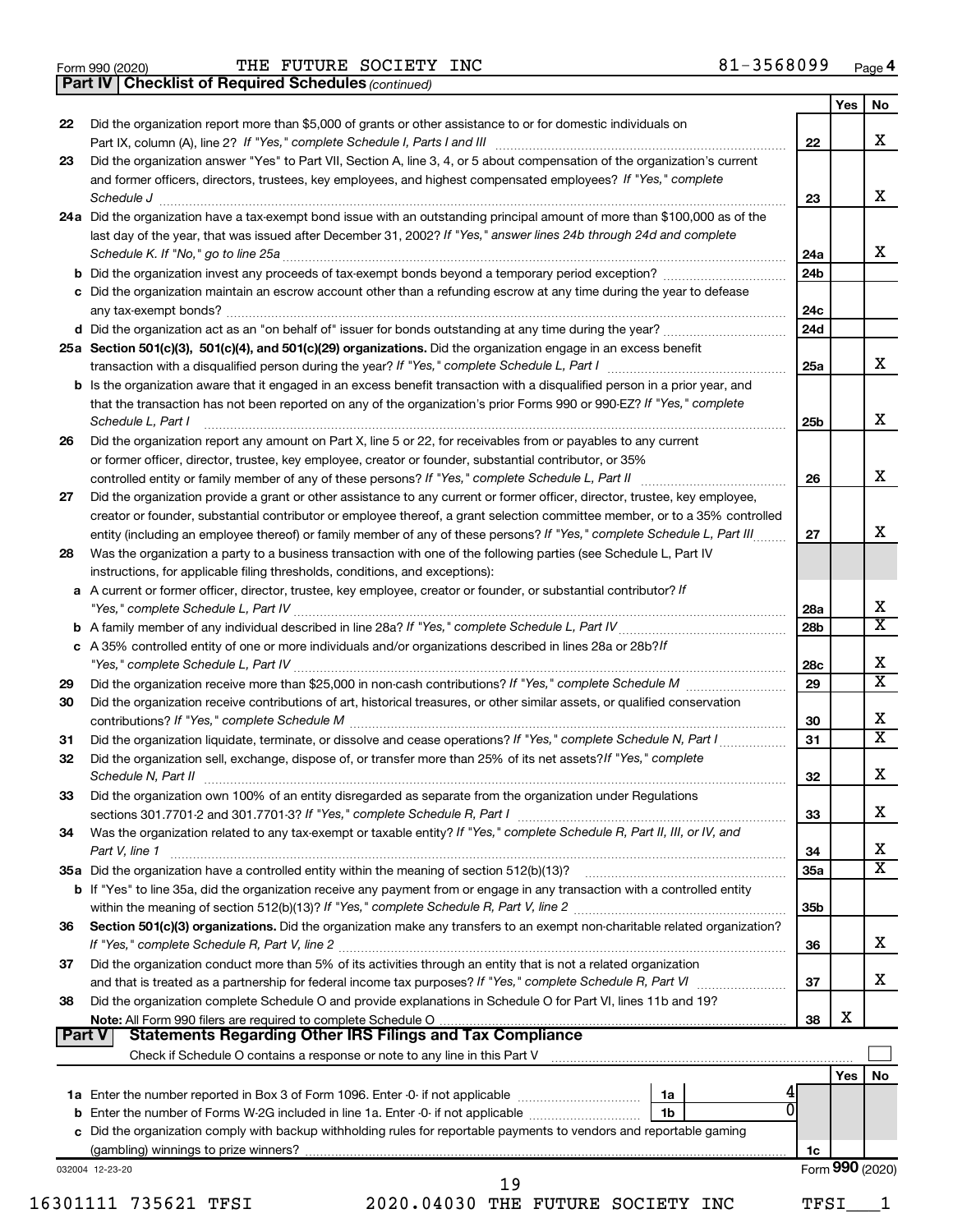|        | 81-3568099<br>THE FUTURE SOCIETY INC<br>Form 990 (2020)                                                                                                                                                                                                                                                                                                                                                                                                                      |                |     | Page 5                  |
|--------|------------------------------------------------------------------------------------------------------------------------------------------------------------------------------------------------------------------------------------------------------------------------------------------------------------------------------------------------------------------------------------------------------------------------------------------------------------------------------|----------------|-----|-------------------------|
| Part V | Statements Regarding Other IRS Filings and Tax Compliance (continued)                                                                                                                                                                                                                                                                                                                                                                                                        |                |     |                         |
|        |                                                                                                                                                                                                                                                                                                                                                                                                                                                                              |                | Yes | No                      |
|        | 2a Enter the number of employees reported on Form W-3, Transmittal of Wage and Tax Statements,                                                                                                                                                                                                                                                                                                                                                                               |                |     |                         |
|        | $5 \mid$<br>filed for the calendar year ending with or within the year covered by this return<br>2a                                                                                                                                                                                                                                                                                                                                                                          |                |     |                         |
| b      |                                                                                                                                                                                                                                                                                                                                                                                                                                                                              | 2 <sub>b</sub> | х   |                         |
|        |                                                                                                                                                                                                                                                                                                                                                                                                                                                                              |                |     |                         |
| За     | Did the organization have unrelated business gross income of \$1,000 or more during the year?                                                                                                                                                                                                                                                                                                                                                                                | 3a             |     | х                       |
| b      | If "Yes," has it filed a Form 990-T for this year? If "No" to line 3b, provide an explanation on Schedule O<br>$\mathcal{L} = \{1, 2, \ldots, 2, \ldots, 2, \ldots, 2, \ldots, 2, \ldots, 2, \ldots, 2, \ldots, 2, \ldots, 2, \ldots, 2, \ldots, 2, \ldots, 2, \ldots, 2, \ldots, 2, \ldots, 2, \ldots, 2, \ldots, 2, \ldots, 2, \ldots, 2, \ldots, 2, \ldots, 2, \ldots, 2, \ldots, 2, \ldots, 2, \ldots, 2, \ldots, 2, \ldots, 2, \ldots, 2, \ldots, 2, \ldots, 2, \ldots$ | 3 <sub>b</sub> |     |                         |
|        | 4a At any time during the calendar year, did the organization have an interest in, or a signature or other authority over, a                                                                                                                                                                                                                                                                                                                                                 |                | х   |                         |
|        | financial account in a foreign country (such as a bank account, securities account, or other financial account)?<br><b>b</b> If "Yes," enter the name of the foreign country $\blacktriangleright$ BELGIUM                                                                                                                                                                                                                                                                   | 4a             |     |                         |
|        | See instructions for filing requirements for FinCEN Form 114, Report of Foreign Bank and Financial Accounts (FBAR).                                                                                                                                                                                                                                                                                                                                                          |                |     |                         |
| 5a     |                                                                                                                                                                                                                                                                                                                                                                                                                                                                              | 5a             |     | x                       |
| b      |                                                                                                                                                                                                                                                                                                                                                                                                                                                                              | 5b             |     | $\overline{\mathtt{x}}$ |
| с      |                                                                                                                                                                                                                                                                                                                                                                                                                                                                              | 5c             |     |                         |
| 6a     | Does the organization have annual gross receipts that are normally greater than \$100,000, and did the organization solicit                                                                                                                                                                                                                                                                                                                                                  |                |     |                         |
|        |                                                                                                                                                                                                                                                                                                                                                                                                                                                                              | 6a             |     | х                       |
| b      | If "Yes," did the organization include with every solicitation an express statement that such contributions or gifts                                                                                                                                                                                                                                                                                                                                                         |                |     |                         |
|        | were not tax deductible?                                                                                                                                                                                                                                                                                                                                                                                                                                                     | 6b             |     |                         |
| 7      | Organizations that may receive deductible contributions under section 170(c).                                                                                                                                                                                                                                                                                                                                                                                                |                |     |                         |
| a      | Did the organization receive a payment in excess of \$75 made partly as a contribution and partly for goods and services provided to the payor?                                                                                                                                                                                                                                                                                                                              | 7a             |     | x                       |
| b      |                                                                                                                                                                                                                                                                                                                                                                                                                                                                              | 7b             |     |                         |
| с      | Did the organization sell, exchange, or otherwise dispose of tangible personal property for which it was required                                                                                                                                                                                                                                                                                                                                                            |                |     |                         |
|        | to file Form 8282?                                                                                                                                                                                                                                                                                                                                                                                                                                                           | 7c             |     | x                       |
| d      | 7d                                                                                                                                                                                                                                                                                                                                                                                                                                                                           |                |     |                         |
| е      | Did the organization receive any funds, directly or indirectly, to pay premiums on a personal benefit contract?                                                                                                                                                                                                                                                                                                                                                              | 7е             |     |                         |
| f      | Did the organization, during the year, pay premiums, directly or indirectly, on a personal benefit contract?                                                                                                                                                                                                                                                                                                                                                                 | 7f             |     |                         |
| g      | If the organization received a contribution of qualified intellectual property, did the organization file Form 8899 as required?                                                                                                                                                                                                                                                                                                                                             | 7g             |     |                         |
| h      | If the organization received a contribution of cars, boats, airplanes, or other vehicles, did the organization file a Form 1098-C?                                                                                                                                                                                                                                                                                                                                           | 7h             |     |                         |
| 8      | Sponsoring organizations maintaining donor advised funds. Did a donor advised fund maintained by the                                                                                                                                                                                                                                                                                                                                                                         |                |     |                         |
|        | sponsoring organization have excess business holdings at any time during the year?                                                                                                                                                                                                                                                                                                                                                                                           | 8              |     |                         |
| 9      | Sponsoring organizations maintaining donor advised funds.                                                                                                                                                                                                                                                                                                                                                                                                                    |                |     |                         |
| a      | Did the sponsoring organization make any taxable distributions under section 4966?                                                                                                                                                                                                                                                                                                                                                                                           | <b>9a</b>      |     |                         |
| b      |                                                                                                                                                                                                                                                                                                                                                                                                                                                                              | 9b             |     |                         |
| 10     | Section 501(c)(7) organizations. Enter:                                                                                                                                                                                                                                                                                                                                                                                                                                      |                |     |                         |
|        | 10a  <br>Initiation fees and capital contributions included on Part VIII, line 12 [111] [11] [12] [11] [12] [11] [12] [                                                                                                                                                                                                                                                                                                                                                      |                |     |                         |
| b      | 10 <sub>b</sub><br>Gross receipts, included on Form 990, Part VIII, line 12, for public use of club facilities                                                                                                                                                                                                                                                                                                                                                               |                |     |                         |
| 11     | Section 501(c)(12) organizations. Enter:<br>11a                                                                                                                                                                                                                                                                                                                                                                                                                              |                |     |                         |
| a      | Gross income from other sources (Do not net amounts due or paid to other sources against                                                                                                                                                                                                                                                                                                                                                                                     |                |     |                         |
| b      | 11 <sub>b</sub>                                                                                                                                                                                                                                                                                                                                                                                                                                                              |                |     |                         |
|        | 12a Section 4947(a)(1) non-exempt charitable trusts. Is the organization filing Form 990 in lieu of Form 1041?                                                                                                                                                                                                                                                                                                                                                               | 12a            |     |                         |
| b      | 12 <sub>b</sub><br>If "Yes," enter the amount of tax-exempt interest received or accrued during the year                                                                                                                                                                                                                                                                                                                                                                     |                |     |                         |
| 13     | Section 501(c)(29) qualified nonprofit health insurance issuers.                                                                                                                                                                                                                                                                                                                                                                                                             |                |     |                         |
| а      |                                                                                                                                                                                                                                                                                                                                                                                                                                                                              | 13a            |     |                         |
|        | Note: See the instructions for additional information the organization must report on Schedule O.                                                                                                                                                                                                                                                                                                                                                                            |                |     |                         |
| b      | Enter the amount of reserves the organization is required to maintain by the states in which the                                                                                                                                                                                                                                                                                                                                                                             |                |     |                         |
|        | 13 <sub>b</sub>                                                                                                                                                                                                                                                                                                                                                                                                                                                              |                |     |                         |
| с      | 13 <sub>c</sub>                                                                                                                                                                                                                                                                                                                                                                                                                                                              |                |     |                         |
| 14a    | Did the organization receive any payments for indoor tanning services during the tax year?                                                                                                                                                                                                                                                                                                                                                                                   | 14a            |     | х                       |
| b      | If "Yes," has it filed a Form 720 to report these payments? If "No," provide an explanation on Schedule O                                                                                                                                                                                                                                                                                                                                                                    | 14b            |     |                         |
| 15     | Is the organization subject to the section 4960 tax on payment(s) of more than \$1,000,000 in remuneration or                                                                                                                                                                                                                                                                                                                                                                |                |     |                         |
|        |                                                                                                                                                                                                                                                                                                                                                                                                                                                                              |                |     |                         |

| If "Yes." see instructions and file Form 4720, Schedule N.                                                      |    |  |
|-----------------------------------------------------------------------------------------------------------------|----|--|
| Is the organization an educational institution subject to the section 4968 excise tax on net investment income? | 16 |  |
| If "Yes." complete Form 4720, Schedule O.                                                                       |    |  |

Form (2020) **990**

X

X

**15**

032005 12-23-20

~~~~~~~~~~~~~~~~~~~~~~~~~~~~~~~~~~~~~~~

excess parachute payment(s) during the year?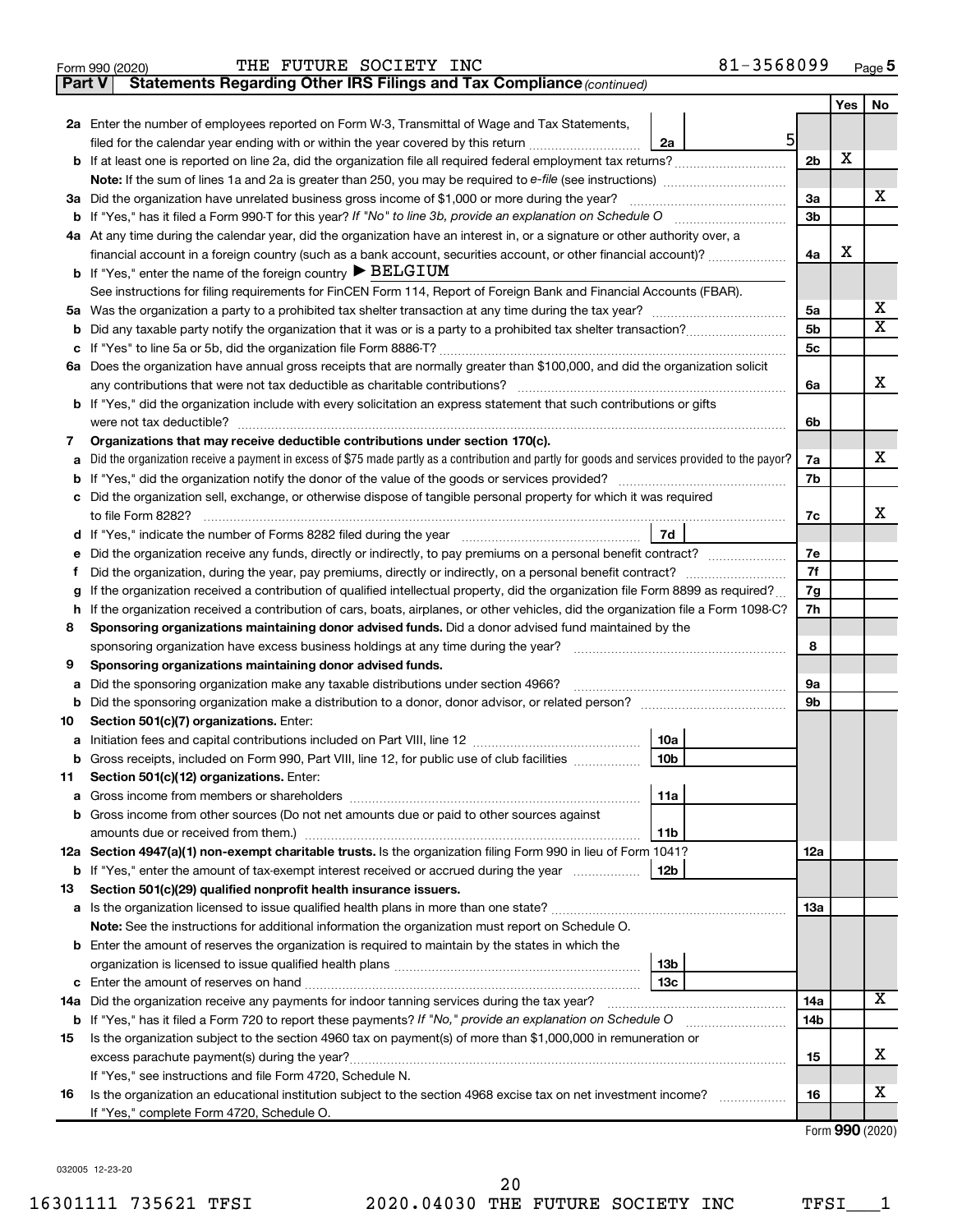| Form 990 (2020) |  |
|-----------------|--|
|-----------------|--|

#### Form 990 (2020) Page THE FUTURE SOCIETY INC 81-3568099

**Part VI** Governance, Management, and Disclosure For each "Yes" response to lines 2 through 7b below, and for a "No" response *to line 8a, 8b, or 10b below, describe the circumstances, processes, or changes on Schedule O. See instructions.*

| 1a Enter the number of voting members of the governing body at the end of the tax year<br>1a<br>If there are material differences in voting rights among members of the governing body, or if the governing<br>body delegated broad authority to an executive committee or similar committee, explain on Schedule O.<br>Enter the number of voting members included on line 1a, above, who are independent<br>1b<br>b<br>Did any officer, director, trustee, or key employee have a family relationship or a business relationship with any other<br>$\mathbf{2}$<br>officer, director, trustee, or key employee?<br>Did the organization delegate control over management duties customarily performed by or under the direct supervision<br>3<br>4<br>Did the organization make any significant changes to its governing documents since the prior Form 990 was filed?<br>5<br>6<br>Did the organization have members, stockholders, or other persons who had the power to elect or appoint one or<br>7a<br>Are any governance decisions of the organization reserved to (or subject to approval by) members, stockholders, or<br>b<br>7b<br>Did the organization contemporaneously document the meetings held or written actions undertaken during the year by the following:<br>8<br>х<br>8а<br>а<br>8b<br>b<br>Is there any officer, director, trustee, or key employee listed in Part VII, Section A, who cannot be reached at the<br>9<br><b>Section B. Policies</b> (This Section B requests information about policies not required by the Internal Revenue Code.)<br>Yes<br>10a<br><b>b</b> If "Yes," did the organization have written policies and procedures governing the activities of such chapters, affiliates,<br>10 <sub>b</sub><br>х<br>11a<br>11a Has the organization provided a complete copy of this Form 990 to all members of its governing body before filing the form?<br><b>b</b> Describe in Schedule O the process, if any, used by the organization to review this Form 990.<br>х<br>12a<br>х<br>Were officers, directors, or trustees, and key employees required to disclose annually interests that could give rise to conflicts?<br>12 <sub>b</sub><br>b<br>Did the organization regularly and consistently monitor and enforce compliance with the policy? If "Yes," describe<br>с<br>X<br>12c<br>$\overline{\textbf{x}}$<br>13<br>$\overline{\mathbf{X}}$<br>14<br>Did the organization have a written document retention and destruction policy? [11] manufaction model of the organization have a written document retention and destruction policy?<br>Did the process for determining compensation of the following persons include a review and approval by independent<br>persons, comparability data, and contemporaneous substantiation of the deliberation and decision?<br>х<br>The organization's CEO, Executive Director, or top management official manufactured content of the organization's CEO, Executive Director, or top management official manufactured content of the organization's CEO, Executiv<br>15a<br>а<br><b>15b</b><br>If "Yes" to line 15a or 15b, describe the process in Schedule O (see instructions).<br>16a Did the organization invest in, contribute assets to, or participate in a joint venture or similar arrangement with a<br>taxable entity during the year?<br>16a<br>b If "Yes," did the organization follow a written policy or procedure requiring the organization to evaluate its participation<br>in joint venture arrangements under applicable federal tax law, and take steps to safeguard the organization's<br>exempt status with respect to such arrangements?<br>16b<br><b>Section C. Disclosure</b><br>List the states with which a copy of this Form 990 is required to be filed $\blacktriangleright$ MA<br>Section 6104 requires an organization to make its Forms 1023 (1024 or 1024-A, if applicable), 990, and 990-T (Section 501(c)(3)s only) available<br>for public inspection. Indicate how you made these available. Check all that apply.<br>$\lfloor x \rfloor$ Upon request<br>Another's website<br>Other (explain on Schedule O)<br>Own website<br>Describe on Schedule O whether (and if so, how) the organization made its governing documents, conflict of interest policy, and financial<br>statements available to the public during the tax year.<br>State the name, address, and telephone number of the person who possesses the organization's books and records<br>SIMON MUELLER - (646)634-6801<br>02116<br>867 BOYLSTON STREET, 5TH FLOOR, BOSTON,<br>MA<br>Form 990 (2020)<br>032006 12-23-20<br>21<br>2020.04030 THE FUTURE SOCIETY INC<br>16301111 735621 TFSI<br>TFSI |     | Check if Schedule O contains a response or note to any line in this Part VI [1] [1] [1] [1] [1] [1] [1] [1] [1 |  |  |     | $\mathbf{X}$            |
|--------------------------------------------------------------------------------------------------------------------------------------------------------------------------------------------------------------------------------------------------------------------------------------------------------------------------------------------------------------------------------------------------------------------------------------------------------------------------------------------------------------------------------------------------------------------------------------------------------------------------------------------------------------------------------------------------------------------------------------------------------------------------------------------------------------------------------------------------------------------------------------------------------------------------------------------------------------------------------------------------------------------------------------------------------------------------------------------------------------------------------------------------------------------------------------------------------------------------------------------------------------------------------------------------------------------------------------------------------------------------------------------------------------------------------------------------------------------------------------------------------------------------------------------------------------------------------------------------------------------------------------------------------------------------------------------------------------------------------------------------------------------------------------------------------------------------------------------------------------------------------------------------------------------------------------------------------------------------------------------------------------------------------------------------------------------------------------------------------------------------------------------------------------------------------------------------------------------------------------------------------------------------------------------------------------------------------------------------------------------------------------------------------------------------------------------------------------------------------------------------------------------------------------------------------------------------------------------------------------------------------------------------------------------------------------------------------------------------------------------------------------------------------------------------------------------------------------------------------------------------------------------------------------------------------------------------------------------------------------------------------------------------------------------------------------------------------------------------------------------------------------------------------------------------------------------------------------------------------------------------------------------------------------------------------------------------------------------------------------------------------------------------------------------------------------------------------------------------------------------------------------------------------------------------------------------------------------------------------------------------------------------------------------------------------------------------------------------------------------------------------------------------------------------------------------------------------------------------------------------------------------------------------------------------------------------------------------------------------------------------------------------------------------------------------------------------------------------------------------------------------------------------------------------------------------------------------------------------------------------------------------------------------------------------------------------------------------------------------------------------------------------------------------------------------------------------------------------------------------------------------------------------------------------------------------------------------------------------------------------------------------------------------------------------------------------------------|-----|----------------------------------------------------------------------------------------------------------------|--|--|-----|-------------------------|
|                                                                                                                                                                                                                                                                                                                                                                                                                                                                                                                                                                                                                                                                                                                                                                                                                                                                                                                                                                                                                                                                                                                                                                                                                                                                                                                                                                                                                                                                                                                                                                                                                                                                                                                                                                                                                                                                                                                                                                                                                                                                                                                                                                                                                                                                                                                                                                                                                                                                                                                                                                                                                                                                                                                                                                                                                                                                                                                                                                                                                                                                                                                                                                                                                                                                                                                                                                                                                                                                                                                                                                                                                                                                                                                                                                                                                                                                                                                                                                                                                                                                                                                                                                                                                                                                                                                                                                                                                                                                                                                                                                                                                                                                                                        |     | <b>Section A. Governing Body and Management</b>                                                                |  |  |     |                         |
|                                                                                                                                                                                                                                                                                                                                                                                                                                                                                                                                                                                                                                                                                                                                                                                                                                                                                                                                                                                                                                                                                                                                                                                                                                                                                                                                                                                                                                                                                                                                                                                                                                                                                                                                                                                                                                                                                                                                                                                                                                                                                                                                                                                                                                                                                                                                                                                                                                                                                                                                                                                                                                                                                                                                                                                                                                                                                                                                                                                                                                                                                                                                                                                                                                                                                                                                                                                                                                                                                                                                                                                                                                                                                                                                                                                                                                                                                                                                                                                                                                                                                                                                                                                                                                                                                                                                                                                                                                                                                                                                                                                                                                                                                                        |     |                                                                                                                |  |  | Yes | No                      |
|                                                                                                                                                                                                                                                                                                                                                                                                                                                                                                                                                                                                                                                                                                                                                                                                                                                                                                                                                                                                                                                                                                                                                                                                                                                                                                                                                                                                                                                                                                                                                                                                                                                                                                                                                                                                                                                                                                                                                                                                                                                                                                                                                                                                                                                                                                                                                                                                                                                                                                                                                                                                                                                                                                                                                                                                                                                                                                                                                                                                                                                                                                                                                                                                                                                                                                                                                                                                                                                                                                                                                                                                                                                                                                                                                                                                                                                                                                                                                                                                                                                                                                                                                                                                                                                                                                                                                                                                                                                                                                                                                                                                                                                                                                        |     |                                                                                                                |  |  |     |                         |
|                                                                                                                                                                                                                                                                                                                                                                                                                                                                                                                                                                                                                                                                                                                                                                                                                                                                                                                                                                                                                                                                                                                                                                                                                                                                                                                                                                                                                                                                                                                                                                                                                                                                                                                                                                                                                                                                                                                                                                                                                                                                                                                                                                                                                                                                                                                                                                                                                                                                                                                                                                                                                                                                                                                                                                                                                                                                                                                                                                                                                                                                                                                                                                                                                                                                                                                                                                                                                                                                                                                                                                                                                                                                                                                                                                                                                                                                                                                                                                                                                                                                                                                                                                                                                                                                                                                                                                                                                                                                                                                                                                                                                                                                                                        |     |                                                                                                                |  |  |     |                         |
|                                                                                                                                                                                                                                                                                                                                                                                                                                                                                                                                                                                                                                                                                                                                                                                                                                                                                                                                                                                                                                                                                                                                                                                                                                                                                                                                                                                                                                                                                                                                                                                                                                                                                                                                                                                                                                                                                                                                                                                                                                                                                                                                                                                                                                                                                                                                                                                                                                                                                                                                                                                                                                                                                                                                                                                                                                                                                                                                                                                                                                                                                                                                                                                                                                                                                                                                                                                                                                                                                                                                                                                                                                                                                                                                                                                                                                                                                                                                                                                                                                                                                                                                                                                                                                                                                                                                                                                                                                                                                                                                                                                                                                                                                                        |     |                                                                                                                |  |  |     |                         |
|                                                                                                                                                                                                                                                                                                                                                                                                                                                                                                                                                                                                                                                                                                                                                                                                                                                                                                                                                                                                                                                                                                                                                                                                                                                                                                                                                                                                                                                                                                                                                                                                                                                                                                                                                                                                                                                                                                                                                                                                                                                                                                                                                                                                                                                                                                                                                                                                                                                                                                                                                                                                                                                                                                                                                                                                                                                                                                                                                                                                                                                                                                                                                                                                                                                                                                                                                                                                                                                                                                                                                                                                                                                                                                                                                                                                                                                                                                                                                                                                                                                                                                                                                                                                                                                                                                                                                                                                                                                                                                                                                                                                                                                                                                        |     |                                                                                                                |  |  |     |                         |
|                                                                                                                                                                                                                                                                                                                                                                                                                                                                                                                                                                                                                                                                                                                                                                                                                                                                                                                                                                                                                                                                                                                                                                                                                                                                                                                                                                                                                                                                                                                                                                                                                                                                                                                                                                                                                                                                                                                                                                                                                                                                                                                                                                                                                                                                                                                                                                                                                                                                                                                                                                                                                                                                                                                                                                                                                                                                                                                                                                                                                                                                                                                                                                                                                                                                                                                                                                                                                                                                                                                                                                                                                                                                                                                                                                                                                                                                                                                                                                                                                                                                                                                                                                                                                                                                                                                                                                                                                                                                                                                                                                                                                                                                                                        | 2   |                                                                                                                |  |  |     |                         |
|                                                                                                                                                                                                                                                                                                                                                                                                                                                                                                                                                                                                                                                                                                                                                                                                                                                                                                                                                                                                                                                                                                                                                                                                                                                                                                                                                                                                                                                                                                                                                                                                                                                                                                                                                                                                                                                                                                                                                                                                                                                                                                                                                                                                                                                                                                                                                                                                                                                                                                                                                                                                                                                                                                                                                                                                                                                                                                                                                                                                                                                                                                                                                                                                                                                                                                                                                                                                                                                                                                                                                                                                                                                                                                                                                                                                                                                                                                                                                                                                                                                                                                                                                                                                                                                                                                                                                                                                                                                                                                                                                                                                                                                                                                        |     |                                                                                                                |  |  |     | x                       |
|                                                                                                                                                                                                                                                                                                                                                                                                                                                                                                                                                                                                                                                                                                                                                                                                                                                                                                                                                                                                                                                                                                                                                                                                                                                                                                                                                                                                                                                                                                                                                                                                                                                                                                                                                                                                                                                                                                                                                                                                                                                                                                                                                                                                                                                                                                                                                                                                                                                                                                                                                                                                                                                                                                                                                                                                                                                                                                                                                                                                                                                                                                                                                                                                                                                                                                                                                                                                                                                                                                                                                                                                                                                                                                                                                                                                                                                                                                                                                                                                                                                                                                                                                                                                                                                                                                                                                                                                                                                                                                                                                                                                                                                                                                        | 3   |                                                                                                                |  |  |     |                         |
|                                                                                                                                                                                                                                                                                                                                                                                                                                                                                                                                                                                                                                                                                                                                                                                                                                                                                                                                                                                                                                                                                                                                                                                                                                                                                                                                                                                                                                                                                                                                                                                                                                                                                                                                                                                                                                                                                                                                                                                                                                                                                                                                                                                                                                                                                                                                                                                                                                                                                                                                                                                                                                                                                                                                                                                                                                                                                                                                                                                                                                                                                                                                                                                                                                                                                                                                                                                                                                                                                                                                                                                                                                                                                                                                                                                                                                                                                                                                                                                                                                                                                                                                                                                                                                                                                                                                                                                                                                                                                                                                                                                                                                                                                                        |     |                                                                                                                |  |  |     | х                       |
|                                                                                                                                                                                                                                                                                                                                                                                                                                                                                                                                                                                                                                                                                                                                                                                                                                                                                                                                                                                                                                                                                                                                                                                                                                                                                                                                                                                                                                                                                                                                                                                                                                                                                                                                                                                                                                                                                                                                                                                                                                                                                                                                                                                                                                                                                                                                                                                                                                                                                                                                                                                                                                                                                                                                                                                                                                                                                                                                                                                                                                                                                                                                                                                                                                                                                                                                                                                                                                                                                                                                                                                                                                                                                                                                                                                                                                                                                                                                                                                                                                                                                                                                                                                                                                                                                                                                                                                                                                                                                                                                                                                                                                                                                                        | 4   |                                                                                                                |  |  |     | $\overline{\textbf{x}}$ |
|                                                                                                                                                                                                                                                                                                                                                                                                                                                                                                                                                                                                                                                                                                                                                                                                                                                                                                                                                                                                                                                                                                                                                                                                                                                                                                                                                                                                                                                                                                                                                                                                                                                                                                                                                                                                                                                                                                                                                                                                                                                                                                                                                                                                                                                                                                                                                                                                                                                                                                                                                                                                                                                                                                                                                                                                                                                                                                                                                                                                                                                                                                                                                                                                                                                                                                                                                                                                                                                                                                                                                                                                                                                                                                                                                                                                                                                                                                                                                                                                                                                                                                                                                                                                                                                                                                                                                                                                                                                                                                                                                                                                                                                                                                        | 5   |                                                                                                                |  |  |     | $\overline{\textbf{X}}$ |
|                                                                                                                                                                                                                                                                                                                                                                                                                                                                                                                                                                                                                                                                                                                                                                                                                                                                                                                                                                                                                                                                                                                                                                                                                                                                                                                                                                                                                                                                                                                                                                                                                                                                                                                                                                                                                                                                                                                                                                                                                                                                                                                                                                                                                                                                                                                                                                                                                                                                                                                                                                                                                                                                                                                                                                                                                                                                                                                                                                                                                                                                                                                                                                                                                                                                                                                                                                                                                                                                                                                                                                                                                                                                                                                                                                                                                                                                                                                                                                                                                                                                                                                                                                                                                                                                                                                                                                                                                                                                                                                                                                                                                                                                                                        | 6   |                                                                                                                |  |  |     | $\overline{\textbf{x}}$ |
|                                                                                                                                                                                                                                                                                                                                                                                                                                                                                                                                                                                                                                                                                                                                                                                                                                                                                                                                                                                                                                                                                                                                                                                                                                                                                                                                                                                                                                                                                                                                                                                                                                                                                                                                                                                                                                                                                                                                                                                                                                                                                                                                                                                                                                                                                                                                                                                                                                                                                                                                                                                                                                                                                                                                                                                                                                                                                                                                                                                                                                                                                                                                                                                                                                                                                                                                                                                                                                                                                                                                                                                                                                                                                                                                                                                                                                                                                                                                                                                                                                                                                                                                                                                                                                                                                                                                                                                                                                                                                                                                                                                                                                                                                                        | 7a  |                                                                                                                |  |  |     |                         |
|                                                                                                                                                                                                                                                                                                                                                                                                                                                                                                                                                                                                                                                                                                                                                                                                                                                                                                                                                                                                                                                                                                                                                                                                                                                                                                                                                                                                                                                                                                                                                                                                                                                                                                                                                                                                                                                                                                                                                                                                                                                                                                                                                                                                                                                                                                                                                                                                                                                                                                                                                                                                                                                                                                                                                                                                                                                                                                                                                                                                                                                                                                                                                                                                                                                                                                                                                                                                                                                                                                                                                                                                                                                                                                                                                                                                                                                                                                                                                                                                                                                                                                                                                                                                                                                                                                                                                                                                                                                                                                                                                                                                                                                                                                        |     |                                                                                                                |  |  |     | x                       |
|                                                                                                                                                                                                                                                                                                                                                                                                                                                                                                                                                                                                                                                                                                                                                                                                                                                                                                                                                                                                                                                                                                                                                                                                                                                                                                                                                                                                                                                                                                                                                                                                                                                                                                                                                                                                                                                                                                                                                                                                                                                                                                                                                                                                                                                                                                                                                                                                                                                                                                                                                                                                                                                                                                                                                                                                                                                                                                                                                                                                                                                                                                                                                                                                                                                                                                                                                                                                                                                                                                                                                                                                                                                                                                                                                                                                                                                                                                                                                                                                                                                                                                                                                                                                                                                                                                                                                                                                                                                                                                                                                                                                                                                                                                        |     |                                                                                                                |  |  |     |                         |
|                                                                                                                                                                                                                                                                                                                                                                                                                                                                                                                                                                                                                                                                                                                                                                                                                                                                                                                                                                                                                                                                                                                                                                                                                                                                                                                                                                                                                                                                                                                                                                                                                                                                                                                                                                                                                                                                                                                                                                                                                                                                                                                                                                                                                                                                                                                                                                                                                                                                                                                                                                                                                                                                                                                                                                                                                                                                                                                                                                                                                                                                                                                                                                                                                                                                                                                                                                                                                                                                                                                                                                                                                                                                                                                                                                                                                                                                                                                                                                                                                                                                                                                                                                                                                                                                                                                                                                                                                                                                                                                                                                                                                                                                                                        |     |                                                                                                                |  |  |     | X                       |
|                                                                                                                                                                                                                                                                                                                                                                                                                                                                                                                                                                                                                                                                                                                                                                                                                                                                                                                                                                                                                                                                                                                                                                                                                                                                                                                                                                                                                                                                                                                                                                                                                                                                                                                                                                                                                                                                                                                                                                                                                                                                                                                                                                                                                                                                                                                                                                                                                                                                                                                                                                                                                                                                                                                                                                                                                                                                                                                                                                                                                                                                                                                                                                                                                                                                                                                                                                                                                                                                                                                                                                                                                                                                                                                                                                                                                                                                                                                                                                                                                                                                                                                                                                                                                                                                                                                                                                                                                                                                                                                                                                                                                                                                                                        |     |                                                                                                                |  |  |     |                         |
|                                                                                                                                                                                                                                                                                                                                                                                                                                                                                                                                                                                                                                                                                                                                                                                                                                                                                                                                                                                                                                                                                                                                                                                                                                                                                                                                                                                                                                                                                                                                                                                                                                                                                                                                                                                                                                                                                                                                                                                                                                                                                                                                                                                                                                                                                                                                                                                                                                                                                                                                                                                                                                                                                                                                                                                                                                                                                                                                                                                                                                                                                                                                                                                                                                                                                                                                                                                                                                                                                                                                                                                                                                                                                                                                                                                                                                                                                                                                                                                                                                                                                                                                                                                                                                                                                                                                                                                                                                                                                                                                                                                                                                                                                                        |     |                                                                                                                |  |  |     |                         |
|                                                                                                                                                                                                                                                                                                                                                                                                                                                                                                                                                                                                                                                                                                                                                                                                                                                                                                                                                                                                                                                                                                                                                                                                                                                                                                                                                                                                                                                                                                                                                                                                                                                                                                                                                                                                                                                                                                                                                                                                                                                                                                                                                                                                                                                                                                                                                                                                                                                                                                                                                                                                                                                                                                                                                                                                                                                                                                                                                                                                                                                                                                                                                                                                                                                                                                                                                                                                                                                                                                                                                                                                                                                                                                                                                                                                                                                                                                                                                                                                                                                                                                                                                                                                                                                                                                                                                                                                                                                                                                                                                                                                                                                                                                        |     |                                                                                                                |  |  |     | $\overline{\mathbf{X}}$ |
|                                                                                                                                                                                                                                                                                                                                                                                                                                                                                                                                                                                                                                                                                                                                                                                                                                                                                                                                                                                                                                                                                                                                                                                                                                                                                                                                                                                                                                                                                                                                                                                                                                                                                                                                                                                                                                                                                                                                                                                                                                                                                                                                                                                                                                                                                                                                                                                                                                                                                                                                                                                                                                                                                                                                                                                                                                                                                                                                                                                                                                                                                                                                                                                                                                                                                                                                                                                                                                                                                                                                                                                                                                                                                                                                                                                                                                                                                                                                                                                                                                                                                                                                                                                                                                                                                                                                                                                                                                                                                                                                                                                                                                                                                                        |     |                                                                                                                |  |  |     |                         |
|                                                                                                                                                                                                                                                                                                                                                                                                                                                                                                                                                                                                                                                                                                                                                                                                                                                                                                                                                                                                                                                                                                                                                                                                                                                                                                                                                                                                                                                                                                                                                                                                                                                                                                                                                                                                                                                                                                                                                                                                                                                                                                                                                                                                                                                                                                                                                                                                                                                                                                                                                                                                                                                                                                                                                                                                                                                                                                                                                                                                                                                                                                                                                                                                                                                                                                                                                                                                                                                                                                                                                                                                                                                                                                                                                                                                                                                                                                                                                                                                                                                                                                                                                                                                                                                                                                                                                                                                                                                                                                                                                                                                                                                                                                        | 9   |                                                                                                                |  |  |     |                         |
|                                                                                                                                                                                                                                                                                                                                                                                                                                                                                                                                                                                                                                                                                                                                                                                                                                                                                                                                                                                                                                                                                                                                                                                                                                                                                                                                                                                                                                                                                                                                                                                                                                                                                                                                                                                                                                                                                                                                                                                                                                                                                                                                                                                                                                                                                                                                                                                                                                                                                                                                                                                                                                                                                                                                                                                                                                                                                                                                                                                                                                                                                                                                                                                                                                                                                                                                                                                                                                                                                                                                                                                                                                                                                                                                                                                                                                                                                                                                                                                                                                                                                                                                                                                                                                                                                                                                                                                                                                                                                                                                                                                                                                                                                                        |     |                                                                                                                |  |  |     |                         |
|                                                                                                                                                                                                                                                                                                                                                                                                                                                                                                                                                                                                                                                                                                                                                                                                                                                                                                                                                                                                                                                                                                                                                                                                                                                                                                                                                                                                                                                                                                                                                                                                                                                                                                                                                                                                                                                                                                                                                                                                                                                                                                                                                                                                                                                                                                                                                                                                                                                                                                                                                                                                                                                                                                                                                                                                                                                                                                                                                                                                                                                                                                                                                                                                                                                                                                                                                                                                                                                                                                                                                                                                                                                                                                                                                                                                                                                                                                                                                                                                                                                                                                                                                                                                                                                                                                                                                                                                                                                                                                                                                                                                                                                                                                        |     |                                                                                                                |  |  |     |                         |
|                                                                                                                                                                                                                                                                                                                                                                                                                                                                                                                                                                                                                                                                                                                                                                                                                                                                                                                                                                                                                                                                                                                                                                                                                                                                                                                                                                                                                                                                                                                                                                                                                                                                                                                                                                                                                                                                                                                                                                                                                                                                                                                                                                                                                                                                                                                                                                                                                                                                                                                                                                                                                                                                                                                                                                                                                                                                                                                                                                                                                                                                                                                                                                                                                                                                                                                                                                                                                                                                                                                                                                                                                                                                                                                                                                                                                                                                                                                                                                                                                                                                                                                                                                                                                                                                                                                                                                                                                                                                                                                                                                                                                                                                                                        |     |                                                                                                                |  |  |     | No                      |
|                                                                                                                                                                                                                                                                                                                                                                                                                                                                                                                                                                                                                                                                                                                                                                                                                                                                                                                                                                                                                                                                                                                                                                                                                                                                                                                                                                                                                                                                                                                                                                                                                                                                                                                                                                                                                                                                                                                                                                                                                                                                                                                                                                                                                                                                                                                                                                                                                                                                                                                                                                                                                                                                                                                                                                                                                                                                                                                                                                                                                                                                                                                                                                                                                                                                                                                                                                                                                                                                                                                                                                                                                                                                                                                                                                                                                                                                                                                                                                                                                                                                                                                                                                                                                                                                                                                                                                                                                                                                                                                                                                                                                                                                                                        |     |                                                                                                                |  |  |     |                         |
|                                                                                                                                                                                                                                                                                                                                                                                                                                                                                                                                                                                                                                                                                                                                                                                                                                                                                                                                                                                                                                                                                                                                                                                                                                                                                                                                                                                                                                                                                                                                                                                                                                                                                                                                                                                                                                                                                                                                                                                                                                                                                                                                                                                                                                                                                                                                                                                                                                                                                                                                                                                                                                                                                                                                                                                                                                                                                                                                                                                                                                                                                                                                                                                                                                                                                                                                                                                                                                                                                                                                                                                                                                                                                                                                                                                                                                                                                                                                                                                                                                                                                                                                                                                                                                                                                                                                                                                                                                                                                                                                                                                                                                                                                                        |     |                                                                                                                |  |  |     |                         |
|                                                                                                                                                                                                                                                                                                                                                                                                                                                                                                                                                                                                                                                                                                                                                                                                                                                                                                                                                                                                                                                                                                                                                                                                                                                                                                                                                                                                                                                                                                                                                                                                                                                                                                                                                                                                                                                                                                                                                                                                                                                                                                                                                                                                                                                                                                                                                                                                                                                                                                                                                                                                                                                                                                                                                                                                                                                                                                                                                                                                                                                                                                                                                                                                                                                                                                                                                                                                                                                                                                                                                                                                                                                                                                                                                                                                                                                                                                                                                                                                                                                                                                                                                                                                                                                                                                                                                                                                                                                                                                                                                                                                                                                                                                        |     |                                                                                                                |  |  |     |                         |
|                                                                                                                                                                                                                                                                                                                                                                                                                                                                                                                                                                                                                                                                                                                                                                                                                                                                                                                                                                                                                                                                                                                                                                                                                                                                                                                                                                                                                                                                                                                                                                                                                                                                                                                                                                                                                                                                                                                                                                                                                                                                                                                                                                                                                                                                                                                                                                                                                                                                                                                                                                                                                                                                                                                                                                                                                                                                                                                                                                                                                                                                                                                                                                                                                                                                                                                                                                                                                                                                                                                                                                                                                                                                                                                                                                                                                                                                                                                                                                                                                                                                                                                                                                                                                                                                                                                                                                                                                                                                                                                                                                                                                                                                                                        |     |                                                                                                                |  |  |     |                         |
|                                                                                                                                                                                                                                                                                                                                                                                                                                                                                                                                                                                                                                                                                                                                                                                                                                                                                                                                                                                                                                                                                                                                                                                                                                                                                                                                                                                                                                                                                                                                                                                                                                                                                                                                                                                                                                                                                                                                                                                                                                                                                                                                                                                                                                                                                                                                                                                                                                                                                                                                                                                                                                                                                                                                                                                                                                                                                                                                                                                                                                                                                                                                                                                                                                                                                                                                                                                                                                                                                                                                                                                                                                                                                                                                                                                                                                                                                                                                                                                                                                                                                                                                                                                                                                                                                                                                                                                                                                                                                                                                                                                                                                                                                                        |     |                                                                                                                |  |  |     |                         |
|                                                                                                                                                                                                                                                                                                                                                                                                                                                                                                                                                                                                                                                                                                                                                                                                                                                                                                                                                                                                                                                                                                                                                                                                                                                                                                                                                                                                                                                                                                                                                                                                                                                                                                                                                                                                                                                                                                                                                                                                                                                                                                                                                                                                                                                                                                                                                                                                                                                                                                                                                                                                                                                                                                                                                                                                                                                                                                                                                                                                                                                                                                                                                                                                                                                                                                                                                                                                                                                                                                                                                                                                                                                                                                                                                                                                                                                                                                                                                                                                                                                                                                                                                                                                                                                                                                                                                                                                                                                                                                                                                                                                                                                                                                        | 12a |                                                                                                                |  |  |     |                         |
|                                                                                                                                                                                                                                                                                                                                                                                                                                                                                                                                                                                                                                                                                                                                                                                                                                                                                                                                                                                                                                                                                                                                                                                                                                                                                                                                                                                                                                                                                                                                                                                                                                                                                                                                                                                                                                                                                                                                                                                                                                                                                                                                                                                                                                                                                                                                                                                                                                                                                                                                                                                                                                                                                                                                                                                                                                                                                                                                                                                                                                                                                                                                                                                                                                                                                                                                                                                                                                                                                                                                                                                                                                                                                                                                                                                                                                                                                                                                                                                                                                                                                                                                                                                                                                                                                                                                                                                                                                                                                                                                                                                                                                                                                                        |     |                                                                                                                |  |  |     |                         |
|                                                                                                                                                                                                                                                                                                                                                                                                                                                                                                                                                                                                                                                                                                                                                                                                                                                                                                                                                                                                                                                                                                                                                                                                                                                                                                                                                                                                                                                                                                                                                                                                                                                                                                                                                                                                                                                                                                                                                                                                                                                                                                                                                                                                                                                                                                                                                                                                                                                                                                                                                                                                                                                                                                                                                                                                                                                                                                                                                                                                                                                                                                                                                                                                                                                                                                                                                                                                                                                                                                                                                                                                                                                                                                                                                                                                                                                                                                                                                                                                                                                                                                                                                                                                                                                                                                                                                                                                                                                                                                                                                                                                                                                                                                        |     |                                                                                                                |  |  |     |                         |
|                                                                                                                                                                                                                                                                                                                                                                                                                                                                                                                                                                                                                                                                                                                                                                                                                                                                                                                                                                                                                                                                                                                                                                                                                                                                                                                                                                                                                                                                                                                                                                                                                                                                                                                                                                                                                                                                                                                                                                                                                                                                                                                                                                                                                                                                                                                                                                                                                                                                                                                                                                                                                                                                                                                                                                                                                                                                                                                                                                                                                                                                                                                                                                                                                                                                                                                                                                                                                                                                                                                                                                                                                                                                                                                                                                                                                                                                                                                                                                                                                                                                                                                                                                                                                                                                                                                                                                                                                                                                                                                                                                                                                                                                                                        |     |                                                                                                                |  |  |     |                         |
|                                                                                                                                                                                                                                                                                                                                                                                                                                                                                                                                                                                                                                                                                                                                                                                                                                                                                                                                                                                                                                                                                                                                                                                                                                                                                                                                                                                                                                                                                                                                                                                                                                                                                                                                                                                                                                                                                                                                                                                                                                                                                                                                                                                                                                                                                                                                                                                                                                                                                                                                                                                                                                                                                                                                                                                                                                                                                                                                                                                                                                                                                                                                                                                                                                                                                                                                                                                                                                                                                                                                                                                                                                                                                                                                                                                                                                                                                                                                                                                                                                                                                                                                                                                                                                                                                                                                                                                                                                                                                                                                                                                                                                                                                                        | 13  |                                                                                                                |  |  |     |                         |
|                                                                                                                                                                                                                                                                                                                                                                                                                                                                                                                                                                                                                                                                                                                                                                                                                                                                                                                                                                                                                                                                                                                                                                                                                                                                                                                                                                                                                                                                                                                                                                                                                                                                                                                                                                                                                                                                                                                                                                                                                                                                                                                                                                                                                                                                                                                                                                                                                                                                                                                                                                                                                                                                                                                                                                                                                                                                                                                                                                                                                                                                                                                                                                                                                                                                                                                                                                                                                                                                                                                                                                                                                                                                                                                                                                                                                                                                                                                                                                                                                                                                                                                                                                                                                                                                                                                                                                                                                                                                                                                                                                                                                                                                                                        | 14  |                                                                                                                |  |  |     |                         |
|                                                                                                                                                                                                                                                                                                                                                                                                                                                                                                                                                                                                                                                                                                                                                                                                                                                                                                                                                                                                                                                                                                                                                                                                                                                                                                                                                                                                                                                                                                                                                                                                                                                                                                                                                                                                                                                                                                                                                                                                                                                                                                                                                                                                                                                                                                                                                                                                                                                                                                                                                                                                                                                                                                                                                                                                                                                                                                                                                                                                                                                                                                                                                                                                                                                                                                                                                                                                                                                                                                                                                                                                                                                                                                                                                                                                                                                                                                                                                                                                                                                                                                                                                                                                                                                                                                                                                                                                                                                                                                                                                                                                                                                                                                        | 15  |                                                                                                                |  |  |     |                         |
|                                                                                                                                                                                                                                                                                                                                                                                                                                                                                                                                                                                                                                                                                                                                                                                                                                                                                                                                                                                                                                                                                                                                                                                                                                                                                                                                                                                                                                                                                                                                                                                                                                                                                                                                                                                                                                                                                                                                                                                                                                                                                                                                                                                                                                                                                                                                                                                                                                                                                                                                                                                                                                                                                                                                                                                                                                                                                                                                                                                                                                                                                                                                                                                                                                                                                                                                                                                                                                                                                                                                                                                                                                                                                                                                                                                                                                                                                                                                                                                                                                                                                                                                                                                                                                                                                                                                                                                                                                                                                                                                                                                                                                                                                                        |     |                                                                                                                |  |  |     |                         |
|                                                                                                                                                                                                                                                                                                                                                                                                                                                                                                                                                                                                                                                                                                                                                                                                                                                                                                                                                                                                                                                                                                                                                                                                                                                                                                                                                                                                                                                                                                                                                                                                                                                                                                                                                                                                                                                                                                                                                                                                                                                                                                                                                                                                                                                                                                                                                                                                                                                                                                                                                                                                                                                                                                                                                                                                                                                                                                                                                                                                                                                                                                                                                                                                                                                                                                                                                                                                                                                                                                                                                                                                                                                                                                                                                                                                                                                                                                                                                                                                                                                                                                                                                                                                                                                                                                                                                                                                                                                                                                                                                                                                                                                                                                        |     |                                                                                                                |  |  |     |                         |
|                                                                                                                                                                                                                                                                                                                                                                                                                                                                                                                                                                                                                                                                                                                                                                                                                                                                                                                                                                                                                                                                                                                                                                                                                                                                                                                                                                                                                                                                                                                                                                                                                                                                                                                                                                                                                                                                                                                                                                                                                                                                                                                                                                                                                                                                                                                                                                                                                                                                                                                                                                                                                                                                                                                                                                                                                                                                                                                                                                                                                                                                                                                                                                                                                                                                                                                                                                                                                                                                                                                                                                                                                                                                                                                                                                                                                                                                                                                                                                                                                                                                                                                                                                                                                                                                                                                                                                                                                                                                                                                                                                                                                                                                                                        |     |                                                                                                                |  |  |     |                         |
|                                                                                                                                                                                                                                                                                                                                                                                                                                                                                                                                                                                                                                                                                                                                                                                                                                                                                                                                                                                                                                                                                                                                                                                                                                                                                                                                                                                                                                                                                                                                                                                                                                                                                                                                                                                                                                                                                                                                                                                                                                                                                                                                                                                                                                                                                                                                                                                                                                                                                                                                                                                                                                                                                                                                                                                                                                                                                                                                                                                                                                                                                                                                                                                                                                                                                                                                                                                                                                                                                                                                                                                                                                                                                                                                                                                                                                                                                                                                                                                                                                                                                                                                                                                                                                                                                                                                                                                                                                                                                                                                                                                                                                                                                                        |     |                                                                                                                |  |  |     | х                       |
|                                                                                                                                                                                                                                                                                                                                                                                                                                                                                                                                                                                                                                                                                                                                                                                                                                                                                                                                                                                                                                                                                                                                                                                                                                                                                                                                                                                                                                                                                                                                                                                                                                                                                                                                                                                                                                                                                                                                                                                                                                                                                                                                                                                                                                                                                                                                                                                                                                                                                                                                                                                                                                                                                                                                                                                                                                                                                                                                                                                                                                                                                                                                                                                                                                                                                                                                                                                                                                                                                                                                                                                                                                                                                                                                                                                                                                                                                                                                                                                                                                                                                                                                                                                                                                                                                                                                                                                                                                                                                                                                                                                                                                                                                                        |     |                                                                                                                |  |  |     |                         |
|                                                                                                                                                                                                                                                                                                                                                                                                                                                                                                                                                                                                                                                                                                                                                                                                                                                                                                                                                                                                                                                                                                                                                                                                                                                                                                                                                                                                                                                                                                                                                                                                                                                                                                                                                                                                                                                                                                                                                                                                                                                                                                                                                                                                                                                                                                                                                                                                                                                                                                                                                                                                                                                                                                                                                                                                                                                                                                                                                                                                                                                                                                                                                                                                                                                                                                                                                                                                                                                                                                                                                                                                                                                                                                                                                                                                                                                                                                                                                                                                                                                                                                                                                                                                                                                                                                                                                                                                                                                                                                                                                                                                                                                                                                        |     |                                                                                                                |  |  |     |                         |
|                                                                                                                                                                                                                                                                                                                                                                                                                                                                                                                                                                                                                                                                                                                                                                                                                                                                                                                                                                                                                                                                                                                                                                                                                                                                                                                                                                                                                                                                                                                                                                                                                                                                                                                                                                                                                                                                                                                                                                                                                                                                                                                                                                                                                                                                                                                                                                                                                                                                                                                                                                                                                                                                                                                                                                                                                                                                                                                                                                                                                                                                                                                                                                                                                                                                                                                                                                                                                                                                                                                                                                                                                                                                                                                                                                                                                                                                                                                                                                                                                                                                                                                                                                                                                                                                                                                                                                                                                                                                                                                                                                                                                                                                                                        |     |                                                                                                                |  |  |     |                         |
|                                                                                                                                                                                                                                                                                                                                                                                                                                                                                                                                                                                                                                                                                                                                                                                                                                                                                                                                                                                                                                                                                                                                                                                                                                                                                                                                                                                                                                                                                                                                                                                                                                                                                                                                                                                                                                                                                                                                                                                                                                                                                                                                                                                                                                                                                                                                                                                                                                                                                                                                                                                                                                                                                                                                                                                                                                                                                                                                                                                                                                                                                                                                                                                                                                                                                                                                                                                                                                                                                                                                                                                                                                                                                                                                                                                                                                                                                                                                                                                                                                                                                                                                                                                                                                                                                                                                                                                                                                                                                                                                                                                                                                                                                                        |     |                                                                                                                |  |  |     |                         |
|                                                                                                                                                                                                                                                                                                                                                                                                                                                                                                                                                                                                                                                                                                                                                                                                                                                                                                                                                                                                                                                                                                                                                                                                                                                                                                                                                                                                                                                                                                                                                                                                                                                                                                                                                                                                                                                                                                                                                                                                                                                                                                                                                                                                                                                                                                                                                                                                                                                                                                                                                                                                                                                                                                                                                                                                                                                                                                                                                                                                                                                                                                                                                                                                                                                                                                                                                                                                                                                                                                                                                                                                                                                                                                                                                                                                                                                                                                                                                                                                                                                                                                                                                                                                                                                                                                                                                                                                                                                                                                                                                                                                                                                                                                        |     |                                                                                                                |  |  |     |                         |
|                                                                                                                                                                                                                                                                                                                                                                                                                                                                                                                                                                                                                                                                                                                                                                                                                                                                                                                                                                                                                                                                                                                                                                                                                                                                                                                                                                                                                                                                                                                                                                                                                                                                                                                                                                                                                                                                                                                                                                                                                                                                                                                                                                                                                                                                                                                                                                                                                                                                                                                                                                                                                                                                                                                                                                                                                                                                                                                                                                                                                                                                                                                                                                                                                                                                                                                                                                                                                                                                                                                                                                                                                                                                                                                                                                                                                                                                                                                                                                                                                                                                                                                                                                                                                                                                                                                                                                                                                                                                                                                                                                                                                                                                                                        |     |                                                                                                                |  |  |     |                         |
|                                                                                                                                                                                                                                                                                                                                                                                                                                                                                                                                                                                                                                                                                                                                                                                                                                                                                                                                                                                                                                                                                                                                                                                                                                                                                                                                                                                                                                                                                                                                                                                                                                                                                                                                                                                                                                                                                                                                                                                                                                                                                                                                                                                                                                                                                                                                                                                                                                                                                                                                                                                                                                                                                                                                                                                                                                                                                                                                                                                                                                                                                                                                                                                                                                                                                                                                                                                                                                                                                                                                                                                                                                                                                                                                                                                                                                                                                                                                                                                                                                                                                                                                                                                                                                                                                                                                                                                                                                                                                                                                                                                                                                                                                                        |     |                                                                                                                |  |  |     |                         |
|                                                                                                                                                                                                                                                                                                                                                                                                                                                                                                                                                                                                                                                                                                                                                                                                                                                                                                                                                                                                                                                                                                                                                                                                                                                                                                                                                                                                                                                                                                                                                                                                                                                                                                                                                                                                                                                                                                                                                                                                                                                                                                                                                                                                                                                                                                                                                                                                                                                                                                                                                                                                                                                                                                                                                                                                                                                                                                                                                                                                                                                                                                                                                                                                                                                                                                                                                                                                                                                                                                                                                                                                                                                                                                                                                                                                                                                                                                                                                                                                                                                                                                                                                                                                                                                                                                                                                                                                                                                                                                                                                                                                                                                                                                        | 17  |                                                                                                                |  |  |     |                         |
|                                                                                                                                                                                                                                                                                                                                                                                                                                                                                                                                                                                                                                                                                                                                                                                                                                                                                                                                                                                                                                                                                                                                                                                                                                                                                                                                                                                                                                                                                                                                                                                                                                                                                                                                                                                                                                                                                                                                                                                                                                                                                                                                                                                                                                                                                                                                                                                                                                                                                                                                                                                                                                                                                                                                                                                                                                                                                                                                                                                                                                                                                                                                                                                                                                                                                                                                                                                                                                                                                                                                                                                                                                                                                                                                                                                                                                                                                                                                                                                                                                                                                                                                                                                                                                                                                                                                                                                                                                                                                                                                                                                                                                                                                                        | 18  |                                                                                                                |  |  |     |                         |
|                                                                                                                                                                                                                                                                                                                                                                                                                                                                                                                                                                                                                                                                                                                                                                                                                                                                                                                                                                                                                                                                                                                                                                                                                                                                                                                                                                                                                                                                                                                                                                                                                                                                                                                                                                                                                                                                                                                                                                                                                                                                                                                                                                                                                                                                                                                                                                                                                                                                                                                                                                                                                                                                                                                                                                                                                                                                                                                                                                                                                                                                                                                                                                                                                                                                                                                                                                                                                                                                                                                                                                                                                                                                                                                                                                                                                                                                                                                                                                                                                                                                                                                                                                                                                                                                                                                                                                                                                                                                                                                                                                                                                                                                                                        |     |                                                                                                                |  |  |     |                         |
|                                                                                                                                                                                                                                                                                                                                                                                                                                                                                                                                                                                                                                                                                                                                                                                                                                                                                                                                                                                                                                                                                                                                                                                                                                                                                                                                                                                                                                                                                                                                                                                                                                                                                                                                                                                                                                                                                                                                                                                                                                                                                                                                                                                                                                                                                                                                                                                                                                                                                                                                                                                                                                                                                                                                                                                                                                                                                                                                                                                                                                                                                                                                                                                                                                                                                                                                                                                                                                                                                                                                                                                                                                                                                                                                                                                                                                                                                                                                                                                                                                                                                                                                                                                                                                                                                                                                                                                                                                                                                                                                                                                                                                                                                                        |     |                                                                                                                |  |  |     |                         |
|                                                                                                                                                                                                                                                                                                                                                                                                                                                                                                                                                                                                                                                                                                                                                                                                                                                                                                                                                                                                                                                                                                                                                                                                                                                                                                                                                                                                                                                                                                                                                                                                                                                                                                                                                                                                                                                                                                                                                                                                                                                                                                                                                                                                                                                                                                                                                                                                                                                                                                                                                                                                                                                                                                                                                                                                                                                                                                                                                                                                                                                                                                                                                                                                                                                                                                                                                                                                                                                                                                                                                                                                                                                                                                                                                                                                                                                                                                                                                                                                                                                                                                                                                                                                                                                                                                                                                                                                                                                                                                                                                                                                                                                                                                        | 19  |                                                                                                                |  |  |     |                         |
|                                                                                                                                                                                                                                                                                                                                                                                                                                                                                                                                                                                                                                                                                                                                                                                                                                                                                                                                                                                                                                                                                                                                                                                                                                                                                                                                                                                                                                                                                                                                                                                                                                                                                                                                                                                                                                                                                                                                                                                                                                                                                                                                                                                                                                                                                                                                                                                                                                                                                                                                                                                                                                                                                                                                                                                                                                                                                                                                                                                                                                                                                                                                                                                                                                                                                                                                                                                                                                                                                                                                                                                                                                                                                                                                                                                                                                                                                                                                                                                                                                                                                                                                                                                                                                                                                                                                                                                                                                                                                                                                                                                                                                                                                                        |     |                                                                                                                |  |  |     |                         |
|                                                                                                                                                                                                                                                                                                                                                                                                                                                                                                                                                                                                                                                                                                                                                                                                                                                                                                                                                                                                                                                                                                                                                                                                                                                                                                                                                                                                                                                                                                                                                                                                                                                                                                                                                                                                                                                                                                                                                                                                                                                                                                                                                                                                                                                                                                                                                                                                                                                                                                                                                                                                                                                                                                                                                                                                                                                                                                                                                                                                                                                                                                                                                                                                                                                                                                                                                                                                                                                                                                                                                                                                                                                                                                                                                                                                                                                                                                                                                                                                                                                                                                                                                                                                                                                                                                                                                                                                                                                                                                                                                                                                                                                                                                        | 20  |                                                                                                                |  |  |     |                         |
|                                                                                                                                                                                                                                                                                                                                                                                                                                                                                                                                                                                                                                                                                                                                                                                                                                                                                                                                                                                                                                                                                                                                                                                                                                                                                                                                                                                                                                                                                                                                                                                                                                                                                                                                                                                                                                                                                                                                                                                                                                                                                                                                                                                                                                                                                                                                                                                                                                                                                                                                                                                                                                                                                                                                                                                                                                                                                                                                                                                                                                                                                                                                                                                                                                                                                                                                                                                                                                                                                                                                                                                                                                                                                                                                                                                                                                                                                                                                                                                                                                                                                                                                                                                                                                                                                                                                                                                                                                                                                                                                                                                                                                                                                                        |     |                                                                                                                |  |  |     |                         |
|                                                                                                                                                                                                                                                                                                                                                                                                                                                                                                                                                                                                                                                                                                                                                                                                                                                                                                                                                                                                                                                                                                                                                                                                                                                                                                                                                                                                                                                                                                                                                                                                                                                                                                                                                                                                                                                                                                                                                                                                                                                                                                                                                                                                                                                                                                                                                                                                                                                                                                                                                                                                                                                                                                                                                                                                                                                                                                                                                                                                                                                                                                                                                                                                                                                                                                                                                                                                                                                                                                                                                                                                                                                                                                                                                                                                                                                                                                                                                                                                                                                                                                                                                                                                                                                                                                                                                                                                                                                                                                                                                                                                                                                                                                        |     |                                                                                                                |  |  |     |                         |
|                                                                                                                                                                                                                                                                                                                                                                                                                                                                                                                                                                                                                                                                                                                                                                                                                                                                                                                                                                                                                                                                                                                                                                                                                                                                                                                                                                                                                                                                                                                                                                                                                                                                                                                                                                                                                                                                                                                                                                                                                                                                                                                                                                                                                                                                                                                                                                                                                                                                                                                                                                                                                                                                                                                                                                                                                                                                                                                                                                                                                                                                                                                                                                                                                                                                                                                                                                                                                                                                                                                                                                                                                                                                                                                                                                                                                                                                                                                                                                                                                                                                                                                                                                                                                                                                                                                                                                                                                                                                                                                                                                                                                                                                                                        |     |                                                                                                                |  |  |     |                         |
|                                                                                                                                                                                                                                                                                                                                                                                                                                                                                                                                                                                                                                                                                                                                                                                                                                                                                                                                                                                                                                                                                                                                                                                                                                                                                                                                                                                                                                                                                                                                                                                                                                                                                                                                                                                                                                                                                                                                                                                                                                                                                                                                                                                                                                                                                                                                                                                                                                                                                                                                                                                                                                                                                                                                                                                                                                                                                                                                                                                                                                                                                                                                                                                                                                                                                                                                                                                                                                                                                                                                                                                                                                                                                                                                                                                                                                                                                                                                                                                                                                                                                                                                                                                                                                                                                                                                                                                                                                                                                                                                                                                                                                                                                                        |     |                                                                                                                |  |  |     |                         |
|                                                                                                                                                                                                                                                                                                                                                                                                                                                                                                                                                                                                                                                                                                                                                                                                                                                                                                                                                                                                                                                                                                                                                                                                                                                                                                                                                                                                                                                                                                                                                                                                                                                                                                                                                                                                                                                                                                                                                                                                                                                                                                                                                                                                                                                                                                                                                                                                                                                                                                                                                                                                                                                                                                                                                                                                                                                                                                                                                                                                                                                                                                                                                                                                                                                                                                                                                                                                                                                                                                                                                                                                                                                                                                                                                                                                                                                                                                                                                                                                                                                                                                                                                                                                                                                                                                                                                                                                                                                                                                                                                                                                                                                                                                        |     |                                                                                                                |  |  |     |                         |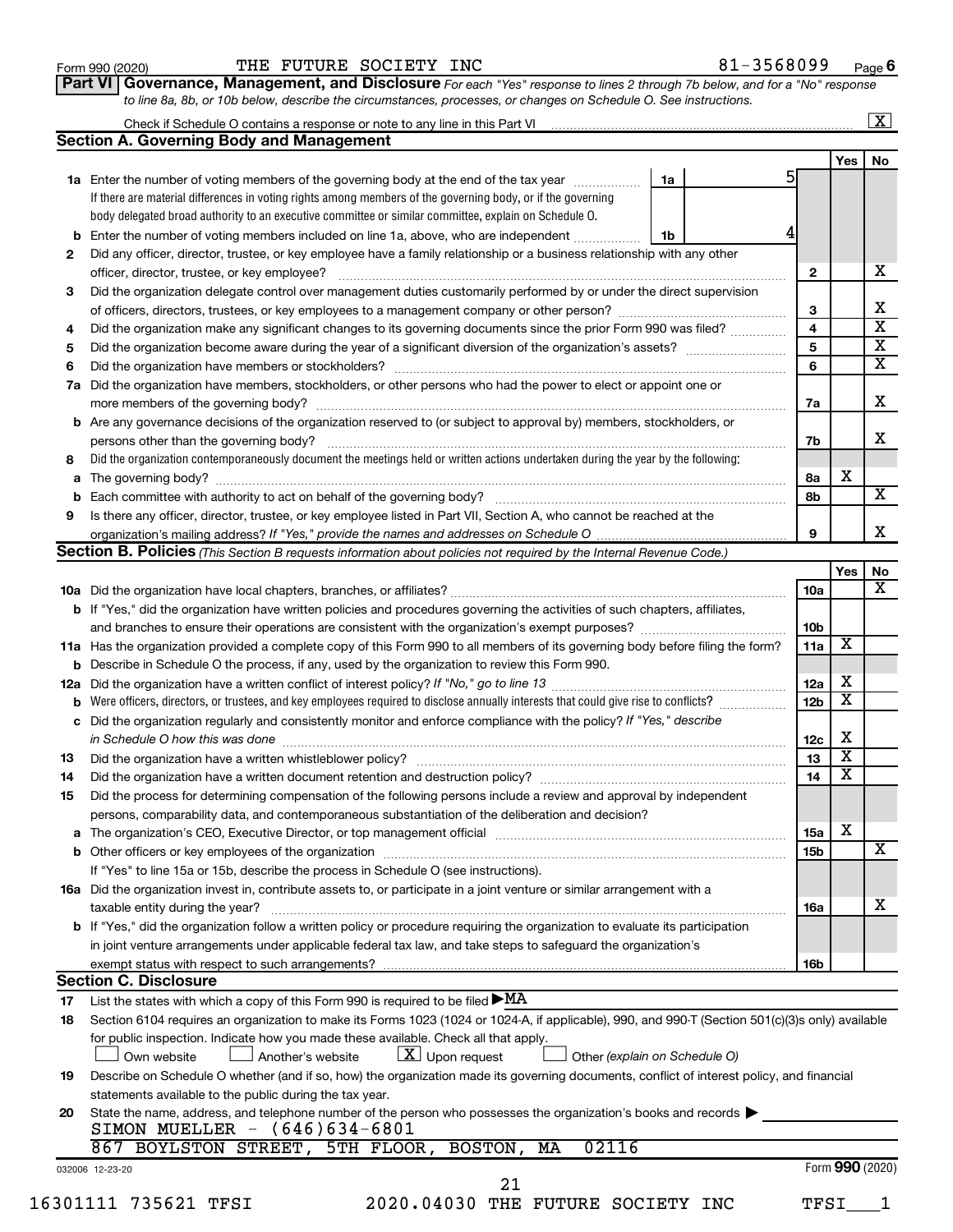$\Box$ 

| Part VII Compensation of Officers, Directors, Trustees, Key Employees, Highest Compensated |  |
|--------------------------------------------------------------------------------------------|--|
| <b>Employees, and Independent Contractors</b>                                              |  |

Check if Schedule O contains a response or note to any line in this Part VII

**Section A. Officers, Directors, Trustees, Key Employees, and Highest Compensated Employees**

**1a**  Complete this table for all persons required to be listed. Report compensation for the calendar year ending with or within the organization's tax year.  $\bullet$  List all of the organization's current officers, directors, trustees (whether individuals or organizations), regardless of amount of compensation.

Enter -0- in columns (D), (E), and (F) if no compensation was paid.

**•** List all of the organization's current key employees, if any. See instructions for definition of "key employee."

• List the organization's five *current* highest compensated employees (other than an officer, director, trustee, or key employee) who received reportable compensation (Box 5 of Form W-2 and/or Box 7 of Form 1099-MISC) of more than \$100,000 from the organization and any related organizations.

 $\bullet$  List all of the organization's former officers, key employees, and highest compensated employees who received more than \$100,000 of reportable compensation from the organization and any related organizations.

**•** List all of the organization's former directors or trustees that received, in the capacity as a former director or trustee of the organization, more than \$10,000 of reportable compensation from the organization and any related organizations.

See instructions for the order in which to list the persons above.

Check this box if neither the organization nor any related organization compensated any current officer, director, or trustee.  $\Box$ 

| (A)                          | (B)                    | (C)                            |                                                                  |             |              |                                   |        | (D)                 | (E)             | (F)                      |
|------------------------------|------------------------|--------------------------------|------------------------------------------------------------------|-------------|--------------|-----------------------------------|--------|---------------------|-----------------|--------------------------|
| Name and title               | Average                |                                | (do not check more than one                                      | Position    |              |                                   |        | Reportable          | Reportable      | Estimated                |
|                              | hours per              |                                | box, unless person is both an<br>officer and a director/trustee) |             |              |                                   |        | compensation        | compensation    | amount of                |
|                              | week                   |                                |                                                                  |             |              |                                   |        | from                | from related    | other                    |
|                              | (list any<br>hours for |                                |                                                                  |             |              |                                   |        | the<br>organization | organizations   | compensation             |
|                              | related                |                                |                                                                  |             |              |                                   |        | (W-2/1099-MISC)     | (W-2/1099-MISC) | from the<br>organization |
|                              | organizations          |                                |                                                                  |             |              |                                   |        |                     |                 | and related              |
|                              | below                  | Individual trustee or director | Institutional trustee                                            |             | Key employee |                                   |        |                     |                 | organizations            |
|                              | line)                  |                                |                                                                  | Officer     |              | Highest compensated<br>  employee | Former |                     |                 |                          |
| (1) NICOLAS MIAILHE          | 40.00                  |                                |                                                                  |             |              |                                   |        |                     |                 |                          |
| PRESIDENT                    |                        | $\mathbf X$                    |                                                                  | $\mathbf X$ |              |                                   |        | 116,000.            | 0.              | $\mathbf 0$ .            |
| (2) CYRUS HODES              | 2.00                   |                                |                                                                  |             |              |                                   |        |                     |                 |                          |
| <b>DIRECTOR</b>              |                        | $\mathbf X$                    |                                                                  |             |              |                                   |        | 30,288.             | 0.              | $\mathbf 0$ .            |
| (3) SIMON MUELLER            | 2.00                   |                                |                                                                  |             |              |                                   |        |                     |                 |                          |
| TREASURER, CLERK, DIRECTOR   |                        | X                              |                                                                  | $\mathbf X$ |              |                                   |        | $\mathbf 0$ .       | 0.              | $\mathbf 0$ .            |
| (4) DE KAI WU                | 2.00                   |                                |                                                                  |             |              |                                   |        |                     |                 |                          |
| <b>DIRECTOR</b>              |                        | X                              |                                                                  |             |              |                                   |        | $\mathbf 0$ .       | 0.              | $\mathbf 0$ .            |
| (5) EILEEN LACH              | 2.00                   |                                |                                                                  |             |              |                                   |        |                     |                 |                          |
| <b>DIRECTOR</b>              |                        | $\mathbf X$                    |                                                                  |             |              |                                   |        | $\mathbf 0$ .       | $\mathbf 0$ .   | $\mathbf 0$ .            |
| (6) SUZANNE BAYS             | 2.00                   |                                |                                                                  |             |              |                                   |        |                     |                 |                          |
| <b>DIRECTOR</b>              |                        | $\mathbf X$                    |                                                                  |             |              |                                   |        | $\mathbf 0$ .       | $\mathbf 0$ .   | $\boldsymbol{0}$ .       |
| (7) KONSTANTINOS KARACHALIOS | 2.00                   |                                |                                                                  |             |              |                                   |        |                     |                 |                          |
| <b>DIRECTOR</b>              |                        | $\mathbf X$                    |                                                                  |             |              |                                   |        | $\mathbf 0$ .       | 0.              | $0$ .                    |
|                              |                        |                                |                                                                  |             |              |                                   |        |                     |                 |                          |
|                              |                        |                                |                                                                  |             |              |                                   |        |                     |                 |                          |
|                              |                        |                                |                                                                  |             |              |                                   |        |                     |                 |                          |
|                              |                        |                                |                                                                  |             |              |                                   |        |                     |                 |                          |
|                              |                        |                                |                                                                  |             |              |                                   |        |                     |                 |                          |
|                              |                        |                                |                                                                  |             |              |                                   |        |                     |                 |                          |
|                              |                        |                                |                                                                  |             |              |                                   |        |                     |                 |                          |
|                              |                        |                                |                                                                  |             |              |                                   |        |                     |                 |                          |
|                              |                        |                                |                                                                  |             |              |                                   |        |                     |                 |                          |
|                              |                        |                                |                                                                  |             |              |                                   |        |                     |                 |                          |
|                              |                        |                                |                                                                  |             |              |                                   |        |                     |                 |                          |
|                              |                        |                                |                                                                  |             |              |                                   |        |                     |                 |                          |
|                              |                        |                                |                                                                  |             |              |                                   |        |                     |                 |                          |
|                              |                        |                                |                                                                  |             |              |                                   |        |                     |                 |                          |
|                              |                        |                                |                                                                  |             |              |                                   |        |                     |                 |                          |
|                              |                        |                                |                                                                  |             |              |                                   |        |                     |                 |                          |
|                              |                        |                                |                                                                  |             |              |                                   |        |                     |                 |                          |
|                              |                        |                                |                                                                  |             |              |                                   |        |                     |                 |                          |
|                              |                        |                                |                                                                  |             |              |                                   |        |                     |                 |                          |
|                              |                        |                                |                                                                  |             |              |                                   |        |                     |                 |                          |
| 032007 12-23-20              |                        |                                |                                                                  |             |              |                                   |        |                     |                 | Form 990 (2020)          |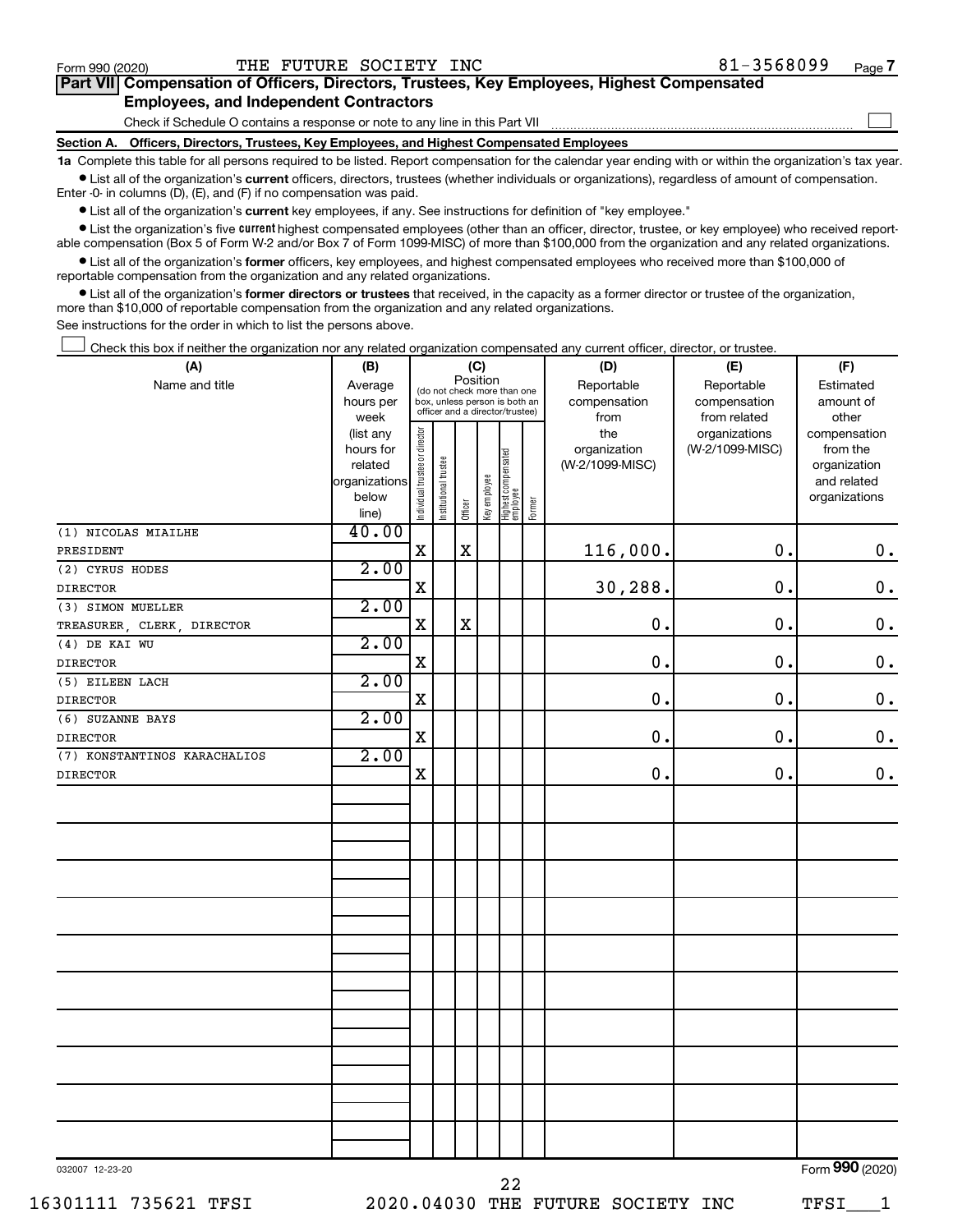|    | Form 990 (2020)                                                                                                                                                                                                                                        |                                  | THE FUTURE SOCIETY INC                                               |                                                                                                                    |                       |         |              |                                   |        |                                           | 81-3568099                                        |          |                     |                                                                          | Page 8                               |
|----|--------------------------------------------------------------------------------------------------------------------------------------------------------------------------------------------------------------------------------------------------------|----------------------------------|----------------------------------------------------------------------|--------------------------------------------------------------------------------------------------------------------|-----------------------|---------|--------------|-----------------------------------|--------|-------------------------------------------|---------------------------------------------------|----------|---------------------|--------------------------------------------------------------------------|--------------------------------------|
|    | <b>Part VII</b><br>Section A. Officers, Directors, Trustees, Key Employees, and Highest Compensated Employees (continued)                                                                                                                              |                                  |                                                                      |                                                                                                                    |                       |         |              |                                   |        |                                           |                                                   |          |                     |                                                                          |                                      |
|    | (A)<br>Name and title                                                                                                                                                                                                                                  |                                  | (B)<br>Average<br>hours per<br>week                                  | (C)<br>Position<br>(do not check more than one<br>box, unless person is both an<br>officer and a director/trustee) |                       |         |              |                                   |        | (D)<br>Reportable<br>compensation<br>from | (E)<br>Reportable<br>compensation<br>from related |          |                     | (F)<br>Estimated<br>amount of<br>other                                   |                                      |
|    |                                                                                                                                                                                                                                                        |                                  | (list any<br>hours for<br>related<br>organizations<br>below<br>line) | Individual trustee or director                                                                                     | Institutional trustee | Officer | Key employee | Highest compensated<br>  employee | Former | the<br>organization<br>(W-2/1099-MISC)    | organizations<br>(W-2/1099-MISC)                  |          |                     | compensation<br>from the<br>organization<br>and related<br>organizations |                                      |
|    |                                                                                                                                                                                                                                                        |                                  |                                                                      |                                                                                                                    |                       |         |              |                                   |        |                                           |                                                   |          |                     |                                                                          |                                      |
|    |                                                                                                                                                                                                                                                        |                                  |                                                                      |                                                                                                                    |                       |         |              |                                   |        |                                           |                                                   |          |                     |                                                                          |                                      |
|    |                                                                                                                                                                                                                                                        |                                  |                                                                      |                                                                                                                    |                       |         |              |                                   |        |                                           |                                                   |          |                     |                                                                          |                                      |
|    |                                                                                                                                                                                                                                                        |                                  |                                                                      |                                                                                                                    |                       |         |              |                                   |        |                                           |                                                   |          |                     |                                                                          |                                      |
|    |                                                                                                                                                                                                                                                        |                                  |                                                                      |                                                                                                                    |                       |         |              |                                   |        |                                           |                                                   |          |                     |                                                                          |                                      |
|    |                                                                                                                                                                                                                                                        |                                  |                                                                      |                                                                                                                    |                       |         |              |                                   |        |                                           |                                                   |          |                     |                                                                          |                                      |
|    |                                                                                                                                                                                                                                                        |                                  |                                                                      |                                                                                                                    |                       |         |              |                                   |        |                                           |                                                   |          |                     |                                                                          |                                      |
|    | 1b Subtotal                                                                                                                                                                                                                                            |                                  |                                                                      |                                                                                                                    |                       |         |              |                                   |        | 146, 288.<br>$\overline{0}$ .             |                                                   | 0.<br>σ. |                     |                                                                          | $\overline{0}$ .                     |
| 2  | c Total from continuation sheets to Part VII, Section A manufactured by<br>Total number of individuals (including but not limited to those listed above) who received more than \$100,000 of reportable                                                |                                  |                                                                      |                                                                                                                    |                       |         |              |                                   |        | 146,288.                                  |                                                   | о.       |                     |                                                                          | $\overline{0}$ .<br>$\overline{0}$ . |
|    | compensation from the organization $\blacktriangleright$                                                                                                                                                                                               |                                  |                                                                      |                                                                                                                    |                       |         |              |                                   |        |                                           |                                                   |          |                     | Yes                                                                      | 1<br>No                              |
| 3  | Did the organization list any former officer, director, trustee, key employee, or highest compensated employee on<br>line 1a? If "Yes," complete Schedule J for such individual manufactured content to the set of the set of the s                    |                                  |                                                                      |                                                                                                                    |                       |         |              |                                   |        |                                           |                                                   |          | 3                   |                                                                          | х                                    |
|    | For any individual listed on line 1a, is the sum of reportable compensation and other compensation from the organization<br>and related organizations greater than \$150,000? If "Yes," complete Schedule J for such individual                        |                                  |                                                                      |                                                                                                                    |                       |         |              |                                   |        |                                           |                                                   |          | 4                   |                                                                          | х                                    |
| 5  | Did any person listed on line 1a receive or accrue compensation from any unrelated organization or individual for services<br><b>Section B. Independent Contractors</b>                                                                                |                                  |                                                                      |                                                                                                                    |                       |         |              |                                   |        |                                           |                                                   |          | 5                   |                                                                          | х                                    |
| 1. | Complete this table for your five highest compensated independent contractors that received more than \$100,000 of compensation from<br>the organization. Report compensation for the calendar year ending with or within the organization's tax year. |                                  |                                                                      |                                                                                                                    |                       |         |              |                                   |        |                                           |                                                   |          |                     |                                                                          |                                      |
|    |                                                                                                                                                                                                                                                        | (A)<br>Name and business address |                                                                      |                                                                                                                    |                       |         |              |                                   |        | (B)<br>Description of services            |                                                   |          | (C)<br>Compensation |                                                                          |                                      |
|    | STABILITY AI LTD, 1010 HATLEY AVENUE,<br>ILFORD,, ENGLAND, UNITED KINGDOM                                                                                                                                                                              |                                  |                                                                      |                                                                                                                    |                       |         |              |                                   |        | INFORMATION<br>TECHNOLOGY                 |                                                   |          |                     | 138,443.                                                                 |                                      |
|    |                                                                                                                                                                                                                                                        |                                  |                                                                      |                                                                                                                    |                       |         |              |                                   |        |                                           |                                                   |          |                     |                                                                          |                                      |
|    |                                                                                                                                                                                                                                                        |                                  |                                                                      |                                                                                                                    |                       |         |              |                                   |        |                                           |                                                   |          |                     |                                                                          |                                      |
|    |                                                                                                                                                                                                                                                        |                                  |                                                                      |                                                                                                                    |                       |         |              |                                   |        |                                           |                                                   |          |                     |                                                                          |                                      |
| 2  | Total number of independent contractors (including but not limited to those listed above) who received more than<br>\$100,000 of compensation from the organization >                                                                                  |                                  |                                                                      |                                                                                                                    |                       |         |              | ı                                 |        |                                           |                                                   |          | Form 990 (2020)     |                                                                          |                                      |

032008 12-23-20

Form (2020) **990**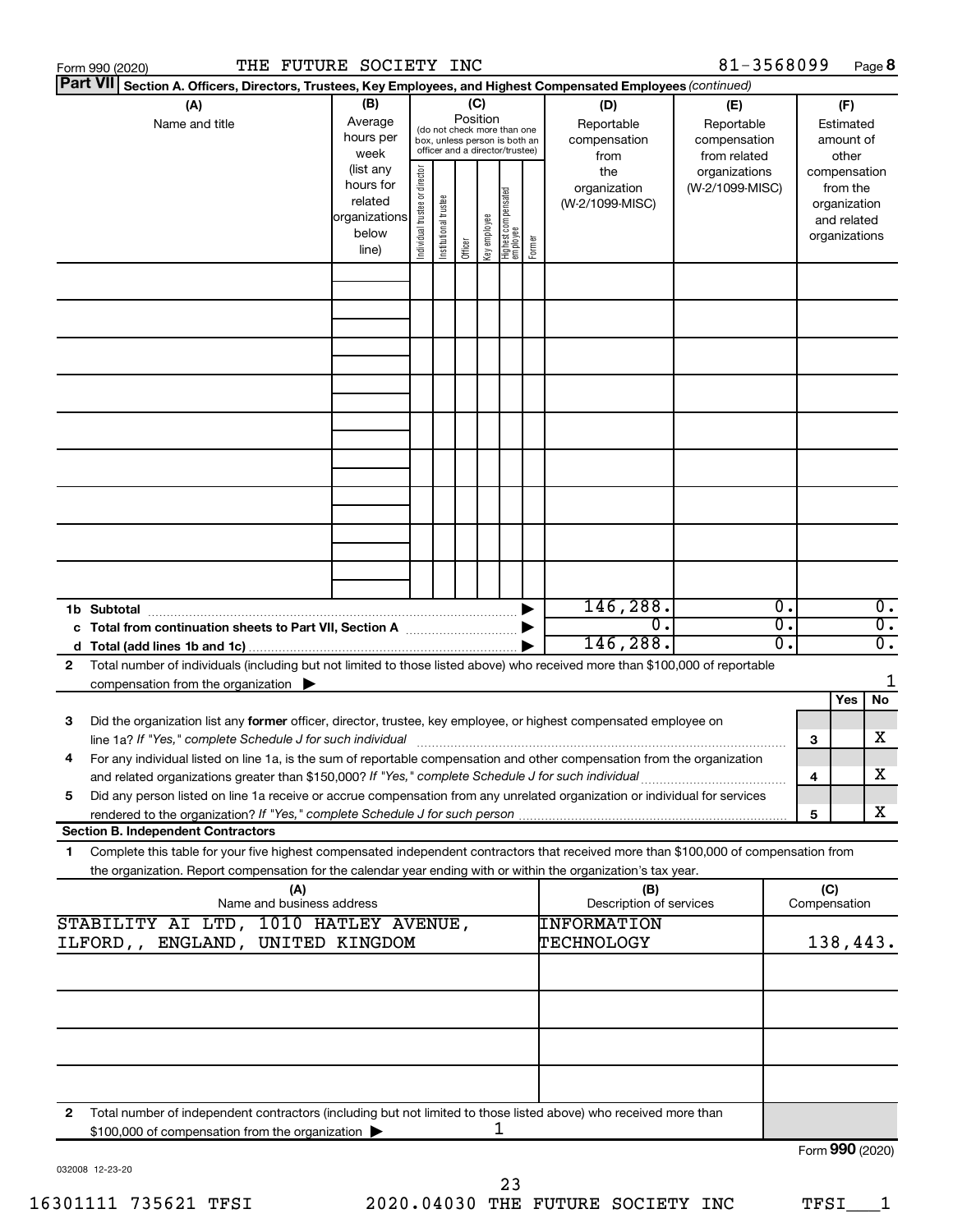|                                                           | <b>Part VIII</b>            | <b>Statement of Revenue</b>                                                                                                                                                                                                                                                                                                                                         |                                  |                      |                                                        |                |                                                                 |
|-----------------------------------------------------------|-----------------------------|---------------------------------------------------------------------------------------------------------------------------------------------------------------------------------------------------------------------------------------------------------------------------------------------------------------------------------------------------------------------|----------------------------------|----------------------|--------------------------------------------------------|----------------|-----------------------------------------------------------------|
|                                                           |                             | Check if Schedule O contains a response or note to any line in this Part VIII                                                                                                                                                                                                                                                                                       |                                  |                      | (B)                                                    | $\overline{C}$ |                                                                 |
|                                                           |                             |                                                                                                                                                                                                                                                                                                                                                                     |                                  | (A)<br>Total revenue | Related or exempt<br>function revenue business revenue | Unrelated      | (D)<br>Revenue excluded<br>from tax under<br>sections 512 - 514 |
| Contributions, Gifts, Grants<br>and Other Similar Amounts | b<br>с<br>d<br>f<br>h.      | 1 a Federated campaigns<br>1a<br>1 <sub>b</sub><br>Membership dues<br>1 <sub>c</sub><br>Fundraising events<br>1 <sub>d</sub><br>Related organizations<br>$\cdots$<br>Government grants (contributions)<br>1e<br>All other contributions, gifts, grants, and<br>similar amounts not included above<br>1f<br>$1g$ \$<br>Noncash contributions included in lines 1a-1f | 895,038.<br><b>Business Code</b> | 895,038.             |                                                        |                |                                                                 |
| Program Service<br>Revenue                                | 2a<br>b<br>c<br>d<br>е<br>f | PROGRAM REVENUES<br>the control of the control of the control of the control of the control of<br><u> 1980 - Johann Barbara, martin amerikan basal dan berasal dalam basal dalam basal dalam basal dalam basal dala</u>                                                                                                                                             | 900099                           | 56, 260.             | 56, 260.                                               |                |                                                                 |
|                                                           |                             |                                                                                                                                                                                                                                                                                                                                                                     | ►                                | 56, 260.             |                                                        |                |                                                                 |
|                                                           | 3<br>4<br>5                 | Investment income (including dividends, interest, and<br>Income from investment of tax-exempt bond proceeds<br>(i) Real                                                                                                                                                                                                                                             | (ii) Personal                    |                      |                                                        |                |                                                                 |
|                                                           | 6а<br>b<br>с                | Gross rents<br> 6a<br>$\overline{\phantom{a}}$<br>6 <sub>b</sub><br>Less: rental expenses<br>6c<br>Rental income or (loss)<br>d Net rental income or (loss)                                                                                                                                                                                                         |                                  |                      |                                                        |                |                                                                 |
|                                                           |                             | (i) Securities<br>7 a Gross amount from sales of<br>assets other than inventory<br>7a<br><b>b</b> Less: cost or other basis<br>and sales expenses<br>7b                                                                                                                                                                                                             | (ii) Other                       |                      |                                                        |                |                                                                 |
| Revenue<br>৯<br>$\check{\epsilon}$                        |                             | 7c<br>Gain or (loss)<br>8 a Gross income from fundraising events (not<br>including \$<br>of                                                                                                                                                                                                                                                                         |                                  |                      |                                                        |                |                                                                 |
|                                                           |                             | contributions reported on line 1c). See<br>l 8a<br>l 8b<br><b>b</b> Less: direct expenses<br>c Net income or (loss) from fundraising events<br>9 a Gross income from gaming activities. See                                                                                                                                                                         | $\ldots \ldots \ldots$           |                      |                                                        |                |                                                                 |
|                                                           |                             | 9a<br>9 <sub>b</sub><br><b>b</b> Less: direct expenses <b>manually</b><br>c Net income or (loss) from gaming activities                                                                                                                                                                                                                                             |                                  |                      |                                                        |                |                                                                 |
|                                                           |                             | 10 a Gross sales of inventory, less returns<br> 10a<br>10bl<br><b>b</b> Less: cost of goods sold<br>c Net income or (loss) from sales of inventory                                                                                                                                                                                                                  |                                  |                      |                                                        |                |                                                                 |
| Miscellaneous<br>Revenue                                  | 11 a<br>b                   | the control of the control of the control of the control of the control of                                                                                                                                                                                                                                                                                          | <b>Business Code</b>             |                      |                                                        |                |                                                                 |
|                                                           | с<br>12                     | the control of the control of the control of the                                                                                                                                                                                                                                                                                                                    |                                  | 951, 298.            | 56, 260.                                               | 0.             | $\overline{0}$ .                                                |
|                                                           | 032009 12-23-20             |                                                                                                                                                                                                                                                                                                                                                                     |                                  |                      |                                                        |                | Form 990 (2020)                                                 |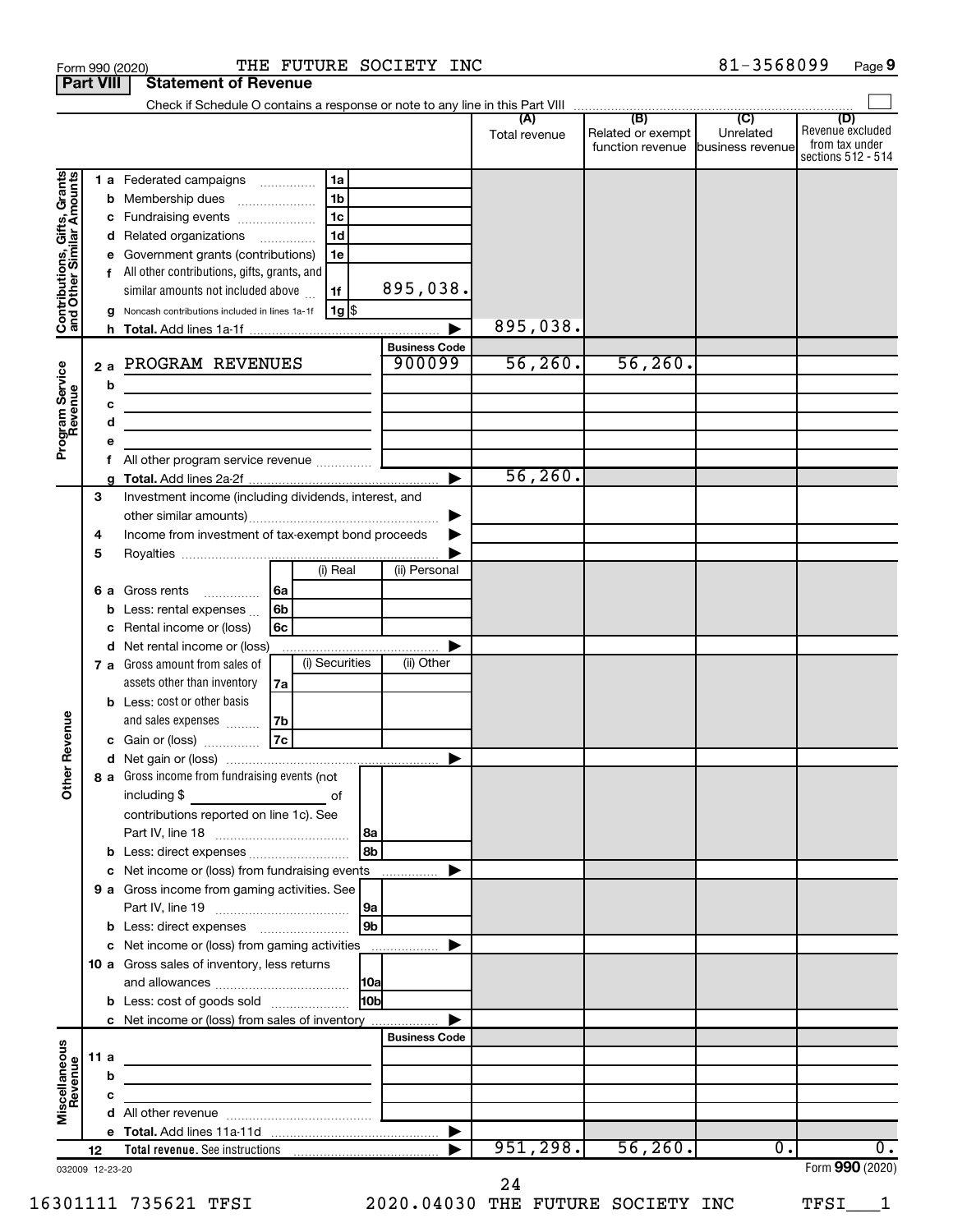Form 990 (2020) Page THE FUTURE SOCIETY INC 81-3568099 **Part IX Statement of Functional Expenses**

*Section 501(c)(3) and 501(c)(4) organizations must complete all columns. All other organizations must complete column (A).*

| $\mathbf{X}$ |                                                                                                    |                       |                                    |                                           |                                |  |  |  |
|--------------|----------------------------------------------------------------------------------------------------|-----------------------|------------------------------------|-------------------------------------------|--------------------------------|--|--|--|
|              | Do not include amounts reported on lines 6b,<br>7b, 8b, 9b, and 10b of Part VIII.                  | (A)<br>Total expenses | (B)<br>Program service<br>expenses | (C)<br>Management and<br>general expenses | (D)<br>Fundraising<br>expenses |  |  |  |
| 1.           | Grants and other assistance to domestic organizations                                              |                       |                                    |                                           |                                |  |  |  |
|              | and domestic governments. See Part IV, line 21                                                     |                       |                                    |                                           |                                |  |  |  |
| 2            | Grants and other assistance to domestic                                                            |                       |                                    |                                           |                                |  |  |  |
|              | individuals. See Part IV, line 22                                                                  |                       |                                    |                                           |                                |  |  |  |
| 3            | Grants and other assistance to foreign                                                             |                       |                                    |                                           |                                |  |  |  |
|              | organizations, foreign governments, and foreign                                                    |                       |                                    |                                           |                                |  |  |  |
|              | individuals. See Part IV, lines 15 and 16                                                          |                       |                                    |                                           |                                |  |  |  |
| 4            | Benefits paid to or for members                                                                    |                       |                                    |                                           |                                |  |  |  |
| 5            | Compensation of current officers, directors,                                                       |                       |                                    |                                           |                                |  |  |  |
|              | trustees, and key employees                                                                        | 116,000.              | 38,667.                            | 38,667.                                   | 38,666.                        |  |  |  |
| 6            | Compensation not included above to disqualified                                                    |                       |                                    |                                           |                                |  |  |  |
|              | persons (as defined under section $4958(f)(1)$ ) and                                               |                       |                                    |                                           |                                |  |  |  |
|              | persons described in section 4958(c)(3)(B)                                                         |                       |                                    |                                           |                                |  |  |  |
| 7            | Other salaries and wages                                                                           | 152,759.              | 73,288.                            | 34, 393.                                  | 45,078.                        |  |  |  |
| 8            | Pension plan accruals and contributions (include                                                   |                       |                                    |                                           |                                |  |  |  |
|              | section 401(k) and 403(b) employer contributions)                                                  |                       |                                    |                                           |                                |  |  |  |
| 9            |                                                                                                    |                       |                                    |                                           |                                |  |  |  |
| 10           |                                                                                                    | 22,434.               | 9,062.                             | 6,459.                                    | 6,913.                         |  |  |  |
| 11           | Fees for services (nonemployees):                                                                  |                       |                                    |                                           |                                |  |  |  |
|              |                                                                                                    |                       |                                    |                                           |                                |  |  |  |
| b            |                                                                                                    |                       |                                    |                                           |                                |  |  |  |
|              |                                                                                                    |                       |                                    |                                           |                                |  |  |  |
| d            |                                                                                                    |                       |                                    |                                           |                                |  |  |  |
| e            | Professional fundraising services. See Part IV, line 17                                            |                       |                                    |                                           |                                |  |  |  |
| f            | Investment management fees                                                                         |                       |                                    |                                           |                                |  |  |  |
| g            | Other. (If line 11g amount exceeds 10% of line 25,                                                 |                       |                                    |                                           |                                |  |  |  |
|              | column (A) amount, list line 11g expenses on Sch O.)                                               | 201,526.              | 201,337.                           | 189.                                      |                                |  |  |  |
| 12           |                                                                                                    | 15,051.               | 15,051.                            |                                           |                                |  |  |  |
| 13           |                                                                                                    |                       |                                    |                                           |                                |  |  |  |
| 14           |                                                                                                    | 15, 177.              | 6,622.                             | 8,555.                                    |                                |  |  |  |
| 15           |                                                                                                    |                       |                                    |                                           |                                |  |  |  |
| 16           |                                                                                                    | 221.                  | 28.                                | 193.                                      |                                |  |  |  |
| 17           | Travel                                                                                             | 5,784.                | 4,396.                             | 519.                                      | 869.                           |  |  |  |
| 18           | Payments of travel or entertainment expenses                                                       |                       |                                    |                                           |                                |  |  |  |
|              | for any federal, state, or local public officials                                                  |                       | 8,391.                             |                                           |                                |  |  |  |
| 19           | Conferences, conventions, and meetings                                                             | 9,804.                |                                    | 1,038.                                    | 375.                           |  |  |  |
| 20           | Interest                                                                                           |                       |                                    |                                           |                                |  |  |  |
| 21           |                                                                                                    |                       |                                    |                                           |                                |  |  |  |
| 22           | Depreciation, depletion, and amortization                                                          | 1,958.                |                                    | 1,958.                                    |                                |  |  |  |
| 23           | Insurance                                                                                          |                       |                                    |                                           |                                |  |  |  |
| 24           | Other expenses. Itemize expenses not covered<br>above (List miscellaneous expenses on line 24e. If |                       |                                    |                                           |                                |  |  |  |
|              | line 24e amount exceeds 10% of line 25, column (A)                                                 |                       |                                    |                                           |                                |  |  |  |
| a            | amount, list line 24e expenses on Schedule O.)<br>CONSULTING RESEARCHERS                           | 295, 146.             | 265, 357.                          | 29,789.                                   | $\overline{0}$ .               |  |  |  |
|              | <b>MISCELLANEOUS</b>                                                                               | 1,558.                | 498.                               | 1,032.                                    | 28.                            |  |  |  |
| b<br>C       | <b>COMPLIANCE FEE</b>                                                                              | 583.                  |                                    | 583.                                      |                                |  |  |  |
| d            |                                                                                                    |                       |                                    |                                           |                                |  |  |  |
|              | e All other expenses                                                                               |                       |                                    |                                           |                                |  |  |  |
| 25           | Total functional expenses. Add lines 1 through 24e                                                 | 838,001.              | 622,697.                           | 123,375.                                  | 91,929.                        |  |  |  |
| 26           | Joint costs. Complete this line only if the organization                                           |                       |                                    |                                           |                                |  |  |  |
|              | reported in column (B) joint costs from a combined                                                 |                       |                                    |                                           |                                |  |  |  |
|              | educational campaign and fundraising solicitation.                                                 |                       |                                    |                                           |                                |  |  |  |
|              | Check here $\blacktriangleright$<br>if following SOP 98-2 (ASC 958-720)                            |                       |                                    |                                           |                                |  |  |  |

032010 12-23-20

16301111 735621 TFSI 2020.04030 THE FUTURE SOCIETY INC TFSI\_\_\_1

Form (2020) **990**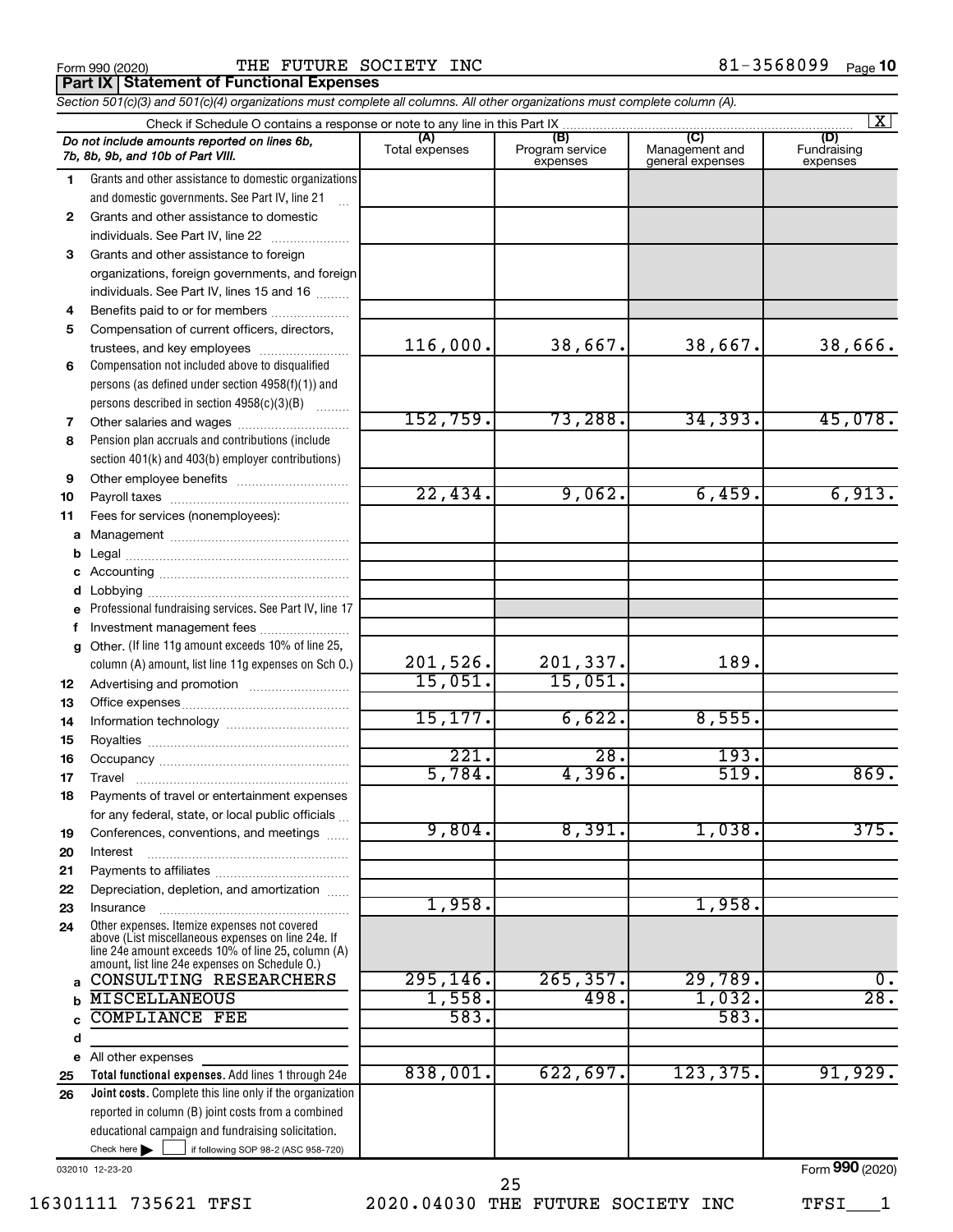|  | THE FUTURE SOCIETY INC |  |
|--|------------------------|--|

 $\frac{1}{100}$   $\frac{1}{100}$   $\frac{1}{100}$   $\frac{1}{100}$   $\frac{1}{100}$   $\frac{1}{100}$   $\frac{1}{100}$   $\frac{1}{100}$   $\frac{1}{100}$   $\frac{1}{100}$   $\frac{1}{100}$   $\frac{1}{100}$   $\frac{1}{100}$   $\frac{1}{100}$   $\frac{1}{100}$   $\frac{1}{100}$   $\frac{1}{100}$   $\frac{1}{100}$   $\frac{1$ THE FUTURE SOCIETY INC **81-3568099** Page 11

|                             | Part X | <b>Balance Sheet</b>                                                                                                                                 |     |                          |                |                    |
|-----------------------------|--------|------------------------------------------------------------------------------------------------------------------------------------------------------|-----|--------------------------|----------------|--------------------|
|                             |        |                                                                                                                                                      |     |                          |                |                    |
|                             |        |                                                                                                                                                      |     | (A)<br>Beginning of year |                | (B)<br>End of year |
|                             | 1      |                                                                                                                                                      |     | 27,330.                  | $\mathbf{1}$   | 174, 104.          |
|                             | 2      |                                                                                                                                                      |     |                          | $\mathbf{2}$   |                    |
|                             | 3      |                                                                                                                                                      |     |                          | 3              |                    |
|                             | 4      |                                                                                                                                                      |     |                          | 4              | 18,829.            |
|                             | 5      | Loans and other receivables from any current or former officer, director,                                                                            |     |                          |                |                    |
|                             |        | trustee, key employee, creator or founder, substantial contributor, or 35%                                                                           |     |                          |                |                    |
|                             |        | controlled entity or family member of any of these persons                                                                                           |     |                          | 5              |                    |
|                             | 6      | Loans and other receivables from other disqualified persons (as defined                                                                              |     |                          |                |                    |
|                             |        | under section 4958(f)(1)), and persons described in section 4958(c)(3)(B)                                                                            |     |                          | 6              |                    |
|                             | 7      |                                                                                                                                                      |     |                          | $\overline{7}$ |                    |
| Assets                      | 8      |                                                                                                                                                      |     |                          | 8              |                    |
|                             | 9      | Prepaid expenses and deferred charges                                                                                                                |     |                          | 9              | 1,178.             |
|                             |        | <b>10a</b> Land, buildings, and equipment: cost or other                                                                                             |     |                          |                |                    |
|                             |        | basis. Complete Part VI of Schedule D    10a                                                                                                         |     |                          |                |                    |
|                             |        | <b>b</b> Less: accumulated depreciation <i></i>                                                                                                      | 10b |                          | 10c            |                    |
|                             | 11     |                                                                                                                                                      |     |                          | 11             |                    |
|                             | 12     |                                                                                                                                                      |     | 12                       |                |                    |
|                             | 13     |                                                                                                                                                      |     | 13                       |                |                    |
|                             | 14     |                                                                                                                                                      |     |                          | 14             |                    |
|                             | 15     |                                                                                                                                                      |     |                          | 15             |                    |
|                             | 16     |                                                                                                                                                      |     | 27,330.                  | 16             | 194, 111.          |
|                             | 17     |                                                                                                                                                      |     | 39, 259.                 | 17             | 60,667.            |
|                             | 18     |                                                                                                                                                      |     |                          | 18             |                    |
|                             | 19     |                                                                                                                                                      |     |                          | 19             |                    |
|                             | 20     |                                                                                                                                                      |     |                          | 20             |                    |
|                             | 21     | Escrow or custodial account liability. Complete Part IV of Schedule D                                                                                |     |                          | 21             |                    |
|                             | 22     | Loans and other payables to any current or former officer, director,                                                                                 |     |                          |                |                    |
| Liabilities                 |        | trustee, key employee, creator or founder, substantial contributor, or 35%                                                                           |     |                          |                |                    |
|                             |        | controlled entity or family member of any of these persons                                                                                           |     |                          | 22             |                    |
|                             | 23     | Secured mortgages and notes payable to unrelated third parties                                                                                       |     |                          | 23             |                    |
|                             | 24     | Unsecured notes and loans payable to unrelated third parties                                                                                         |     |                          | 24             |                    |
|                             | 25     | Other liabilities (including federal income tax, payables to related third                                                                           |     |                          |                |                    |
|                             |        | parties, and other liabilities not included on lines 17-24). Complete Part X                                                                         |     |                          |                |                    |
|                             |        | of Schedule D                                                                                                                                        |     | 39, 259.                 | 25<br>26       | 60,667.            |
|                             | 26     | Total liabilities. Add lines 17 through 25<br>Organizations that follow FASB ASC 958, check here $\blacktriangleright \lfloor \underline{X} \rfloor$ |     |                          |                |                    |
|                             |        | and complete lines 27, 28, 32, and 33.                                                                                                               |     |                          |                |                    |
|                             | 27     |                                                                                                                                                      |     | $-11,929.$               | 27             | 133,444.           |
|                             | 28     |                                                                                                                                                      |     |                          | 28             |                    |
|                             |        | Organizations that do not follow FASB ASC 958, check here $\blacktriangleright \bot$                                                                 |     |                          |                |                    |
|                             |        | and complete lines 29 through 33.                                                                                                                    |     |                          |                |                    |
|                             | 29     |                                                                                                                                                      |     |                          | 29             |                    |
|                             | 30     | Paid-in or capital surplus, or land, building, or equipment fund                                                                                     |     |                          | 30             |                    |
|                             | 31     | Retained earnings, endowment, accumulated income, or other funds                                                                                     |     |                          | 31             |                    |
| Net Assets or Fund Balances | 32     |                                                                                                                                                      |     | $-11,929.$               | 32             | 133,444.           |
|                             | 33     |                                                                                                                                                      |     | 27,330.                  | 33             | 194, 111.          |
|                             |        |                                                                                                                                                      |     |                          |                | Form 990 (2020)    |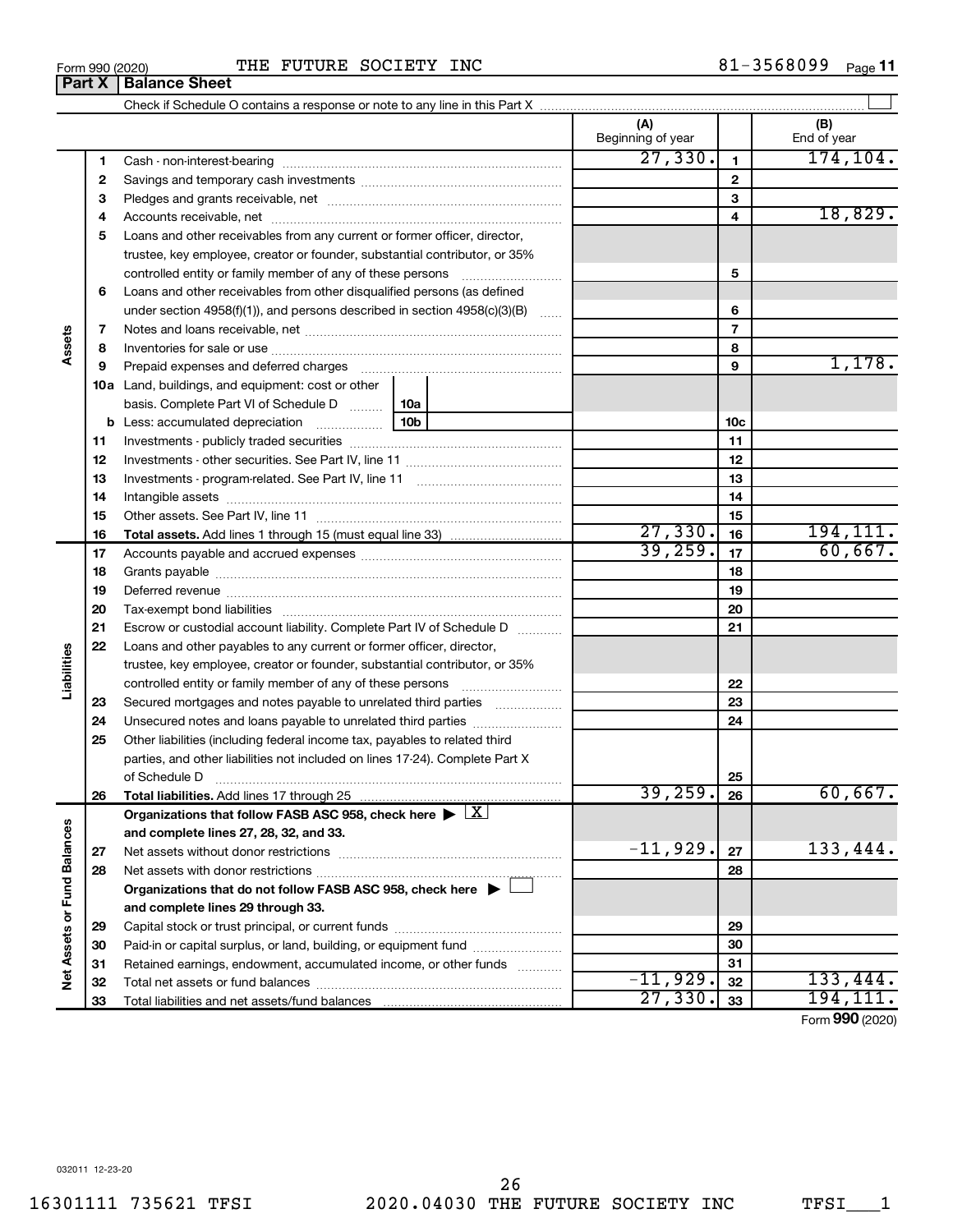|    | THE FUTURE SOCIETY INC<br>Form 990 (2020)                                                                                       | 81-3568099     |                |     | Page 12                 |  |  |  |
|----|---------------------------------------------------------------------------------------------------------------------------------|----------------|----------------|-----|-------------------------|--|--|--|
|    | <b>Part XI</b><br><b>Reconciliation of Net Assets</b>                                                                           |                |                |     |                         |  |  |  |
|    |                                                                                                                                 |                |                |     | $\boxed{\text{X}}$      |  |  |  |
|    |                                                                                                                                 |                |                |     |                         |  |  |  |
| 1  |                                                                                                                                 | $\mathbf{1}$   |                |     | 951,298.                |  |  |  |
| 2  |                                                                                                                                 | $\overline{2}$ | 838,001.       |     |                         |  |  |  |
| З  | Revenue less expenses. Subtract line 2 from line 1                                                                              | 3              |                |     | 113, 297.<br>$-11,929.$ |  |  |  |
| 4  | $\overline{\mathbf{4}}$                                                                                                         |                |                |     |                         |  |  |  |
| 5  |                                                                                                                                 | 5              |                |     |                         |  |  |  |
| 6  |                                                                                                                                 | 6              |                |     |                         |  |  |  |
| 7  | Investment expenses www.communication.com/www.communication.com/www.communication.com/www.com                                   | $\overline{7}$ |                |     |                         |  |  |  |
| 8  | Prior period adjustments www.communication.communication.communication.com/news-managements                                     | 8              |                |     |                         |  |  |  |
| 9  | Other changes in net assets or fund balances (explain on Schedule O)                                                            | $\mathbf{Q}$   |                |     | 32,076.                 |  |  |  |
| 10 | Net assets or fund balances at end of year. Combine lines 3 through 9 (must equal Part X, line 32,                              |                |                |     |                         |  |  |  |
|    |                                                                                                                                 | 10             |                |     | 133,444.                |  |  |  |
|    | Part XII Financial Statements and Reporting                                                                                     |                |                |     |                         |  |  |  |
|    |                                                                                                                                 |                |                |     |                         |  |  |  |
|    |                                                                                                                                 |                |                | Yes | No                      |  |  |  |
| 1  | Accounting method used to prepare the Form 990: $\Box$ Cash $\Box X$ Accrual<br>Other                                           |                |                |     |                         |  |  |  |
|    | If the organization changed its method of accounting from a prior year or checked "Other," explain in Schedule O.               |                |                |     |                         |  |  |  |
|    |                                                                                                                                 |                | 2a             |     | x                       |  |  |  |
|    | If "Yes," check a box below to indicate whether the financial statements for the year were compiled or reviewed on a            |                |                |     |                         |  |  |  |
|    | separate basis, consolidated basis, or both:                                                                                    |                |                |     |                         |  |  |  |
|    | Both consolidated and separate basis<br>Separate basis<br>Consolidated basis                                                    |                |                |     |                         |  |  |  |
|    |                                                                                                                                 |                | 2 <sub>b</sub> |     | х                       |  |  |  |
|    | If "Yes," check a box below to indicate whether the financial statements for the year were audited on a separate basis,         |                |                |     |                         |  |  |  |
|    | consolidated basis, or both:                                                                                                    |                |                |     |                         |  |  |  |
|    | Separate basis<br>Consolidated basis<br>Both consolidated and separate basis                                                    |                |                |     |                         |  |  |  |
|    | c If "Yes" to line 2a or 2b, does the organization have a committee that assumes responsibility for oversight of the audit,     |                | 2c             |     |                         |  |  |  |
|    | review, or compilation of its financial statements and selection of an independent accountant?                                  |                |                |     |                         |  |  |  |
|    | If the organization changed either its oversight process or selection process during the tax year, explain on Schedule O.       |                |                |     |                         |  |  |  |
|    | 3a As a result of a federal award, was the organization required to undergo an audit or audits as set forth in the Single Audit |                |                |     |                         |  |  |  |
|    |                                                                                                                                 |                | За             |     | x                       |  |  |  |
|    | b If "Yes," did the organization undergo the required audit or audits? If the organization did not undergo the required audit   |                |                |     |                         |  |  |  |
|    |                                                                                                                                 |                | 3b             |     |                         |  |  |  |

Form (2020) **990**

032012 12-23-20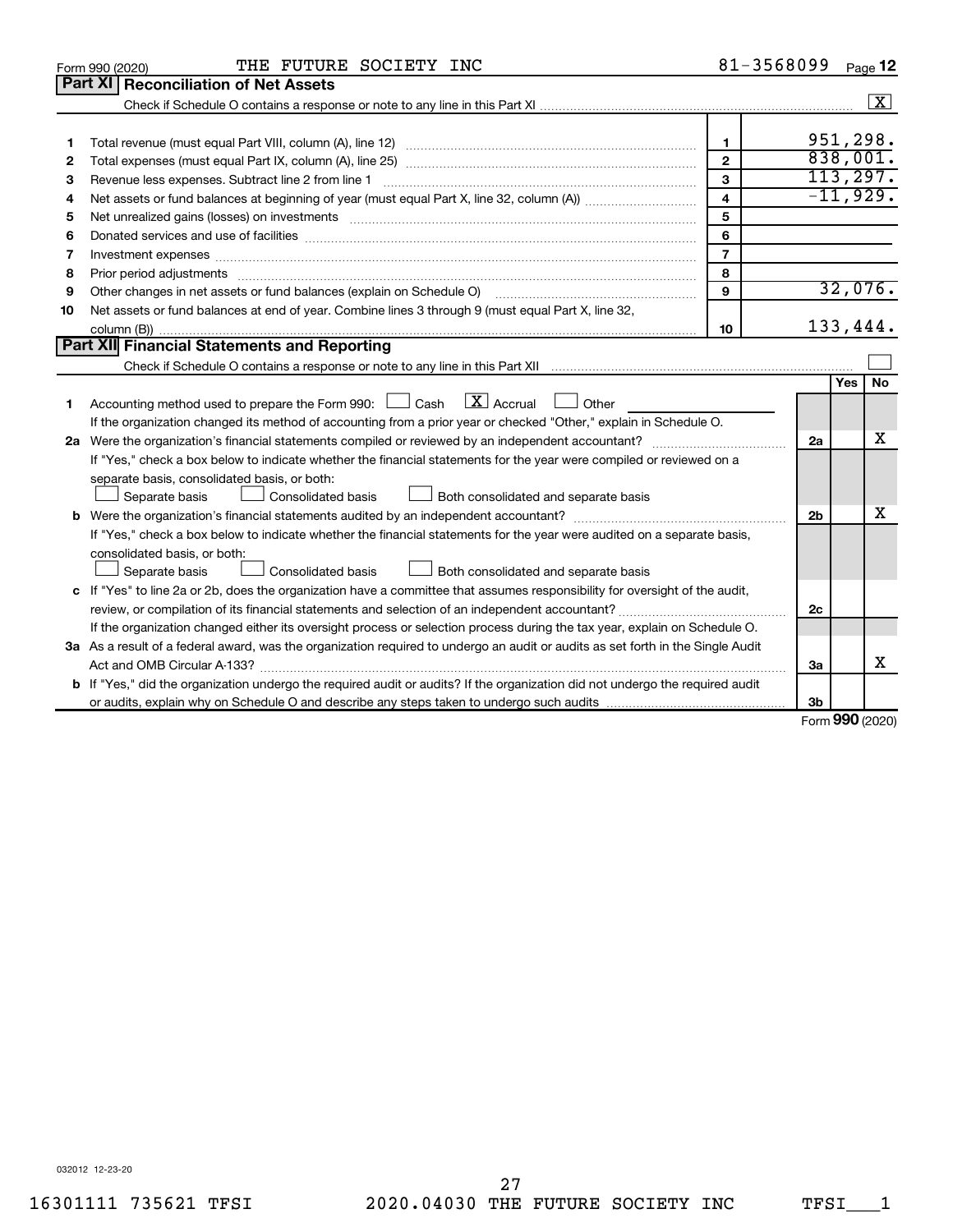**SCHEDULE A**

Department of the Treasury

| (Form 990 or 990-EZ) |  |  |  |  |
|----------------------|--|--|--|--|
|----------------------|--|--|--|--|

## Form 990 or 990-EZ) **Public Charity Status and Public Support**<br>
Complete if the organization is a section 501(c)(3) organization or a section<br> **2020**

**4947(a)(1) nonexempt charitable trust. | Attach to Form 990 or Form 990-EZ.** 

| <b>Open to Public</b><br>Inspection |
|-------------------------------------|
| er identification numbe             |

OMB No. 1545-0047

|        | Internal Revenue Service<br>Go to www.irs.gov/Form990 for instructions and the latest information. |                                                                                                                           |                          |                                             |                                                                        |                                                                                                                                              |                                 |                             |                                                      | Inspection |                                                     |
|--------|----------------------------------------------------------------------------------------------------|---------------------------------------------------------------------------------------------------------------------------|--------------------------|---------------------------------------------|------------------------------------------------------------------------|----------------------------------------------------------------------------------------------------------------------------------------------|---------------------------------|-----------------------------|------------------------------------------------------|------------|-----------------------------------------------------|
|        |                                                                                                    |                                                                                                                           | Name of the organization |                                             | THE FUTURE SOCIETY INC                                                 |                                                                                                                                              |                                 |                             |                                                      |            | <b>Employer identification number</b><br>81-3568099 |
| Part I |                                                                                                    |                                                                                                                           |                          |                                             |                                                                        | Reason for Public Charity Status. (All organizations must complete this part.) See instructions.                                             |                                 |                             |                                                      |            |                                                     |
|        |                                                                                                    |                                                                                                                           |                          |                                             |                                                                        | The organization is not a private foundation because it is: (For lines 1 through 12, check only one box.)                                    |                                 |                             |                                                      |            |                                                     |
| 1      |                                                                                                    |                                                                                                                           |                          |                                             |                                                                        | A church, convention of churches, or association of churches described in section 170(b)(1)(A)(i).                                           |                                 |                             |                                                      |            |                                                     |
| 2      |                                                                                                    |                                                                                                                           |                          |                                             |                                                                        | A school described in section 170(b)(1)(A)(ii). (Attach Schedule E (Form 990 or 990-EZ).)                                                    |                                 |                             |                                                      |            |                                                     |
| З      |                                                                                                    |                                                                                                                           |                          |                                             |                                                                        | A hospital or a cooperative hospital service organization described in section 170(b)(1)(A)(iii).                                            |                                 |                             |                                                      |            |                                                     |
| 4      |                                                                                                    |                                                                                                                           |                          |                                             |                                                                        | A medical research organization operated in conjunction with a hospital described in section 170(b)(1)(A)(iii). Enter the hospital's name,   |                                 |                             |                                                      |            |                                                     |
|        |                                                                                                    |                                                                                                                           | city, and state:         |                                             |                                                                        |                                                                                                                                              |                                 |                             |                                                      |            |                                                     |
| 5      |                                                                                                    | An organization operated for the benefit of a college or university owned or operated by a governmental unit described in |                          |                                             |                                                                        |                                                                                                                                              |                                 |                             |                                                      |            |                                                     |
|        |                                                                                                    | section $170(b)(1)(A)(iv)$ . (Complete Part II.)                                                                          |                          |                                             |                                                                        |                                                                                                                                              |                                 |                             |                                                      |            |                                                     |
| 6      |                                                                                                    | A federal, state, or local government or governmental unit described in section 170(b)(1)(A)(v).                          |                          |                                             |                                                                        |                                                                                                                                              |                                 |                             |                                                      |            |                                                     |
| 7      | $\lfloor x \rfloor$                                                                                |                                                                                                                           |                          |                                             |                                                                        | An organization that normally receives a substantial part of its support from a governmental unit or from the general public described in    |                                 |                             |                                                      |            |                                                     |
|        |                                                                                                    |                                                                                                                           |                          |                                             | section 170(b)(1)(A)(vi). (Complete Part II.)                          |                                                                                                                                              |                                 |                             |                                                      |            |                                                     |
| 8      |                                                                                                    |                                                                                                                           |                          |                                             |                                                                        | A community trust described in section 170(b)(1)(A)(vi). (Complete Part II.)                                                                 |                                 |                             |                                                      |            |                                                     |
| 9      |                                                                                                    |                                                                                                                           |                          |                                             |                                                                        | An agricultural research organization described in section 170(b)(1)(A)(ix) operated in conjunction with a land-grant college                |                                 |                             |                                                      |            |                                                     |
|        |                                                                                                    |                                                                                                                           |                          |                                             |                                                                        | or university or a non-land-grant college of agriculture (see instructions). Enter the name, city, and state of the college or               |                                 |                             |                                                      |            |                                                     |
|        |                                                                                                    |                                                                                                                           | university:              |                                             |                                                                        |                                                                                                                                              |                                 |                             |                                                      |            |                                                     |
| 10     |                                                                                                    |                                                                                                                           |                          |                                             |                                                                        | An organization that normally receives (1) more than 33 1/3% of its support from contributions, membership fees, and gross receipts from     |                                 |                             |                                                      |            |                                                     |
|        |                                                                                                    |                                                                                                                           |                          |                                             |                                                                        | activities related to its exempt functions, subject to certain exceptions; and (2) no more than 33 1/3% of its support from gross investment |                                 |                             |                                                      |            |                                                     |
|        |                                                                                                    |                                                                                                                           |                          |                                             |                                                                        | income and unrelated business taxable income (less section 511 tax) from businesses acquired by the organization after June 30, 1975.        |                                 |                             |                                                      |            |                                                     |
| 11     |                                                                                                    |                                                                                                                           |                          |                                             | See section 509(a)(2). (Complete Part III.)                            | An organization organized and operated exclusively to test for public safety. See section 509(a)(4).                                         |                                 |                             |                                                      |            |                                                     |
| 12     |                                                                                                    |                                                                                                                           |                          |                                             |                                                                        | An organization organized and operated exclusively for the benefit of, to perform the functions of, or to carry out the purposes of one or   |                                 |                             |                                                      |            |                                                     |
|        |                                                                                                    |                                                                                                                           |                          |                                             |                                                                        | more publicly supported organizations described in section 509(a)(1) or section 509(a)(2). See section 509(a)(3). Check the box in           |                                 |                             |                                                      |            |                                                     |
|        |                                                                                                    |                                                                                                                           |                          |                                             |                                                                        | lines 12a through 12d that describes the type of supporting organization and complete lines 12e, 12f, and 12g.                               |                                 |                             |                                                      |            |                                                     |
| а      |                                                                                                    |                                                                                                                           |                          |                                             |                                                                        | Type I. A supporting organization operated, supervised, or controlled by its supported organization(s), typically by giving                  |                                 |                             |                                                      |            |                                                     |
|        |                                                                                                    |                                                                                                                           |                          |                                             |                                                                        | the supported organization(s) the power to regularly appoint or elect a majority of the directors or trustees of the supporting              |                                 |                             |                                                      |            |                                                     |
|        |                                                                                                    |                                                                                                                           |                          |                                             | organization. You must complete Part IV, Sections A and B.             |                                                                                                                                              |                                 |                             |                                                      |            |                                                     |
| b      |                                                                                                    |                                                                                                                           |                          |                                             |                                                                        | Type II. A supporting organization supervised or controlled in connection with its supported organization(s), by having                      |                                 |                             |                                                      |            |                                                     |
|        |                                                                                                    |                                                                                                                           |                          |                                             |                                                                        | control or management of the supporting organization vested in the same persons that control or manage the supported                         |                                 |                             |                                                      |            |                                                     |
|        |                                                                                                    |                                                                                                                           |                          |                                             | organization(s). You must complete Part IV, Sections A and C.          |                                                                                                                                              |                                 |                             |                                                      |            |                                                     |
| с      |                                                                                                    |                                                                                                                           |                          |                                             |                                                                        | Type III functionally integrated. A supporting organization operated in connection with, and functionally integrated with,                   |                                 |                             |                                                      |            |                                                     |
|        |                                                                                                    |                                                                                                                           |                          |                                             |                                                                        | its supported organization(s) (see instructions). You must complete Part IV, Sections A, D, and E.                                           |                                 |                             |                                                      |            |                                                     |
| d      |                                                                                                    |                                                                                                                           |                          |                                             |                                                                        | Type III non-functionally integrated. A supporting organization operated in connection with its supported organization(s)                    |                                 |                             |                                                      |            |                                                     |
|        |                                                                                                    |                                                                                                                           |                          |                                             |                                                                        | that is not functionally integrated. The organization generally must satisfy a distribution requirement and an attentiveness                 |                                 |                             |                                                      |            |                                                     |
|        |                                                                                                    |                                                                                                                           |                          |                                             |                                                                        | requirement (see instructions). You must complete Part IV, Sections A and D, and Part V.                                                     |                                 |                             |                                                      |            |                                                     |
| е      |                                                                                                    |                                                                                                                           |                          |                                             |                                                                        | Check this box if the organization received a written determination from the IRS that it is a Type I, Type II, Type III                      |                                 |                             |                                                      |            |                                                     |
|        |                                                                                                    |                                                                                                                           |                          |                                             |                                                                        | functionally integrated, or Type III non-functionally integrated supporting organization.                                                    |                                 |                             |                                                      |            |                                                     |
| f      |                                                                                                    |                                                                                                                           |                          | Enter the number of supported organizations |                                                                        |                                                                                                                                              |                                 |                             |                                                      |            |                                                     |
|        |                                                                                                    |                                                                                                                           | (i) Name of supported    |                                             | Provide the following information about the supported organization(s). |                                                                                                                                              | (iv) Is the organization listed |                             |                                                      |            |                                                     |
|        |                                                                                                    |                                                                                                                           | organization             |                                             | (ii) EIN                                                               | (iii) Type of organization<br>(described on lines 1-10                                                                                       |                                 | in your governing document? | (v) Amount of monetary<br>support (see instructions) |            | (vi) Amount of other<br>support (see instructions)  |
|        |                                                                                                    |                                                                                                                           |                          |                                             |                                                                        | above (see instructions))                                                                                                                    | Yes                             | No                          |                                                      |            |                                                     |
|        |                                                                                                    |                                                                                                                           |                          |                                             |                                                                        |                                                                                                                                              |                                 |                             |                                                      |            |                                                     |
|        |                                                                                                    |                                                                                                                           |                          |                                             |                                                                        |                                                                                                                                              |                                 |                             |                                                      |            |                                                     |
|        |                                                                                                    |                                                                                                                           |                          |                                             |                                                                        |                                                                                                                                              |                                 |                             |                                                      |            |                                                     |
|        |                                                                                                    |                                                                                                                           |                          |                                             |                                                                        |                                                                                                                                              |                                 |                             |                                                      |            |                                                     |
|        |                                                                                                    |                                                                                                                           |                          |                                             |                                                                        |                                                                                                                                              |                                 |                             |                                                      |            |                                                     |
|        |                                                                                                    |                                                                                                                           |                          |                                             |                                                                        |                                                                                                                                              |                                 |                             |                                                      |            |                                                     |

**Total**

LHA For Paperwork Reduction Act Notice, see the Instructions for Form 990 or 990-EZ. 032021 01-25-21 Schedule A (Form 990 or 990-EZ) 2020 28

16301111 735621 TFSI 2020.04030 THE FUTURE SOCIETY INC TFSI 1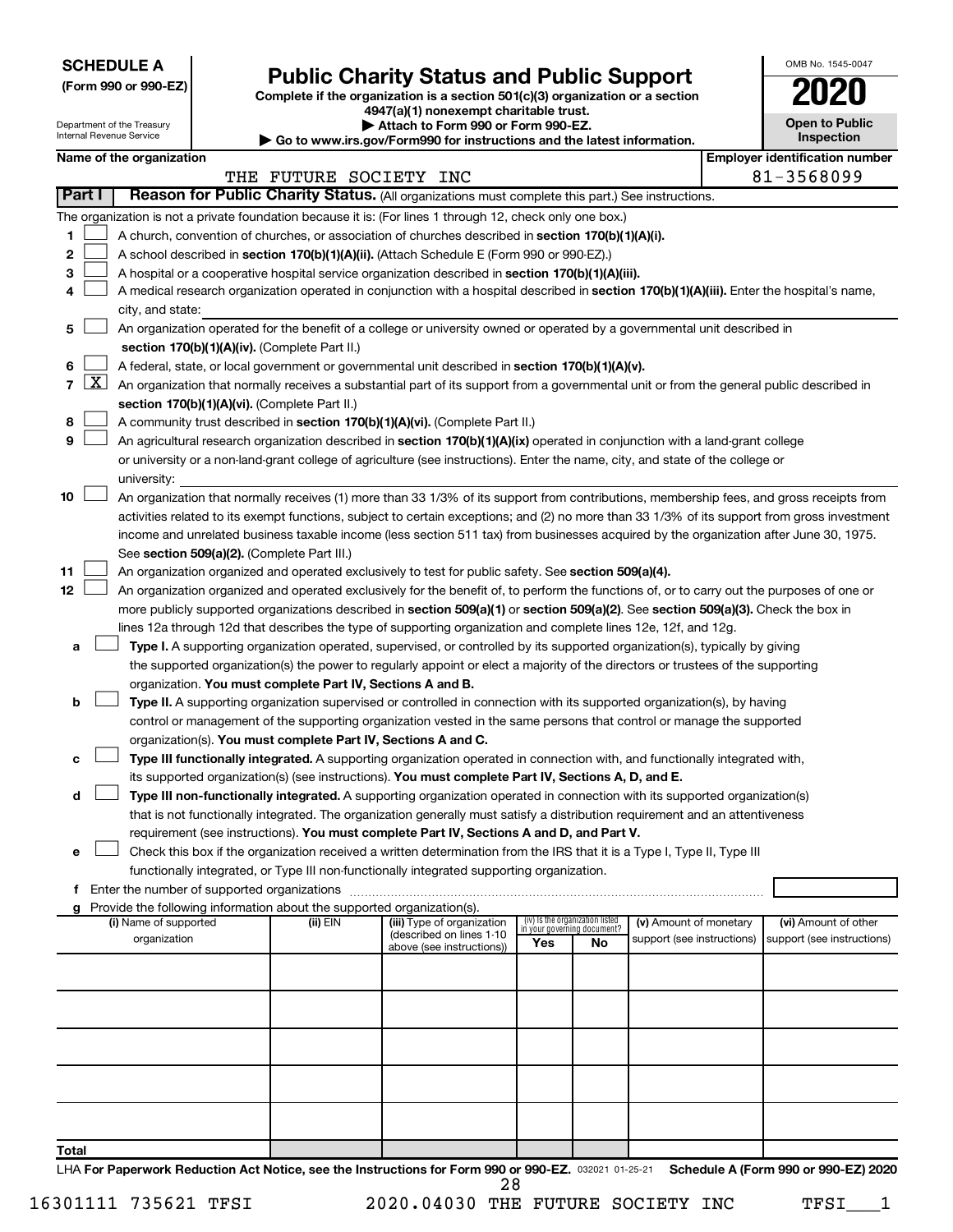#### Schedule A (Form 990 or 990-EZ) 2020 THE FUTURE SOCIETY INC  $81-3568099$  Page

(Complete only if you checked the box on line 5, 7, or 8 of Part I or if the organization failed to qualify under Part III. If the organization **Part II Support Schedule for Organizations Described in Sections 170(b)(1)(A)(iv) and 170(b)(1)(A)(vi)**

fails to qualify under the tests listed below, please complete Part III.)

| Calendar year (or fiscal year beginning in)<br>(a) 2016<br>(f) Total<br>(b) 2017<br>$(c)$ 2018<br>$(d)$ 2019<br>(e) 2020<br>1 Gifts, grants, contributions, and<br>membership fees received. (Do not<br>53,827.<br>96,400.<br>156, 127.<br>895,038.<br>1221492.<br>20,100.<br>include any "unusual grants.")<br>2 Tax revenues levied for the organ-<br>ization's benefit and either paid to<br>or expended on its behalf<br>3 The value of services or facilities<br>furnished by a governmental unit to<br>the organization without charge<br>20,100.<br>53,827.<br>96,400.<br>156, 127.<br>895,038.<br>1221492.<br>4 Total. Add lines 1 through 3<br>The portion of total contributions<br>5<br>by each person (other than a<br>governmental unit or publicly<br>supported organization) included<br>on line 1 that exceeds 2% of the<br>amount shown on line 11,<br>560,461.<br>column (f)<br>661,031.<br>6 Public support. Subtract line 5 from line 4.<br><b>Section B. Total Support</b><br>Calendar year (or fiscal year beginning in)<br>(a) 2016<br>(b) 2017<br>$(c)$ 2018<br>$(d)$ 2019<br>(e) 2020<br>(f) Total<br>$\overline{53,827}$<br>895,038.<br>20,100.<br>96,400.<br>156,127<br>1221492.<br><b>7</b> Amounts from line 4<br>8 Gross income from interest,<br>dividends, payments received on<br>securities loans, rents, royalties,<br>and income from similar sources<br>9 Net income from unrelated business<br>activities, whether or not the<br>business is regularly carried on<br>10 Other income. Do not include gain<br>or loss from the sale of capital<br>assets (Explain in Part VI.)<br>1221492.<br>11 Total support. Add lines 7 through 10<br>12<br><b>12</b> Gross receipts from related activities, etc. (see instructions)<br>13 First 5 years. If the Form 990 is for the organization's first, second, third, fourth, or fifth tax year as a section 501(c)(3)<br>$\blacktriangleright$ $\boxed{\text{X}}$<br>organization, check this box and stop here <b>construction and construction</b> construction of the state of the state of the state of the state of the state of the state of the state of the state of the state of the state of t<br><b>Section C. Computation of Public Support Percentage</b><br>14<br>%<br>15<br>%<br>16a 33 1/3% support test - 2020. If the organization did not check the box on line 13, and line 14 is 33 1/3% or more, check this box and<br>stop here. The organization qualifies as a publicly supported organization manufaction manufacture or the organization<br>b 33 1/3% support test - 2019. If the organization did not check a box on line 13 or 16a, and line 15 is 33 1/3% or more, check this box | <b>Section A. Public Support</b> |  |  |  |
|------------------------------------------------------------------------------------------------------------------------------------------------------------------------------------------------------------------------------------------------------------------------------------------------------------------------------------------------------------------------------------------------------------------------------------------------------------------------------------------------------------------------------------------------------------------------------------------------------------------------------------------------------------------------------------------------------------------------------------------------------------------------------------------------------------------------------------------------------------------------------------------------------------------------------------------------------------------------------------------------------------------------------------------------------------------------------------------------------------------------------------------------------------------------------------------------------------------------------------------------------------------------------------------------------------------------------------------------------------------------------------------------------------------------------------------------------------------------------------------------------------------------------------------------------------------------------------------------------------------------------------------------------------------------------------------------------------------------------------------------------------------------------------------------------------------------------------------------------------------------------------------------------------------------------------------------------------------------------------------------------------------------------------------------------------------------------------------------------------------------------------------------------------------------------------------------------------------------------------------------------------------------------------------------------------------------------------------------------------------------------------------------------------------------------------------------------------------------------------------------------------------------------------------------------------------------------------------------------------------------------------------------------------------------------------------------|----------------------------------|--|--|--|
|                                                                                                                                                                                                                                                                                                                                                                                                                                                                                                                                                                                                                                                                                                                                                                                                                                                                                                                                                                                                                                                                                                                                                                                                                                                                                                                                                                                                                                                                                                                                                                                                                                                                                                                                                                                                                                                                                                                                                                                                                                                                                                                                                                                                                                                                                                                                                                                                                                                                                                                                                                                                                                                                                                |                                  |  |  |  |
|                                                                                                                                                                                                                                                                                                                                                                                                                                                                                                                                                                                                                                                                                                                                                                                                                                                                                                                                                                                                                                                                                                                                                                                                                                                                                                                                                                                                                                                                                                                                                                                                                                                                                                                                                                                                                                                                                                                                                                                                                                                                                                                                                                                                                                                                                                                                                                                                                                                                                                                                                                                                                                                                                                |                                  |  |  |  |
|                                                                                                                                                                                                                                                                                                                                                                                                                                                                                                                                                                                                                                                                                                                                                                                                                                                                                                                                                                                                                                                                                                                                                                                                                                                                                                                                                                                                                                                                                                                                                                                                                                                                                                                                                                                                                                                                                                                                                                                                                                                                                                                                                                                                                                                                                                                                                                                                                                                                                                                                                                                                                                                                                                |                                  |  |  |  |
|                                                                                                                                                                                                                                                                                                                                                                                                                                                                                                                                                                                                                                                                                                                                                                                                                                                                                                                                                                                                                                                                                                                                                                                                                                                                                                                                                                                                                                                                                                                                                                                                                                                                                                                                                                                                                                                                                                                                                                                                                                                                                                                                                                                                                                                                                                                                                                                                                                                                                                                                                                                                                                                                                                |                                  |  |  |  |
|                                                                                                                                                                                                                                                                                                                                                                                                                                                                                                                                                                                                                                                                                                                                                                                                                                                                                                                                                                                                                                                                                                                                                                                                                                                                                                                                                                                                                                                                                                                                                                                                                                                                                                                                                                                                                                                                                                                                                                                                                                                                                                                                                                                                                                                                                                                                                                                                                                                                                                                                                                                                                                                                                                |                                  |  |  |  |
|                                                                                                                                                                                                                                                                                                                                                                                                                                                                                                                                                                                                                                                                                                                                                                                                                                                                                                                                                                                                                                                                                                                                                                                                                                                                                                                                                                                                                                                                                                                                                                                                                                                                                                                                                                                                                                                                                                                                                                                                                                                                                                                                                                                                                                                                                                                                                                                                                                                                                                                                                                                                                                                                                                |                                  |  |  |  |
|                                                                                                                                                                                                                                                                                                                                                                                                                                                                                                                                                                                                                                                                                                                                                                                                                                                                                                                                                                                                                                                                                                                                                                                                                                                                                                                                                                                                                                                                                                                                                                                                                                                                                                                                                                                                                                                                                                                                                                                                                                                                                                                                                                                                                                                                                                                                                                                                                                                                                                                                                                                                                                                                                                |                                  |  |  |  |
|                                                                                                                                                                                                                                                                                                                                                                                                                                                                                                                                                                                                                                                                                                                                                                                                                                                                                                                                                                                                                                                                                                                                                                                                                                                                                                                                                                                                                                                                                                                                                                                                                                                                                                                                                                                                                                                                                                                                                                                                                                                                                                                                                                                                                                                                                                                                                                                                                                                                                                                                                                                                                                                                                                |                                  |  |  |  |
|                                                                                                                                                                                                                                                                                                                                                                                                                                                                                                                                                                                                                                                                                                                                                                                                                                                                                                                                                                                                                                                                                                                                                                                                                                                                                                                                                                                                                                                                                                                                                                                                                                                                                                                                                                                                                                                                                                                                                                                                                                                                                                                                                                                                                                                                                                                                                                                                                                                                                                                                                                                                                                                                                                |                                  |  |  |  |
|                                                                                                                                                                                                                                                                                                                                                                                                                                                                                                                                                                                                                                                                                                                                                                                                                                                                                                                                                                                                                                                                                                                                                                                                                                                                                                                                                                                                                                                                                                                                                                                                                                                                                                                                                                                                                                                                                                                                                                                                                                                                                                                                                                                                                                                                                                                                                                                                                                                                                                                                                                                                                                                                                                |                                  |  |  |  |
|                                                                                                                                                                                                                                                                                                                                                                                                                                                                                                                                                                                                                                                                                                                                                                                                                                                                                                                                                                                                                                                                                                                                                                                                                                                                                                                                                                                                                                                                                                                                                                                                                                                                                                                                                                                                                                                                                                                                                                                                                                                                                                                                                                                                                                                                                                                                                                                                                                                                                                                                                                                                                                                                                                |                                  |  |  |  |
|                                                                                                                                                                                                                                                                                                                                                                                                                                                                                                                                                                                                                                                                                                                                                                                                                                                                                                                                                                                                                                                                                                                                                                                                                                                                                                                                                                                                                                                                                                                                                                                                                                                                                                                                                                                                                                                                                                                                                                                                                                                                                                                                                                                                                                                                                                                                                                                                                                                                                                                                                                                                                                                                                                |                                  |  |  |  |
|                                                                                                                                                                                                                                                                                                                                                                                                                                                                                                                                                                                                                                                                                                                                                                                                                                                                                                                                                                                                                                                                                                                                                                                                                                                                                                                                                                                                                                                                                                                                                                                                                                                                                                                                                                                                                                                                                                                                                                                                                                                                                                                                                                                                                                                                                                                                                                                                                                                                                                                                                                                                                                                                                                |                                  |  |  |  |
|                                                                                                                                                                                                                                                                                                                                                                                                                                                                                                                                                                                                                                                                                                                                                                                                                                                                                                                                                                                                                                                                                                                                                                                                                                                                                                                                                                                                                                                                                                                                                                                                                                                                                                                                                                                                                                                                                                                                                                                                                                                                                                                                                                                                                                                                                                                                                                                                                                                                                                                                                                                                                                                                                                |                                  |  |  |  |
|                                                                                                                                                                                                                                                                                                                                                                                                                                                                                                                                                                                                                                                                                                                                                                                                                                                                                                                                                                                                                                                                                                                                                                                                                                                                                                                                                                                                                                                                                                                                                                                                                                                                                                                                                                                                                                                                                                                                                                                                                                                                                                                                                                                                                                                                                                                                                                                                                                                                                                                                                                                                                                                                                                |                                  |  |  |  |
|                                                                                                                                                                                                                                                                                                                                                                                                                                                                                                                                                                                                                                                                                                                                                                                                                                                                                                                                                                                                                                                                                                                                                                                                                                                                                                                                                                                                                                                                                                                                                                                                                                                                                                                                                                                                                                                                                                                                                                                                                                                                                                                                                                                                                                                                                                                                                                                                                                                                                                                                                                                                                                                                                                |                                  |  |  |  |
|                                                                                                                                                                                                                                                                                                                                                                                                                                                                                                                                                                                                                                                                                                                                                                                                                                                                                                                                                                                                                                                                                                                                                                                                                                                                                                                                                                                                                                                                                                                                                                                                                                                                                                                                                                                                                                                                                                                                                                                                                                                                                                                                                                                                                                                                                                                                                                                                                                                                                                                                                                                                                                                                                                |                                  |  |  |  |
|                                                                                                                                                                                                                                                                                                                                                                                                                                                                                                                                                                                                                                                                                                                                                                                                                                                                                                                                                                                                                                                                                                                                                                                                                                                                                                                                                                                                                                                                                                                                                                                                                                                                                                                                                                                                                                                                                                                                                                                                                                                                                                                                                                                                                                                                                                                                                                                                                                                                                                                                                                                                                                                                                                |                                  |  |  |  |
|                                                                                                                                                                                                                                                                                                                                                                                                                                                                                                                                                                                                                                                                                                                                                                                                                                                                                                                                                                                                                                                                                                                                                                                                                                                                                                                                                                                                                                                                                                                                                                                                                                                                                                                                                                                                                                                                                                                                                                                                                                                                                                                                                                                                                                                                                                                                                                                                                                                                                                                                                                                                                                                                                                |                                  |  |  |  |
|                                                                                                                                                                                                                                                                                                                                                                                                                                                                                                                                                                                                                                                                                                                                                                                                                                                                                                                                                                                                                                                                                                                                                                                                                                                                                                                                                                                                                                                                                                                                                                                                                                                                                                                                                                                                                                                                                                                                                                                                                                                                                                                                                                                                                                                                                                                                                                                                                                                                                                                                                                                                                                                                                                |                                  |  |  |  |
|                                                                                                                                                                                                                                                                                                                                                                                                                                                                                                                                                                                                                                                                                                                                                                                                                                                                                                                                                                                                                                                                                                                                                                                                                                                                                                                                                                                                                                                                                                                                                                                                                                                                                                                                                                                                                                                                                                                                                                                                                                                                                                                                                                                                                                                                                                                                                                                                                                                                                                                                                                                                                                                                                                |                                  |  |  |  |
|                                                                                                                                                                                                                                                                                                                                                                                                                                                                                                                                                                                                                                                                                                                                                                                                                                                                                                                                                                                                                                                                                                                                                                                                                                                                                                                                                                                                                                                                                                                                                                                                                                                                                                                                                                                                                                                                                                                                                                                                                                                                                                                                                                                                                                                                                                                                                                                                                                                                                                                                                                                                                                                                                                |                                  |  |  |  |
|                                                                                                                                                                                                                                                                                                                                                                                                                                                                                                                                                                                                                                                                                                                                                                                                                                                                                                                                                                                                                                                                                                                                                                                                                                                                                                                                                                                                                                                                                                                                                                                                                                                                                                                                                                                                                                                                                                                                                                                                                                                                                                                                                                                                                                                                                                                                                                                                                                                                                                                                                                                                                                                                                                |                                  |  |  |  |
|                                                                                                                                                                                                                                                                                                                                                                                                                                                                                                                                                                                                                                                                                                                                                                                                                                                                                                                                                                                                                                                                                                                                                                                                                                                                                                                                                                                                                                                                                                                                                                                                                                                                                                                                                                                                                                                                                                                                                                                                                                                                                                                                                                                                                                                                                                                                                                                                                                                                                                                                                                                                                                                                                                |                                  |  |  |  |
|                                                                                                                                                                                                                                                                                                                                                                                                                                                                                                                                                                                                                                                                                                                                                                                                                                                                                                                                                                                                                                                                                                                                                                                                                                                                                                                                                                                                                                                                                                                                                                                                                                                                                                                                                                                                                                                                                                                                                                                                                                                                                                                                                                                                                                                                                                                                                                                                                                                                                                                                                                                                                                                                                                |                                  |  |  |  |
|                                                                                                                                                                                                                                                                                                                                                                                                                                                                                                                                                                                                                                                                                                                                                                                                                                                                                                                                                                                                                                                                                                                                                                                                                                                                                                                                                                                                                                                                                                                                                                                                                                                                                                                                                                                                                                                                                                                                                                                                                                                                                                                                                                                                                                                                                                                                                                                                                                                                                                                                                                                                                                                                                                |                                  |  |  |  |
|                                                                                                                                                                                                                                                                                                                                                                                                                                                                                                                                                                                                                                                                                                                                                                                                                                                                                                                                                                                                                                                                                                                                                                                                                                                                                                                                                                                                                                                                                                                                                                                                                                                                                                                                                                                                                                                                                                                                                                                                                                                                                                                                                                                                                                                                                                                                                                                                                                                                                                                                                                                                                                                                                                |                                  |  |  |  |
|                                                                                                                                                                                                                                                                                                                                                                                                                                                                                                                                                                                                                                                                                                                                                                                                                                                                                                                                                                                                                                                                                                                                                                                                                                                                                                                                                                                                                                                                                                                                                                                                                                                                                                                                                                                                                                                                                                                                                                                                                                                                                                                                                                                                                                                                                                                                                                                                                                                                                                                                                                                                                                                                                                |                                  |  |  |  |
|                                                                                                                                                                                                                                                                                                                                                                                                                                                                                                                                                                                                                                                                                                                                                                                                                                                                                                                                                                                                                                                                                                                                                                                                                                                                                                                                                                                                                                                                                                                                                                                                                                                                                                                                                                                                                                                                                                                                                                                                                                                                                                                                                                                                                                                                                                                                                                                                                                                                                                                                                                                                                                                                                                |                                  |  |  |  |
|                                                                                                                                                                                                                                                                                                                                                                                                                                                                                                                                                                                                                                                                                                                                                                                                                                                                                                                                                                                                                                                                                                                                                                                                                                                                                                                                                                                                                                                                                                                                                                                                                                                                                                                                                                                                                                                                                                                                                                                                                                                                                                                                                                                                                                                                                                                                                                                                                                                                                                                                                                                                                                                                                                |                                  |  |  |  |
|                                                                                                                                                                                                                                                                                                                                                                                                                                                                                                                                                                                                                                                                                                                                                                                                                                                                                                                                                                                                                                                                                                                                                                                                                                                                                                                                                                                                                                                                                                                                                                                                                                                                                                                                                                                                                                                                                                                                                                                                                                                                                                                                                                                                                                                                                                                                                                                                                                                                                                                                                                                                                                                                                                |                                  |  |  |  |
|                                                                                                                                                                                                                                                                                                                                                                                                                                                                                                                                                                                                                                                                                                                                                                                                                                                                                                                                                                                                                                                                                                                                                                                                                                                                                                                                                                                                                                                                                                                                                                                                                                                                                                                                                                                                                                                                                                                                                                                                                                                                                                                                                                                                                                                                                                                                                                                                                                                                                                                                                                                                                                                                                                |                                  |  |  |  |
|                                                                                                                                                                                                                                                                                                                                                                                                                                                                                                                                                                                                                                                                                                                                                                                                                                                                                                                                                                                                                                                                                                                                                                                                                                                                                                                                                                                                                                                                                                                                                                                                                                                                                                                                                                                                                                                                                                                                                                                                                                                                                                                                                                                                                                                                                                                                                                                                                                                                                                                                                                                                                                                                                                |                                  |  |  |  |
|                                                                                                                                                                                                                                                                                                                                                                                                                                                                                                                                                                                                                                                                                                                                                                                                                                                                                                                                                                                                                                                                                                                                                                                                                                                                                                                                                                                                                                                                                                                                                                                                                                                                                                                                                                                                                                                                                                                                                                                                                                                                                                                                                                                                                                                                                                                                                                                                                                                                                                                                                                                                                                                                                                |                                  |  |  |  |
|                                                                                                                                                                                                                                                                                                                                                                                                                                                                                                                                                                                                                                                                                                                                                                                                                                                                                                                                                                                                                                                                                                                                                                                                                                                                                                                                                                                                                                                                                                                                                                                                                                                                                                                                                                                                                                                                                                                                                                                                                                                                                                                                                                                                                                                                                                                                                                                                                                                                                                                                                                                                                                                                                                |                                  |  |  |  |
|                                                                                                                                                                                                                                                                                                                                                                                                                                                                                                                                                                                                                                                                                                                                                                                                                                                                                                                                                                                                                                                                                                                                                                                                                                                                                                                                                                                                                                                                                                                                                                                                                                                                                                                                                                                                                                                                                                                                                                                                                                                                                                                                                                                                                                                                                                                                                                                                                                                                                                                                                                                                                                                                                                |                                  |  |  |  |
|                                                                                                                                                                                                                                                                                                                                                                                                                                                                                                                                                                                                                                                                                                                                                                                                                                                                                                                                                                                                                                                                                                                                                                                                                                                                                                                                                                                                                                                                                                                                                                                                                                                                                                                                                                                                                                                                                                                                                                                                                                                                                                                                                                                                                                                                                                                                                                                                                                                                                                                                                                                                                                                                                                |                                  |  |  |  |
|                                                                                                                                                                                                                                                                                                                                                                                                                                                                                                                                                                                                                                                                                                                                                                                                                                                                                                                                                                                                                                                                                                                                                                                                                                                                                                                                                                                                                                                                                                                                                                                                                                                                                                                                                                                                                                                                                                                                                                                                                                                                                                                                                                                                                                                                                                                                                                                                                                                                                                                                                                                                                                                                                                |                                  |  |  |  |
|                                                                                                                                                                                                                                                                                                                                                                                                                                                                                                                                                                                                                                                                                                                                                                                                                                                                                                                                                                                                                                                                                                                                                                                                                                                                                                                                                                                                                                                                                                                                                                                                                                                                                                                                                                                                                                                                                                                                                                                                                                                                                                                                                                                                                                                                                                                                                                                                                                                                                                                                                                                                                                                                                                |                                  |  |  |  |
|                                                                                                                                                                                                                                                                                                                                                                                                                                                                                                                                                                                                                                                                                                                                                                                                                                                                                                                                                                                                                                                                                                                                                                                                                                                                                                                                                                                                                                                                                                                                                                                                                                                                                                                                                                                                                                                                                                                                                                                                                                                                                                                                                                                                                                                                                                                                                                                                                                                                                                                                                                                                                                                                                                |                                  |  |  |  |
|                                                                                                                                                                                                                                                                                                                                                                                                                                                                                                                                                                                                                                                                                                                                                                                                                                                                                                                                                                                                                                                                                                                                                                                                                                                                                                                                                                                                                                                                                                                                                                                                                                                                                                                                                                                                                                                                                                                                                                                                                                                                                                                                                                                                                                                                                                                                                                                                                                                                                                                                                                                                                                                                                                |                                  |  |  |  |
|                                                                                                                                                                                                                                                                                                                                                                                                                                                                                                                                                                                                                                                                                                                                                                                                                                                                                                                                                                                                                                                                                                                                                                                                                                                                                                                                                                                                                                                                                                                                                                                                                                                                                                                                                                                                                                                                                                                                                                                                                                                                                                                                                                                                                                                                                                                                                                                                                                                                                                                                                                                                                                                                                                |                                  |  |  |  |
|                                                                                                                                                                                                                                                                                                                                                                                                                                                                                                                                                                                                                                                                                                                                                                                                                                                                                                                                                                                                                                                                                                                                                                                                                                                                                                                                                                                                                                                                                                                                                                                                                                                                                                                                                                                                                                                                                                                                                                                                                                                                                                                                                                                                                                                                                                                                                                                                                                                                                                                                                                                                                                                                                                |                                  |  |  |  |
| 17a 10% -facts-and-circumstances test - 2020. If the organization did not check a box on line 13, 16a, or 16b, and line 14 is 10% or more,                                                                                                                                                                                                                                                                                                                                                                                                                                                                                                                                                                                                                                                                                                                                                                                                                                                                                                                                                                                                                                                                                                                                                                                                                                                                                                                                                                                                                                                                                                                                                                                                                                                                                                                                                                                                                                                                                                                                                                                                                                                                                                                                                                                                                                                                                                                                                                                                                                                                                                                                                     |                                  |  |  |  |
| and if the organization meets the facts-and-circumstances test, check this box and stop here. Explain in Part VI how the organization                                                                                                                                                                                                                                                                                                                                                                                                                                                                                                                                                                                                                                                                                                                                                                                                                                                                                                                                                                                                                                                                                                                                                                                                                                                                                                                                                                                                                                                                                                                                                                                                                                                                                                                                                                                                                                                                                                                                                                                                                                                                                                                                                                                                                                                                                                                                                                                                                                                                                                                                                          |                                  |  |  |  |
| meets the facts-and-circumstances test. The organization qualifies as a publicly supported organization                                                                                                                                                                                                                                                                                                                                                                                                                                                                                                                                                                                                                                                                                                                                                                                                                                                                                                                                                                                                                                                                                                                                                                                                                                                                                                                                                                                                                                                                                                                                                                                                                                                                                                                                                                                                                                                                                                                                                                                                                                                                                                                                                                                                                                                                                                                                                                                                                                                                                                                                                                                        |                                  |  |  |  |
| b 10% -facts-and-circumstances test - 2019. If the organization did not check a box on line 13, 16a, 16b, or 17a, and line 15 is 10% or                                                                                                                                                                                                                                                                                                                                                                                                                                                                                                                                                                                                                                                                                                                                                                                                                                                                                                                                                                                                                                                                                                                                                                                                                                                                                                                                                                                                                                                                                                                                                                                                                                                                                                                                                                                                                                                                                                                                                                                                                                                                                                                                                                                                                                                                                                                                                                                                                                                                                                                                                        |                                  |  |  |  |
| more, and if the organization meets the facts-and-circumstances test, check this box and stop here. Explain in Part VI how the                                                                                                                                                                                                                                                                                                                                                                                                                                                                                                                                                                                                                                                                                                                                                                                                                                                                                                                                                                                                                                                                                                                                                                                                                                                                                                                                                                                                                                                                                                                                                                                                                                                                                                                                                                                                                                                                                                                                                                                                                                                                                                                                                                                                                                                                                                                                                                                                                                                                                                                                                                 |                                  |  |  |  |
| organization meets the facts-and-circumstances test. The organization qualifies as a publicly supported organization                                                                                                                                                                                                                                                                                                                                                                                                                                                                                                                                                                                                                                                                                                                                                                                                                                                                                                                                                                                                                                                                                                                                                                                                                                                                                                                                                                                                                                                                                                                                                                                                                                                                                                                                                                                                                                                                                                                                                                                                                                                                                                                                                                                                                                                                                                                                                                                                                                                                                                                                                                           |                                  |  |  |  |
| Private foundation. If the organization did not check a box on line 13, 16a, 16b, 17a, or 17b, check this box and see instructions<br>18.<br>Schedule A (Form 990 or 990-EZ) 2020                                                                                                                                                                                                                                                                                                                                                                                                                                                                                                                                                                                                                                                                                                                                                                                                                                                                                                                                                                                                                                                                                                                                                                                                                                                                                                                                                                                                                                                                                                                                                                                                                                                                                                                                                                                                                                                                                                                                                                                                                                                                                                                                                                                                                                                                                                                                                                                                                                                                                                              |                                  |  |  |  |

**Schedule A (Form 990 or 990-EZ) 2020**

032022 01-25-21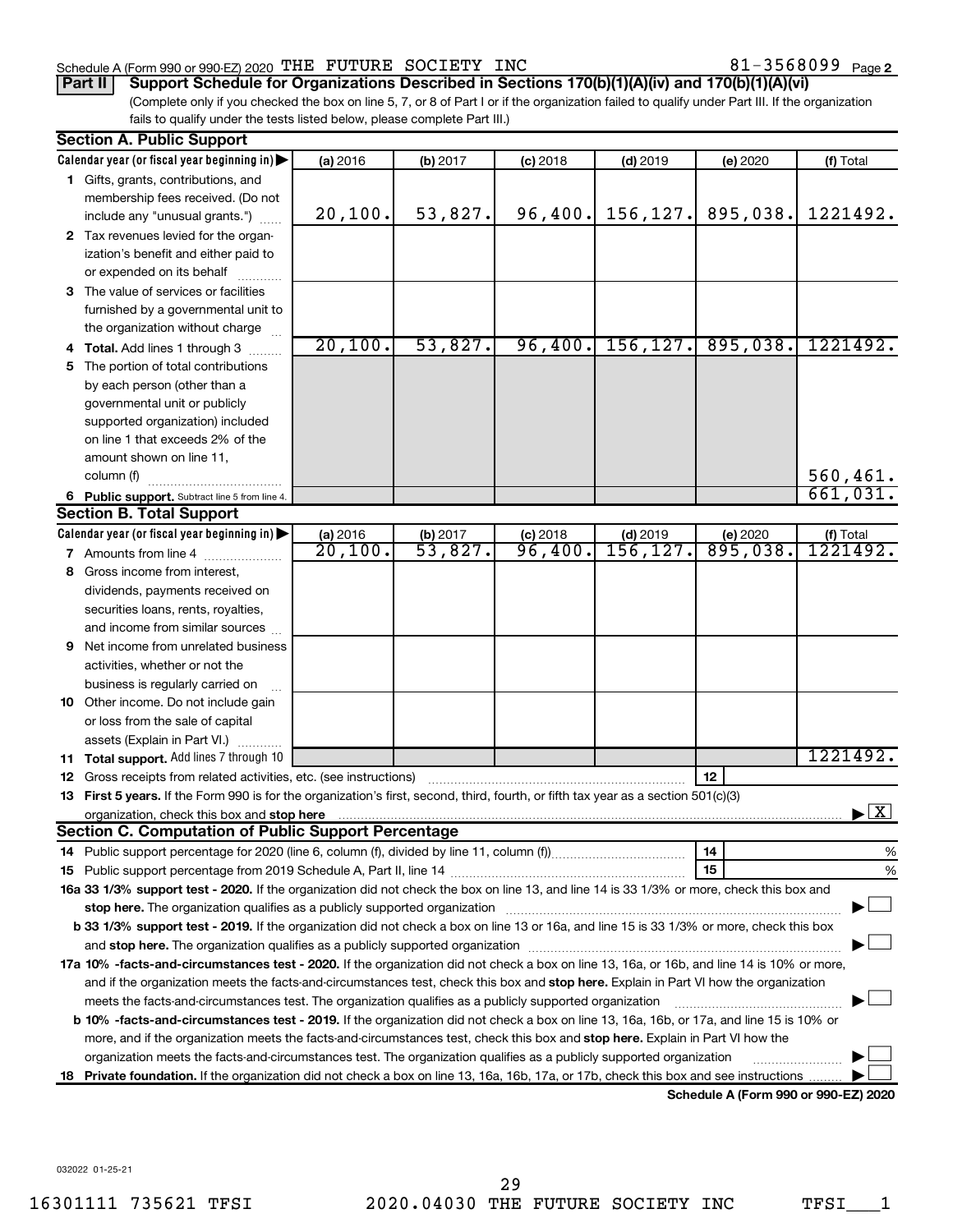### Schedule A (Form 990 or 990-EZ) 2020 THE FUTURE SOCIETY INC  $81-3568099$  Page

(Complete only if you checked the box on line 10 of Part I or if the organization failed to qualify under Part II. If the organization fails to qualify under the tests listed below, please complete Part II.)

|    | Calendar year (or fiscal year beginning in)                                                                                                                                                                                                                                                 | (a) 2016 | (b) 2017 | $(c)$ 2018                        | $(d)$ 2019 |    | (e) 2020 | (f) Total                            |
|----|---------------------------------------------------------------------------------------------------------------------------------------------------------------------------------------------------------------------------------------------------------------------------------------------|----------|----------|-----------------------------------|------------|----|----------|--------------------------------------|
|    | 1 Gifts, grants, contributions, and                                                                                                                                                                                                                                                         |          |          |                                   |            |    |          |                                      |
|    | membership fees received. (Do not                                                                                                                                                                                                                                                           |          |          |                                   |            |    |          |                                      |
|    | include any "unusual grants.")                                                                                                                                                                                                                                                              |          |          |                                   |            |    |          |                                      |
|    | 2 Gross receipts from admissions,                                                                                                                                                                                                                                                           |          |          |                                   |            |    |          |                                      |
|    | merchandise sold or services per-                                                                                                                                                                                                                                                           |          |          |                                   |            |    |          |                                      |
|    | formed, or facilities furnished in                                                                                                                                                                                                                                                          |          |          |                                   |            |    |          |                                      |
|    | any activity that is related to the<br>organization's tax-exempt purpose                                                                                                                                                                                                                    |          |          |                                   |            |    |          |                                      |
| з  | Gross receipts from activities that                                                                                                                                                                                                                                                         |          |          |                                   |            |    |          |                                      |
|    | are not an unrelated trade or bus-                                                                                                                                                                                                                                                          |          |          |                                   |            |    |          |                                      |
|    | iness under section 513                                                                                                                                                                                                                                                                     |          |          |                                   |            |    |          |                                      |
| 4  | Tax revenues levied for the organ-                                                                                                                                                                                                                                                          |          |          |                                   |            |    |          |                                      |
|    | ization's benefit and either paid to                                                                                                                                                                                                                                                        |          |          |                                   |            |    |          |                                      |
|    | or expended on its behalf<br>.                                                                                                                                                                                                                                                              |          |          |                                   |            |    |          |                                      |
| 5  | The value of services or facilities                                                                                                                                                                                                                                                         |          |          |                                   |            |    |          |                                      |
|    | furnished by a governmental unit to                                                                                                                                                                                                                                                         |          |          |                                   |            |    |          |                                      |
|    | the organization without charge                                                                                                                                                                                                                                                             |          |          |                                   |            |    |          |                                      |
| 6  | Total. Add lines 1 through 5                                                                                                                                                                                                                                                                |          |          |                                   |            |    |          |                                      |
|    | 7a Amounts included on lines 1, 2, and                                                                                                                                                                                                                                                      |          |          |                                   |            |    |          |                                      |
|    | 3 received from disqualified persons                                                                                                                                                                                                                                                        |          |          |                                   |            |    |          |                                      |
|    | <b>b</b> Amounts included on lines 2 and 3 received                                                                                                                                                                                                                                         |          |          |                                   |            |    |          |                                      |
|    | from other than disqualified persons that                                                                                                                                                                                                                                                   |          |          |                                   |            |    |          |                                      |
|    | exceed the greater of \$5,000 or 1% of the<br>amount on line 13 for the year                                                                                                                                                                                                                |          |          |                                   |            |    |          |                                      |
|    | c Add lines 7a and 7b                                                                                                                                                                                                                                                                       |          |          |                                   |            |    |          |                                      |
|    | 8 Public support. (Subtract line 7c from line 6.)                                                                                                                                                                                                                                           |          |          |                                   |            |    |          |                                      |
|    | <b>Section B. Total Support</b>                                                                                                                                                                                                                                                             |          |          |                                   |            |    |          |                                      |
|    | Calendar year (or fiscal year beginning in)                                                                                                                                                                                                                                                 | (a) 2016 | (b) 2017 | $(c)$ 2018                        | $(d)$ 2019 |    | (e) 2020 | (f) Total                            |
|    | 9 Amounts from line 6                                                                                                                                                                                                                                                                       |          |          |                                   |            |    |          |                                      |
|    | <b>10a</b> Gross income from interest,<br>dividends, payments received on<br>securities loans, rents, royalties,<br>and income from similar sources                                                                                                                                         |          |          |                                   |            |    |          |                                      |
|    | <b>b</b> Unrelated business taxable income                                                                                                                                                                                                                                                  |          |          |                                   |            |    |          |                                      |
|    | (less section 511 taxes) from businesses                                                                                                                                                                                                                                                    |          |          |                                   |            |    |          |                                      |
|    | acquired after June 30, 1975                                                                                                                                                                                                                                                                |          |          |                                   |            |    |          |                                      |
|    | c Add lines 10a and 10b                                                                                                                                                                                                                                                                     |          |          |                                   |            |    |          |                                      |
|    | <b>11</b> Net income from unrelated business<br>activities not included in line 10b.<br>whether or not the business is                                                                                                                                                                      |          |          |                                   |            |    |          |                                      |
|    | regularly carried on<br>12 Other income. Do not include gain                                                                                                                                                                                                                                |          |          |                                   |            |    |          |                                      |
|    | or loss from the sale of capital                                                                                                                                                                                                                                                            |          |          |                                   |            |    |          |                                      |
|    | assets (Explain in Part VI.)                                                                                                                                                                                                                                                                |          |          |                                   |            |    |          |                                      |
|    | 13 Total support. (Add lines 9, 10c, 11, and 12.)                                                                                                                                                                                                                                           |          |          |                                   |            |    |          |                                      |
|    | 14 First 5 years. If the Form 990 is for the organization's first, second, third, fourth, or fifth tax year as a section 501(c)(3) organization,                                                                                                                                            |          |          |                                   |            |    |          |                                      |
|    | check this box and stop here measurements and the contract of the state of the state of the state of the state of the state of the state of the state of the state of the state of the state of the state of the state of the<br><b>Section C. Computation of Public Support Percentage</b> |          |          |                                   |            |    |          |                                      |
|    |                                                                                                                                                                                                                                                                                             |          |          |                                   |            | 15 |          |                                      |
|    | Public support percentage from 2019 Schedule A, Part III, line 15 [11] manufacture in the support percentage from 2019 Schedule A, Part III, line 15                                                                                                                                        |          |          |                                   |            | 16 |          | %                                    |
| 16 | Section D. Computation of Investment Income Percentage                                                                                                                                                                                                                                      |          |          |                                   |            |    |          |                                      |
|    |                                                                                                                                                                                                                                                                                             |          |          |                                   |            | 17 |          |                                      |
|    |                                                                                                                                                                                                                                                                                             |          |          |                                   |            | 18 |          | %                                    |
| 18 |                                                                                                                                                                                                                                                                                             |          |          |                                   |            |    |          | %                                    |
|    | 19a 33 1/3% support tests - 2020. If the organization did not check the box on line 14, and line 15 is more than 33 1/3%, and line 17 is not                                                                                                                                                |          |          |                                   |            |    |          |                                      |
|    | more than 33 1/3%, check this box and stop here. The organization qualifies as a publicly supported organization                                                                                                                                                                            |          |          |                                   |            |    |          |                                      |
|    | <b>b 33 1/3% support tests - 2019.</b> If the organization did not check a box on line 14 or line 19a, and line 16 is more than 33 1/3%, and                                                                                                                                                |          |          |                                   |            |    |          |                                      |
|    | line 18 is not more than 33 1/3%, check this box and stop here. The organization qualifies as a publicly supported organization                                                                                                                                                             |          |          |                                   |            |    |          |                                      |
|    |                                                                                                                                                                                                                                                                                             |          |          |                                   |            |    |          |                                      |
|    | 032023 01-25-21                                                                                                                                                                                                                                                                             |          |          | 30                                |            |    |          | Schedule A (Form 990 or 990-EZ) 2020 |
|    | 16301111 735621 TFSI                                                                                                                                                                                                                                                                        |          |          | 2020.04030 THE FUTURE SOCIETY INC |            |    |          | TFSI                                 |
|    |                                                                                                                                                                                                                                                                                             |          |          |                                   |            |    |          |                                      |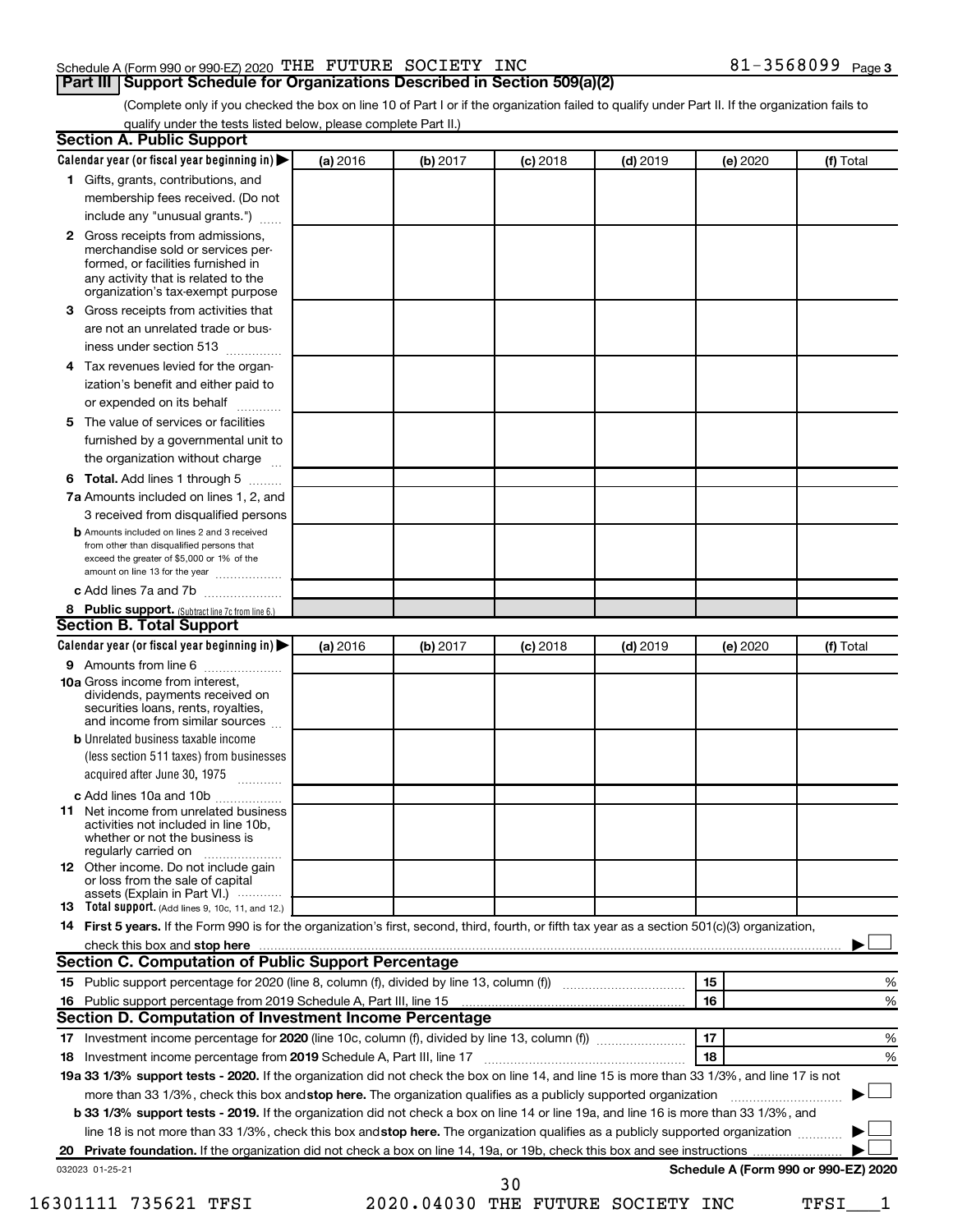**1**

**Yes No**

#### **Part IV Supporting Organizations**

(Complete only if you checked a box in line 12 on Part I. If you checked box 12a, Part I, complete Sections A and B. If you checked box 12b, Part I, complete Sections A and C. If you checked box 12c, Part I, complete Sections A, D, and E. If you checked box 12d, Part I, complete Sections A and D, and complete Part V.)

### **Section A. All Supporting Organizations**

- **1** Are all of the organization's supported organizations listed by name in the organization's governing documents? If "No," describe in Part VI how the supported organizations are designated. If designated by *class or purpose, describe the designation. If historic and continuing relationship, explain.*
- **2** Did the organization have any supported organization that does not have an IRS determination of status under section 509(a)(1) or (2)? If "Yes," explain in Part **VI** how the organization determined that the supported *organization was described in section 509(a)(1) or (2).*
- **3a** Did the organization have a supported organization described in section 501(c)(4), (5), or (6)? If "Yes," answer *lines 3b and 3c below.*
- **b** Did the organization confirm that each supported organization qualified under section 501(c)(4), (5), or (6) and satisfied the public support tests under section 509(a)(2)? If "Yes," describe in Part VI when and how the *organization made the determination.*
- **c** Did the organization ensure that all support to such organizations was used exclusively for section 170(c)(2)(B) purposes? If "Yes," explain in Part VI what controls the organization put in place to ensure such use.
- **4 a** *If* Was any supported organization not organized in the United States ("foreign supported organization")? *"Yes," and if you checked box 12a or 12b in Part I, answer lines 4b and 4c below.*
- **b** Did the organization have ultimate control and discretion in deciding whether to make grants to the foreign supported organization? If "Yes," describe in Part VI how the organization had such control and discretion *despite being controlled or supervised by or in connection with its supported organizations.*
- **c** Did the organization support any foreign supported organization that does not have an IRS determination under sections 501(c)(3) and 509(a)(1) or (2)? If "Yes," explain in Part VI what controls the organization used *to ensure that all support to the foreign supported organization was used exclusively for section 170(c)(2)(B) purposes.*
- **5a** Did the organization add, substitute, or remove any supported organizations during the tax year? If "Yes," answer lines 5b and 5c below (if applicable). Also, provide detail in **Part VI,** including (i) the names and EIN *numbers of the supported organizations added, substituted, or removed; (ii) the reasons for each such action; (iii) the authority under the organization's organizing document authorizing such action; and (iv) how the action was accomplished (such as by amendment to the organizing document).*
- **b Type I or Type II only.** Was any added or substituted supported organization part of a class already designated in the organization's organizing document?
- **c Substitutions only.**  Was the substitution the result of an event beyond the organization's control?
- **6** Did the organization provide support (whether in the form of grants or the provision of services or facilities) to **Part VI.** support or benefit one or more of the filing organization's supported organizations? If "Yes," provide detail in anyone other than (i) its supported organizations, (ii) individuals that are part of the charitable class benefited by one or more of its supported organizations, or (iii) other supporting organizations that also
- **7** Did the organization provide a grant, loan, compensation, or other similar payment to a substantial contributor regard to a substantial contributor? If "Yes," complete Part I of Schedule L (Form 990 or 990-EZ). (as defined in section 4958(c)(3)(C)), a family member of a substantial contributor, or a 35% controlled entity with
- **8** Did the organization make a loan to a disqualified person (as defined in section 4958) not described in line 7? *If "Yes," complete Part I of Schedule L (Form 990 or 990-EZ).*
- **9 a** Was the organization controlled directly or indirectly at any time during the tax year by one or more in section 509(a)(1) or (2))? If "Yes," provide detail in **Part VI.** disqualified persons, as defined in section 4946 (other than foundation managers and organizations described
- **b** Did one or more disqualified persons (as defined in line 9a) hold a controlling interest in any entity in which the supporting organization had an interest? If "Yes," provide detail in Part VI.
- **c** Did a disqualified person (as defined in line 9a) have an ownership interest in, or derive any personal benefit from, assets in which the supporting organization also had an interest? If "Yes," provide detail in Part VI.
- **10 a** Was the organization subject to the excess business holdings rules of section 4943 because of section supporting organizations)? If "Yes," answer line 10b below. 4943(f) (regarding certain Type II supporting organizations, and all Type III non-functionally integrated
	- **b** Did the organization have any excess business holdings in the tax year? (Use Schedule C, Form 4720, to *determine whether the organization had excess business holdings.)*

032024 01-25-21

31

**2 3a 3b 3c 4a 4b 4c 5a 5b 5c 6 7 8 9a 9b 9c 10a 10b Schedule A (Form 990 or 990-EZ) 2020**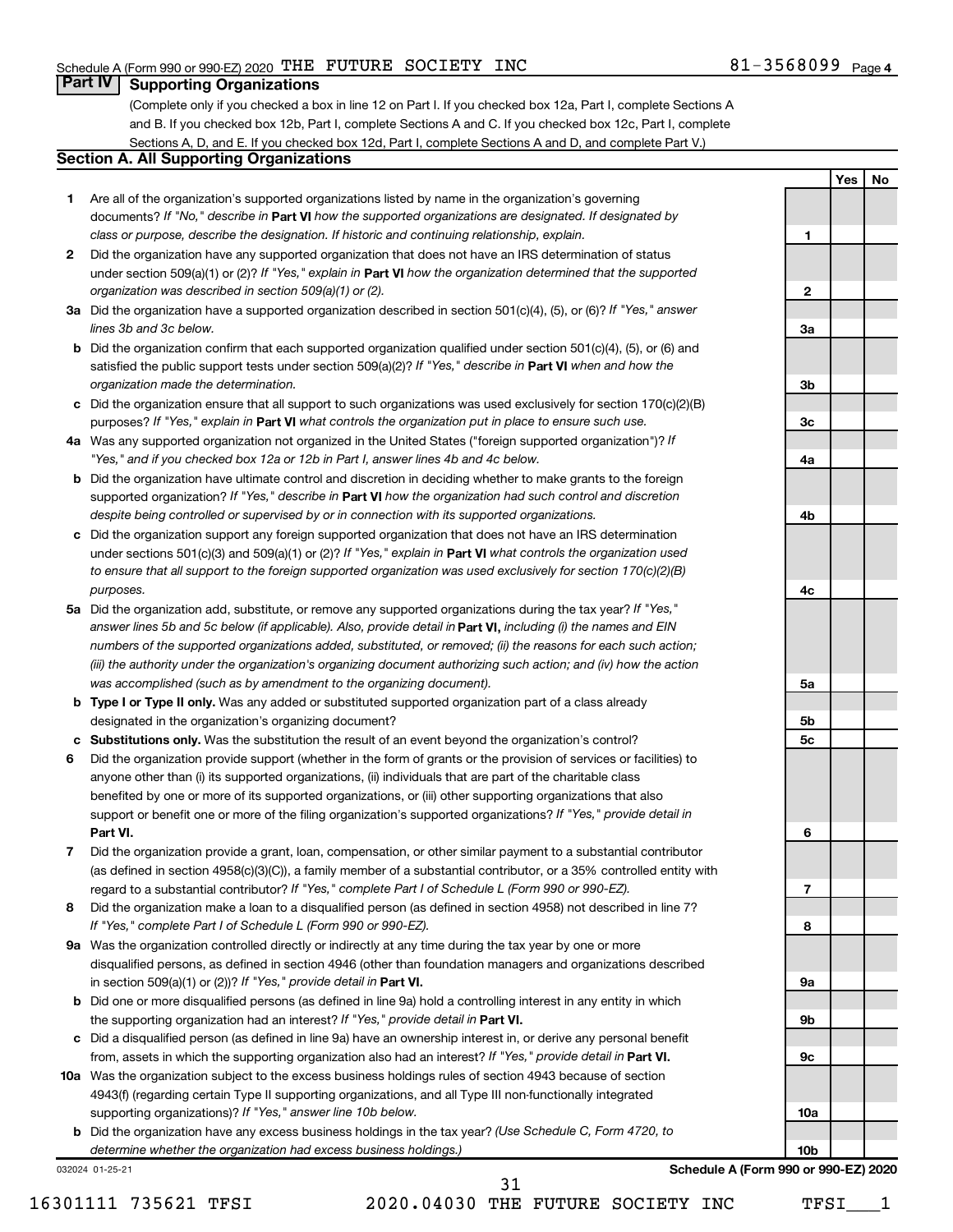| <b>Supporting Organizations (continued)</b><br>Yes<br>No<br>Has the organization accepted a gift or contribution from any of the following persons?<br>11<br>a A person who directly or indirectly controls, either alone or together with persons described in lines 11b and<br>11c below, the governing body of a supported organization?<br>11a<br>11 <sub>b</sub><br><b>b</b> A family member of a person described in line 11a above?<br>c A 35% controlled entity of a person described in line 11a or 11b above?If "Yes" to line 11a, 11b, or 11c, provide<br>detail in Part VI.<br>11c<br><b>Section B. Type I Supporting Organizations</b><br>Yes<br>No<br>1<br>Did the governing body, members of the governing body, officers acting in their official capacity, or membership of one or<br>more supported organizations have the power to regularly appoint or elect at least a majority of the organization's officers,<br>directors, or trustees at all times during the tax year? If "No," describe in Part VI how the supported organization(s)<br>effectively operated, supervised, or controlled the organization's activities. If the organization had more than one supported<br>organization, describe how the powers to appoint and/or remove officers, directors, or trustees were allocated among the<br>supported organizations and what conditions or restrictions, if any, applied to such powers during the tax year.<br>1<br>Did the organization operate for the benefit of any supported organization other than the supported<br>2<br>organization(s) that operated, supervised, or controlled the supporting organization? If "Yes," explain in<br>Part VI how providing such benefit carried out the purposes of the supported organization(s) that operated,<br>supervised, or controlled the supporting organization.<br>$\mathbf{2}$<br><b>Section C. Type II Supporting Organizations</b><br>Yes<br>No<br>1<br>Were a majority of the organization's directors or trustees during the tax year also a majority of the directors<br>or trustees of each of the organization's supported organization(s)? If "No," describe in Part VI how control<br>or management of the supporting organization was vested in the same persons that controlled or managed<br>the supported organization(s).<br>1<br><b>Section D. All Type III Supporting Organizations</b><br>Yes<br>No<br>Did the organization provide to each of its supported organizations, by the last day of the fifth month of the<br>1<br>organization's tax year, (i) a written notice describing the type and amount of support provided during the prior tax<br>year, (ii) a copy of the Form 990 that was most recently filed as of the date of notification, and (iii) copies of the<br>organization's governing documents in effect on the date of notification, to the extent not previously provided?<br>1<br>Were any of the organization's officers, directors, or trustees either (i) appointed or elected by the supported<br>2<br>organization(s) or (ii) serving on the governing body of a supported organization? If "No," explain in Part VI how<br>the organization maintained a close and continuous working relationship with the supported organization(s).<br>$\mathbf{2}$<br>By reason of the relationship described in line 2, above, did the organization's supported organizations have a<br>3<br>significant voice in the organization's investment policies and in directing the use of the organization's<br>income or assets at all times during the tax year? If "Yes," describe in Part VI the role the organization's<br>supported organizations played in this regard.<br>з<br>Section E. Type III Functionally Integrated Supporting Organizations<br>Check the box next to the method that the organization used to satisfy the Integral Part Test during the yealsee instructions).<br>1<br>The organization satisfied the Activities Test. Complete line 2 below.<br>a<br>The organization is the parent of each of its supported organizations. Complete line 3 below.<br>b<br>The organization supported a governmental entity. Describe in Part VI how you supported a governmental entity (see instructions).<br>c<br>Yes<br>Activities Test. Answer lines 2a and 2b below.<br>No<br>2<br>Did substantially all of the organization's activities during the tax year directly further the exempt purposes of<br>а<br>the supported organization(s) to which the organization was responsive? If "Yes," then in Part VI identify<br>those supported organizations and explain how these activities directly furthered their exempt purposes,<br>how the organization was responsive to those supported organizations, and how the organization determined<br>that these activities constituted substantially all of its activities.<br>2a<br>Did the activities described in line 2a, above, constitute activities that, but for the organization's involvement,<br>b<br>one or more of the organization's supported organization(s) would have been engaged in? If "Yes," explain in<br>Part VI the reasons for the organization's position that its supported organization(s) would have engaged in<br>these activities but for the organization's involvement.<br>2b<br>З<br>Parent of Supported Organizations. Answer lines 3a and 3b below. |
|-------------------------------------------------------------------------------------------------------------------------------------------------------------------------------------------------------------------------------------------------------------------------------------------------------------------------------------------------------------------------------------------------------------------------------------------------------------------------------------------------------------------------------------------------------------------------------------------------------------------------------------------------------------------------------------------------------------------------------------------------------------------------------------------------------------------------------------------------------------------------------------------------------------------------------------------------------------------------------------------------------------------------------------------------------------------------------------------------------------------------------------------------------------------------------------------------------------------------------------------------------------------------------------------------------------------------------------------------------------------------------------------------------------------------------------------------------------------------------------------------------------------------------------------------------------------------------------------------------------------------------------------------------------------------------------------------------------------------------------------------------------------------------------------------------------------------------------------------------------------------------------------------------------------------------------------------------------------------------------------------------------------------------------------------------------------------------------------------------------------------------------------------------------------------------------------------------------------------------------------------------------------------------------------------------------------------------------------------------------------------------------------------------------------------------------------------------------------------------------------------------------------------------------------------------------------------------------------------------------------------------------------------------------------------------------------------------------------------------------------------------------------------------------------------------------------------------------------------------------------------------------------------------------------------------------------------------------------------------------------------------------------------------------------------------------------------------------------------------------------------------------------------------------------------------------------------------------------------------------------------------------------------------------------------------------------------------------------------------------------------------------------------------------------------------------------------------------------------------------------------------------------------------------------------------------------------------------------------------------------------------------------------------------------------------------------------------------------------------------------------------------------------------------------------------------------------------------------------------------------------------------------------------------------------------------------------------------------------------------------------------------------------------------------------------------------------------------------------------------------------------------------------------------------------------------------------------------------------------------------------------------------------------------------------------------------------------------------------------------------------------------------------------------------------------------------------------------------------------------------------------------------------------------------------------------------------------------------------------------------------------------------------------------------------------------------------------------------------------------------------------------------------------------------------------------------------------------------------------------------------------------------------------------------------------------------------------------------------------------------------------------------------------------------------------------------------------------------------------------------------------------------------------------------------------------------------------------------------------------------------------------------------------------------------------------------------------------------------------------------------------------------|
|                                                                                                                                                                                                                                                                                                                                                                                                                                                                                                                                                                                                                                                                                                                                                                                                                                                                                                                                                                                                                                                                                                                                                                                                                                                                                                                                                                                                                                                                                                                                                                                                                                                                                                                                                                                                                                                                                                                                                                                                                                                                                                                                                                                                                                                                                                                                                                                                                                                                                                                                                                                                                                                                                                                                                                                                                                                                                                                                                                                                                                                                                                                                                                                                                                                                                                                                                                                                                                                                                                                                                                                                                                                                                                                                                                                                                                                                                                                                                                                                                                                                                                                                                                                                                                                                                                                                                                                                                                                                                                                                                                                                                                                                                                                                                                                                                                                                                                                                                                                                                                                                                                                                                                                                                                                                                                                                                                                           |
|                                                                                                                                                                                                                                                                                                                                                                                                                                                                                                                                                                                                                                                                                                                                                                                                                                                                                                                                                                                                                                                                                                                                                                                                                                                                                                                                                                                                                                                                                                                                                                                                                                                                                                                                                                                                                                                                                                                                                                                                                                                                                                                                                                                                                                                                                                                                                                                                                                                                                                                                                                                                                                                                                                                                                                                                                                                                                                                                                                                                                                                                                                                                                                                                                                                                                                                                                                                                                                                                                                                                                                                                                                                                                                                                                                                                                                                                                                                                                                                                                                                                                                                                                                                                                                                                                                                                                                                                                                                                                                                                                                                                                                                                                                                                                                                                                                                                                                                                                                                                                                                                                                                                                                                                                                                                                                                                                                                           |
|                                                                                                                                                                                                                                                                                                                                                                                                                                                                                                                                                                                                                                                                                                                                                                                                                                                                                                                                                                                                                                                                                                                                                                                                                                                                                                                                                                                                                                                                                                                                                                                                                                                                                                                                                                                                                                                                                                                                                                                                                                                                                                                                                                                                                                                                                                                                                                                                                                                                                                                                                                                                                                                                                                                                                                                                                                                                                                                                                                                                                                                                                                                                                                                                                                                                                                                                                                                                                                                                                                                                                                                                                                                                                                                                                                                                                                                                                                                                                                                                                                                                                                                                                                                                                                                                                                                                                                                                                                                                                                                                                                                                                                                                                                                                                                                                                                                                                                                                                                                                                                                                                                                                                                                                                                                                                                                                                                                           |
|                                                                                                                                                                                                                                                                                                                                                                                                                                                                                                                                                                                                                                                                                                                                                                                                                                                                                                                                                                                                                                                                                                                                                                                                                                                                                                                                                                                                                                                                                                                                                                                                                                                                                                                                                                                                                                                                                                                                                                                                                                                                                                                                                                                                                                                                                                                                                                                                                                                                                                                                                                                                                                                                                                                                                                                                                                                                                                                                                                                                                                                                                                                                                                                                                                                                                                                                                                                                                                                                                                                                                                                                                                                                                                                                                                                                                                                                                                                                                                                                                                                                                                                                                                                                                                                                                                                                                                                                                                                                                                                                                                                                                                                                                                                                                                                                                                                                                                                                                                                                                                                                                                                                                                                                                                                                                                                                                                                           |
|                                                                                                                                                                                                                                                                                                                                                                                                                                                                                                                                                                                                                                                                                                                                                                                                                                                                                                                                                                                                                                                                                                                                                                                                                                                                                                                                                                                                                                                                                                                                                                                                                                                                                                                                                                                                                                                                                                                                                                                                                                                                                                                                                                                                                                                                                                                                                                                                                                                                                                                                                                                                                                                                                                                                                                                                                                                                                                                                                                                                                                                                                                                                                                                                                                                                                                                                                                                                                                                                                                                                                                                                                                                                                                                                                                                                                                                                                                                                                                                                                                                                                                                                                                                                                                                                                                                                                                                                                                                                                                                                                                                                                                                                                                                                                                                                                                                                                                                                                                                                                                                                                                                                                                                                                                                                                                                                                                                           |
|                                                                                                                                                                                                                                                                                                                                                                                                                                                                                                                                                                                                                                                                                                                                                                                                                                                                                                                                                                                                                                                                                                                                                                                                                                                                                                                                                                                                                                                                                                                                                                                                                                                                                                                                                                                                                                                                                                                                                                                                                                                                                                                                                                                                                                                                                                                                                                                                                                                                                                                                                                                                                                                                                                                                                                                                                                                                                                                                                                                                                                                                                                                                                                                                                                                                                                                                                                                                                                                                                                                                                                                                                                                                                                                                                                                                                                                                                                                                                                                                                                                                                                                                                                                                                                                                                                                                                                                                                                                                                                                                                                                                                                                                                                                                                                                                                                                                                                                                                                                                                                                                                                                                                                                                                                                                                                                                                                                           |
|                                                                                                                                                                                                                                                                                                                                                                                                                                                                                                                                                                                                                                                                                                                                                                                                                                                                                                                                                                                                                                                                                                                                                                                                                                                                                                                                                                                                                                                                                                                                                                                                                                                                                                                                                                                                                                                                                                                                                                                                                                                                                                                                                                                                                                                                                                                                                                                                                                                                                                                                                                                                                                                                                                                                                                                                                                                                                                                                                                                                                                                                                                                                                                                                                                                                                                                                                                                                                                                                                                                                                                                                                                                                                                                                                                                                                                                                                                                                                                                                                                                                                                                                                                                                                                                                                                                                                                                                                                                                                                                                                                                                                                                                                                                                                                                                                                                                                                                                                                                                                                                                                                                                                                                                                                                                                                                                                                                           |
|                                                                                                                                                                                                                                                                                                                                                                                                                                                                                                                                                                                                                                                                                                                                                                                                                                                                                                                                                                                                                                                                                                                                                                                                                                                                                                                                                                                                                                                                                                                                                                                                                                                                                                                                                                                                                                                                                                                                                                                                                                                                                                                                                                                                                                                                                                                                                                                                                                                                                                                                                                                                                                                                                                                                                                                                                                                                                                                                                                                                                                                                                                                                                                                                                                                                                                                                                                                                                                                                                                                                                                                                                                                                                                                                                                                                                                                                                                                                                                                                                                                                                                                                                                                                                                                                                                                                                                                                                                                                                                                                                                                                                                                                                                                                                                                                                                                                                                                                                                                                                                                                                                                                                                                                                                                                                                                                                                                           |
|                                                                                                                                                                                                                                                                                                                                                                                                                                                                                                                                                                                                                                                                                                                                                                                                                                                                                                                                                                                                                                                                                                                                                                                                                                                                                                                                                                                                                                                                                                                                                                                                                                                                                                                                                                                                                                                                                                                                                                                                                                                                                                                                                                                                                                                                                                                                                                                                                                                                                                                                                                                                                                                                                                                                                                                                                                                                                                                                                                                                                                                                                                                                                                                                                                                                                                                                                                                                                                                                                                                                                                                                                                                                                                                                                                                                                                                                                                                                                                                                                                                                                                                                                                                                                                                                                                                                                                                                                                                                                                                                                                                                                                                                                                                                                                                                                                                                                                                                                                                                                                                                                                                                                                                                                                                                                                                                                                                           |
|                                                                                                                                                                                                                                                                                                                                                                                                                                                                                                                                                                                                                                                                                                                                                                                                                                                                                                                                                                                                                                                                                                                                                                                                                                                                                                                                                                                                                                                                                                                                                                                                                                                                                                                                                                                                                                                                                                                                                                                                                                                                                                                                                                                                                                                                                                                                                                                                                                                                                                                                                                                                                                                                                                                                                                                                                                                                                                                                                                                                                                                                                                                                                                                                                                                                                                                                                                                                                                                                                                                                                                                                                                                                                                                                                                                                                                                                                                                                                                                                                                                                                                                                                                                                                                                                                                                                                                                                                                                                                                                                                                                                                                                                                                                                                                                                                                                                                                                                                                                                                                                                                                                                                                                                                                                                                                                                                                                           |
|                                                                                                                                                                                                                                                                                                                                                                                                                                                                                                                                                                                                                                                                                                                                                                                                                                                                                                                                                                                                                                                                                                                                                                                                                                                                                                                                                                                                                                                                                                                                                                                                                                                                                                                                                                                                                                                                                                                                                                                                                                                                                                                                                                                                                                                                                                                                                                                                                                                                                                                                                                                                                                                                                                                                                                                                                                                                                                                                                                                                                                                                                                                                                                                                                                                                                                                                                                                                                                                                                                                                                                                                                                                                                                                                                                                                                                                                                                                                                                                                                                                                                                                                                                                                                                                                                                                                                                                                                                                                                                                                                                                                                                                                                                                                                                                                                                                                                                                                                                                                                                                                                                                                                                                                                                                                                                                                                                                           |
|                                                                                                                                                                                                                                                                                                                                                                                                                                                                                                                                                                                                                                                                                                                                                                                                                                                                                                                                                                                                                                                                                                                                                                                                                                                                                                                                                                                                                                                                                                                                                                                                                                                                                                                                                                                                                                                                                                                                                                                                                                                                                                                                                                                                                                                                                                                                                                                                                                                                                                                                                                                                                                                                                                                                                                                                                                                                                                                                                                                                                                                                                                                                                                                                                                                                                                                                                                                                                                                                                                                                                                                                                                                                                                                                                                                                                                                                                                                                                                                                                                                                                                                                                                                                                                                                                                                                                                                                                                                                                                                                                                                                                                                                                                                                                                                                                                                                                                                                                                                                                                                                                                                                                                                                                                                                                                                                                                                           |
|                                                                                                                                                                                                                                                                                                                                                                                                                                                                                                                                                                                                                                                                                                                                                                                                                                                                                                                                                                                                                                                                                                                                                                                                                                                                                                                                                                                                                                                                                                                                                                                                                                                                                                                                                                                                                                                                                                                                                                                                                                                                                                                                                                                                                                                                                                                                                                                                                                                                                                                                                                                                                                                                                                                                                                                                                                                                                                                                                                                                                                                                                                                                                                                                                                                                                                                                                                                                                                                                                                                                                                                                                                                                                                                                                                                                                                                                                                                                                                                                                                                                                                                                                                                                                                                                                                                                                                                                                                                                                                                                                                                                                                                                                                                                                                                                                                                                                                                                                                                                                                                                                                                                                                                                                                                                                                                                                                                           |
|                                                                                                                                                                                                                                                                                                                                                                                                                                                                                                                                                                                                                                                                                                                                                                                                                                                                                                                                                                                                                                                                                                                                                                                                                                                                                                                                                                                                                                                                                                                                                                                                                                                                                                                                                                                                                                                                                                                                                                                                                                                                                                                                                                                                                                                                                                                                                                                                                                                                                                                                                                                                                                                                                                                                                                                                                                                                                                                                                                                                                                                                                                                                                                                                                                                                                                                                                                                                                                                                                                                                                                                                                                                                                                                                                                                                                                                                                                                                                                                                                                                                                                                                                                                                                                                                                                                                                                                                                                                                                                                                                                                                                                                                                                                                                                                                                                                                                                                                                                                                                                                                                                                                                                                                                                                                                                                                                                                           |
|                                                                                                                                                                                                                                                                                                                                                                                                                                                                                                                                                                                                                                                                                                                                                                                                                                                                                                                                                                                                                                                                                                                                                                                                                                                                                                                                                                                                                                                                                                                                                                                                                                                                                                                                                                                                                                                                                                                                                                                                                                                                                                                                                                                                                                                                                                                                                                                                                                                                                                                                                                                                                                                                                                                                                                                                                                                                                                                                                                                                                                                                                                                                                                                                                                                                                                                                                                                                                                                                                                                                                                                                                                                                                                                                                                                                                                                                                                                                                                                                                                                                                                                                                                                                                                                                                                                                                                                                                                                                                                                                                                                                                                                                                                                                                                                                                                                                                                                                                                                                                                                                                                                                                                                                                                                                                                                                                                                           |
|                                                                                                                                                                                                                                                                                                                                                                                                                                                                                                                                                                                                                                                                                                                                                                                                                                                                                                                                                                                                                                                                                                                                                                                                                                                                                                                                                                                                                                                                                                                                                                                                                                                                                                                                                                                                                                                                                                                                                                                                                                                                                                                                                                                                                                                                                                                                                                                                                                                                                                                                                                                                                                                                                                                                                                                                                                                                                                                                                                                                                                                                                                                                                                                                                                                                                                                                                                                                                                                                                                                                                                                                                                                                                                                                                                                                                                                                                                                                                                                                                                                                                                                                                                                                                                                                                                                                                                                                                                                                                                                                                                                                                                                                                                                                                                                                                                                                                                                                                                                                                                                                                                                                                                                                                                                                                                                                                                                           |
|                                                                                                                                                                                                                                                                                                                                                                                                                                                                                                                                                                                                                                                                                                                                                                                                                                                                                                                                                                                                                                                                                                                                                                                                                                                                                                                                                                                                                                                                                                                                                                                                                                                                                                                                                                                                                                                                                                                                                                                                                                                                                                                                                                                                                                                                                                                                                                                                                                                                                                                                                                                                                                                                                                                                                                                                                                                                                                                                                                                                                                                                                                                                                                                                                                                                                                                                                                                                                                                                                                                                                                                                                                                                                                                                                                                                                                                                                                                                                                                                                                                                                                                                                                                                                                                                                                                                                                                                                                                                                                                                                                                                                                                                                                                                                                                                                                                                                                                                                                                                                                                                                                                                                                                                                                                                                                                                                                                           |
|                                                                                                                                                                                                                                                                                                                                                                                                                                                                                                                                                                                                                                                                                                                                                                                                                                                                                                                                                                                                                                                                                                                                                                                                                                                                                                                                                                                                                                                                                                                                                                                                                                                                                                                                                                                                                                                                                                                                                                                                                                                                                                                                                                                                                                                                                                                                                                                                                                                                                                                                                                                                                                                                                                                                                                                                                                                                                                                                                                                                                                                                                                                                                                                                                                                                                                                                                                                                                                                                                                                                                                                                                                                                                                                                                                                                                                                                                                                                                                                                                                                                                                                                                                                                                                                                                                                                                                                                                                                                                                                                                                                                                                                                                                                                                                                                                                                                                                                                                                                                                                                                                                                                                                                                                                                                                                                                                                                           |
|                                                                                                                                                                                                                                                                                                                                                                                                                                                                                                                                                                                                                                                                                                                                                                                                                                                                                                                                                                                                                                                                                                                                                                                                                                                                                                                                                                                                                                                                                                                                                                                                                                                                                                                                                                                                                                                                                                                                                                                                                                                                                                                                                                                                                                                                                                                                                                                                                                                                                                                                                                                                                                                                                                                                                                                                                                                                                                                                                                                                                                                                                                                                                                                                                                                                                                                                                                                                                                                                                                                                                                                                                                                                                                                                                                                                                                                                                                                                                                                                                                                                                                                                                                                                                                                                                                                                                                                                                                                                                                                                                                                                                                                                                                                                                                                                                                                                                                                                                                                                                                                                                                                                                                                                                                                                                                                                                                                           |
|                                                                                                                                                                                                                                                                                                                                                                                                                                                                                                                                                                                                                                                                                                                                                                                                                                                                                                                                                                                                                                                                                                                                                                                                                                                                                                                                                                                                                                                                                                                                                                                                                                                                                                                                                                                                                                                                                                                                                                                                                                                                                                                                                                                                                                                                                                                                                                                                                                                                                                                                                                                                                                                                                                                                                                                                                                                                                                                                                                                                                                                                                                                                                                                                                                                                                                                                                                                                                                                                                                                                                                                                                                                                                                                                                                                                                                                                                                                                                                                                                                                                                                                                                                                                                                                                                                                                                                                                                                                                                                                                                                                                                                                                                                                                                                                                                                                                                                                                                                                                                                                                                                                                                                                                                                                                                                                                                                                           |
|                                                                                                                                                                                                                                                                                                                                                                                                                                                                                                                                                                                                                                                                                                                                                                                                                                                                                                                                                                                                                                                                                                                                                                                                                                                                                                                                                                                                                                                                                                                                                                                                                                                                                                                                                                                                                                                                                                                                                                                                                                                                                                                                                                                                                                                                                                                                                                                                                                                                                                                                                                                                                                                                                                                                                                                                                                                                                                                                                                                                                                                                                                                                                                                                                                                                                                                                                                                                                                                                                                                                                                                                                                                                                                                                                                                                                                                                                                                                                                                                                                                                                                                                                                                                                                                                                                                                                                                                                                                                                                                                                                                                                                                                                                                                                                                                                                                                                                                                                                                                                                                                                                                                                                                                                                                                                                                                                                                           |
|                                                                                                                                                                                                                                                                                                                                                                                                                                                                                                                                                                                                                                                                                                                                                                                                                                                                                                                                                                                                                                                                                                                                                                                                                                                                                                                                                                                                                                                                                                                                                                                                                                                                                                                                                                                                                                                                                                                                                                                                                                                                                                                                                                                                                                                                                                                                                                                                                                                                                                                                                                                                                                                                                                                                                                                                                                                                                                                                                                                                                                                                                                                                                                                                                                                                                                                                                                                                                                                                                                                                                                                                                                                                                                                                                                                                                                                                                                                                                                                                                                                                                                                                                                                                                                                                                                                                                                                                                                                                                                                                                                                                                                                                                                                                                                                                                                                                                                                                                                                                                                                                                                                                                                                                                                                                                                                                                                                           |
|                                                                                                                                                                                                                                                                                                                                                                                                                                                                                                                                                                                                                                                                                                                                                                                                                                                                                                                                                                                                                                                                                                                                                                                                                                                                                                                                                                                                                                                                                                                                                                                                                                                                                                                                                                                                                                                                                                                                                                                                                                                                                                                                                                                                                                                                                                                                                                                                                                                                                                                                                                                                                                                                                                                                                                                                                                                                                                                                                                                                                                                                                                                                                                                                                                                                                                                                                                                                                                                                                                                                                                                                                                                                                                                                                                                                                                                                                                                                                                                                                                                                                                                                                                                                                                                                                                                                                                                                                                                                                                                                                                                                                                                                                                                                                                                                                                                                                                                                                                                                                                                                                                                                                                                                                                                                                                                                                                                           |
|                                                                                                                                                                                                                                                                                                                                                                                                                                                                                                                                                                                                                                                                                                                                                                                                                                                                                                                                                                                                                                                                                                                                                                                                                                                                                                                                                                                                                                                                                                                                                                                                                                                                                                                                                                                                                                                                                                                                                                                                                                                                                                                                                                                                                                                                                                                                                                                                                                                                                                                                                                                                                                                                                                                                                                                                                                                                                                                                                                                                                                                                                                                                                                                                                                                                                                                                                                                                                                                                                                                                                                                                                                                                                                                                                                                                                                                                                                                                                                                                                                                                                                                                                                                                                                                                                                                                                                                                                                                                                                                                                                                                                                                                                                                                                                                                                                                                                                                                                                                                                                                                                                                                                                                                                                                                                                                                                                                           |
|                                                                                                                                                                                                                                                                                                                                                                                                                                                                                                                                                                                                                                                                                                                                                                                                                                                                                                                                                                                                                                                                                                                                                                                                                                                                                                                                                                                                                                                                                                                                                                                                                                                                                                                                                                                                                                                                                                                                                                                                                                                                                                                                                                                                                                                                                                                                                                                                                                                                                                                                                                                                                                                                                                                                                                                                                                                                                                                                                                                                                                                                                                                                                                                                                                                                                                                                                                                                                                                                                                                                                                                                                                                                                                                                                                                                                                                                                                                                                                                                                                                                                                                                                                                                                                                                                                                                                                                                                                                                                                                                                                                                                                                                                                                                                                                                                                                                                                                                                                                                                                                                                                                                                                                                                                                                                                                                                                                           |
|                                                                                                                                                                                                                                                                                                                                                                                                                                                                                                                                                                                                                                                                                                                                                                                                                                                                                                                                                                                                                                                                                                                                                                                                                                                                                                                                                                                                                                                                                                                                                                                                                                                                                                                                                                                                                                                                                                                                                                                                                                                                                                                                                                                                                                                                                                                                                                                                                                                                                                                                                                                                                                                                                                                                                                                                                                                                                                                                                                                                                                                                                                                                                                                                                                                                                                                                                                                                                                                                                                                                                                                                                                                                                                                                                                                                                                                                                                                                                                                                                                                                                                                                                                                                                                                                                                                                                                                                                                                                                                                                                                                                                                                                                                                                                                                                                                                                                                                                                                                                                                                                                                                                                                                                                                                                                                                                                                                           |
|                                                                                                                                                                                                                                                                                                                                                                                                                                                                                                                                                                                                                                                                                                                                                                                                                                                                                                                                                                                                                                                                                                                                                                                                                                                                                                                                                                                                                                                                                                                                                                                                                                                                                                                                                                                                                                                                                                                                                                                                                                                                                                                                                                                                                                                                                                                                                                                                                                                                                                                                                                                                                                                                                                                                                                                                                                                                                                                                                                                                                                                                                                                                                                                                                                                                                                                                                                                                                                                                                                                                                                                                                                                                                                                                                                                                                                                                                                                                                                                                                                                                                                                                                                                                                                                                                                                                                                                                                                                                                                                                                                                                                                                                                                                                                                                                                                                                                                                                                                                                                                                                                                                                                                                                                                                                                                                                                                                           |
|                                                                                                                                                                                                                                                                                                                                                                                                                                                                                                                                                                                                                                                                                                                                                                                                                                                                                                                                                                                                                                                                                                                                                                                                                                                                                                                                                                                                                                                                                                                                                                                                                                                                                                                                                                                                                                                                                                                                                                                                                                                                                                                                                                                                                                                                                                                                                                                                                                                                                                                                                                                                                                                                                                                                                                                                                                                                                                                                                                                                                                                                                                                                                                                                                                                                                                                                                                                                                                                                                                                                                                                                                                                                                                                                                                                                                                                                                                                                                                                                                                                                                                                                                                                                                                                                                                                                                                                                                                                                                                                                                                                                                                                                                                                                                                                                                                                                                                                                                                                                                                                                                                                                                                                                                                                                                                                                                                                           |
|                                                                                                                                                                                                                                                                                                                                                                                                                                                                                                                                                                                                                                                                                                                                                                                                                                                                                                                                                                                                                                                                                                                                                                                                                                                                                                                                                                                                                                                                                                                                                                                                                                                                                                                                                                                                                                                                                                                                                                                                                                                                                                                                                                                                                                                                                                                                                                                                                                                                                                                                                                                                                                                                                                                                                                                                                                                                                                                                                                                                                                                                                                                                                                                                                                                                                                                                                                                                                                                                                                                                                                                                                                                                                                                                                                                                                                                                                                                                                                                                                                                                                                                                                                                                                                                                                                                                                                                                                                                                                                                                                                                                                                                                                                                                                                                                                                                                                                                                                                                                                                                                                                                                                                                                                                                                                                                                                                                           |
|                                                                                                                                                                                                                                                                                                                                                                                                                                                                                                                                                                                                                                                                                                                                                                                                                                                                                                                                                                                                                                                                                                                                                                                                                                                                                                                                                                                                                                                                                                                                                                                                                                                                                                                                                                                                                                                                                                                                                                                                                                                                                                                                                                                                                                                                                                                                                                                                                                                                                                                                                                                                                                                                                                                                                                                                                                                                                                                                                                                                                                                                                                                                                                                                                                                                                                                                                                                                                                                                                                                                                                                                                                                                                                                                                                                                                                                                                                                                                                                                                                                                                                                                                                                                                                                                                                                                                                                                                                                                                                                                                                                                                                                                                                                                                                                                                                                                                                                                                                                                                                                                                                                                                                                                                                                                                                                                                                                           |
|                                                                                                                                                                                                                                                                                                                                                                                                                                                                                                                                                                                                                                                                                                                                                                                                                                                                                                                                                                                                                                                                                                                                                                                                                                                                                                                                                                                                                                                                                                                                                                                                                                                                                                                                                                                                                                                                                                                                                                                                                                                                                                                                                                                                                                                                                                                                                                                                                                                                                                                                                                                                                                                                                                                                                                                                                                                                                                                                                                                                                                                                                                                                                                                                                                                                                                                                                                                                                                                                                                                                                                                                                                                                                                                                                                                                                                                                                                                                                                                                                                                                                                                                                                                                                                                                                                                                                                                                                                                                                                                                                                                                                                                                                                                                                                                                                                                                                                                                                                                                                                                                                                                                                                                                                                                                                                                                                                                           |
|                                                                                                                                                                                                                                                                                                                                                                                                                                                                                                                                                                                                                                                                                                                                                                                                                                                                                                                                                                                                                                                                                                                                                                                                                                                                                                                                                                                                                                                                                                                                                                                                                                                                                                                                                                                                                                                                                                                                                                                                                                                                                                                                                                                                                                                                                                                                                                                                                                                                                                                                                                                                                                                                                                                                                                                                                                                                                                                                                                                                                                                                                                                                                                                                                                                                                                                                                                                                                                                                                                                                                                                                                                                                                                                                                                                                                                                                                                                                                                                                                                                                                                                                                                                                                                                                                                                                                                                                                                                                                                                                                                                                                                                                                                                                                                                                                                                                                                                                                                                                                                                                                                                                                                                                                                                                                                                                                                                           |
|                                                                                                                                                                                                                                                                                                                                                                                                                                                                                                                                                                                                                                                                                                                                                                                                                                                                                                                                                                                                                                                                                                                                                                                                                                                                                                                                                                                                                                                                                                                                                                                                                                                                                                                                                                                                                                                                                                                                                                                                                                                                                                                                                                                                                                                                                                                                                                                                                                                                                                                                                                                                                                                                                                                                                                                                                                                                                                                                                                                                                                                                                                                                                                                                                                                                                                                                                                                                                                                                                                                                                                                                                                                                                                                                                                                                                                                                                                                                                                                                                                                                                                                                                                                                                                                                                                                                                                                                                                                                                                                                                                                                                                                                                                                                                                                                                                                                                                                                                                                                                                                                                                                                                                                                                                                                                                                                                                                           |
|                                                                                                                                                                                                                                                                                                                                                                                                                                                                                                                                                                                                                                                                                                                                                                                                                                                                                                                                                                                                                                                                                                                                                                                                                                                                                                                                                                                                                                                                                                                                                                                                                                                                                                                                                                                                                                                                                                                                                                                                                                                                                                                                                                                                                                                                                                                                                                                                                                                                                                                                                                                                                                                                                                                                                                                                                                                                                                                                                                                                                                                                                                                                                                                                                                                                                                                                                                                                                                                                                                                                                                                                                                                                                                                                                                                                                                                                                                                                                                                                                                                                                                                                                                                                                                                                                                                                                                                                                                                                                                                                                                                                                                                                                                                                                                                                                                                                                                                                                                                                                                                                                                                                                                                                                                                                                                                                                                                           |
|                                                                                                                                                                                                                                                                                                                                                                                                                                                                                                                                                                                                                                                                                                                                                                                                                                                                                                                                                                                                                                                                                                                                                                                                                                                                                                                                                                                                                                                                                                                                                                                                                                                                                                                                                                                                                                                                                                                                                                                                                                                                                                                                                                                                                                                                                                                                                                                                                                                                                                                                                                                                                                                                                                                                                                                                                                                                                                                                                                                                                                                                                                                                                                                                                                                                                                                                                                                                                                                                                                                                                                                                                                                                                                                                                                                                                                                                                                                                                                                                                                                                                                                                                                                                                                                                                                                                                                                                                                                                                                                                                                                                                                                                                                                                                                                                                                                                                                                                                                                                                                                                                                                                                                                                                                                                                                                                                                                           |
|                                                                                                                                                                                                                                                                                                                                                                                                                                                                                                                                                                                                                                                                                                                                                                                                                                                                                                                                                                                                                                                                                                                                                                                                                                                                                                                                                                                                                                                                                                                                                                                                                                                                                                                                                                                                                                                                                                                                                                                                                                                                                                                                                                                                                                                                                                                                                                                                                                                                                                                                                                                                                                                                                                                                                                                                                                                                                                                                                                                                                                                                                                                                                                                                                                                                                                                                                                                                                                                                                                                                                                                                                                                                                                                                                                                                                                                                                                                                                                                                                                                                                                                                                                                                                                                                                                                                                                                                                                                                                                                                                                                                                                                                                                                                                                                                                                                                                                                                                                                                                                                                                                                                                                                                                                                                                                                                                                                           |
|                                                                                                                                                                                                                                                                                                                                                                                                                                                                                                                                                                                                                                                                                                                                                                                                                                                                                                                                                                                                                                                                                                                                                                                                                                                                                                                                                                                                                                                                                                                                                                                                                                                                                                                                                                                                                                                                                                                                                                                                                                                                                                                                                                                                                                                                                                                                                                                                                                                                                                                                                                                                                                                                                                                                                                                                                                                                                                                                                                                                                                                                                                                                                                                                                                                                                                                                                                                                                                                                                                                                                                                                                                                                                                                                                                                                                                                                                                                                                                                                                                                                                                                                                                                                                                                                                                                                                                                                                                                                                                                                                                                                                                                                                                                                                                                                                                                                                                                                                                                                                                                                                                                                                                                                                                                                                                                                                                                           |
|                                                                                                                                                                                                                                                                                                                                                                                                                                                                                                                                                                                                                                                                                                                                                                                                                                                                                                                                                                                                                                                                                                                                                                                                                                                                                                                                                                                                                                                                                                                                                                                                                                                                                                                                                                                                                                                                                                                                                                                                                                                                                                                                                                                                                                                                                                                                                                                                                                                                                                                                                                                                                                                                                                                                                                                                                                                                                                                                                                                                                                                                                                                                                                                                                                                                                                                                                                                                                                                                                                                                                                                                                                                                                                                                                                                                                                                                                                                                                                                                                                                                                                                                                                                                                                                                                                                                                                                                                                                                                                                                                                                                                                                                                                                                                                                                                                                                                                                                                                                                                                                                                                                                                                                                                                                                                                                                                                                           |
|                                                                                                                                                                                                                                                                                                                                                                                                                                                                                                                                                                                                                                                                                                                                                                                                                                                                                                                                                                                                                                                                                                                                                                                                                                                                                                                                                                                                                                                                                                                                                                                                                                                                                                                                                                                                                                                                                                                                                                                                                                                                                                                                                                                                                                                                                                                                                                                                                                                                                                                                                                                                                                                                                                                                                                                                                                                                                                                                                                                                                                                                                                                                                                                                                                                                                                                                                                                                                                                                                                                                                                                                                                                                                                                                                                                                                                                                                                                                                                                                                                                                                                                                                                                                                                                                                                                                                                                                                                                                                                                                                                                                                                                                                                                                                                                                                                                                                                                                                                                                                                                                                                                                                                                                                                                                                                                                                                                           |
|                                                                                                                                                                                                                                                                                                                                                                                                                                                                                                                                                                                                                                                                                                                                                                                                                                                                                                                                                                                                                                                                                                                                                                                                                                                                                                                                                                                                                                                                                                                                                                                                                                                                                                                                                                                                                                                                                                                                                                                                                                                                                                                                                                                                                                                                                                                                                                                                                                                                                                                                                                                                                                                                                                                                                                                                                                                                                                                                                                                                                                                                                                                                                                                                                                                                                                                                                                                                                                                                                                                                                                                                                                                                                                                                                                                                                                                                                                                                                                                                                                                                                                                                                                                                                                                                                                                                                                                                                                                                                                                                                                                                                                                                                                                                                                                                                                                                                                                                                                                                                                                                                                                                                                                                                                                                                                                                                                                           |
|                                                                                                                                                                                                                                                                                                                                                                                                                                                                                                                                                                                                                                                                                                                                                                                                                                                                                                                                                                                                                                                                                                                                                                                                                                                                                                                                                                                                                                                                                                                                                                                                                                                                                                                                                                                                                                                                                                                                                                                                                                                                                                                                                                                                                                                                                                                                                                                                                                                                                                                                                                                                                                                                                                                                                                                                                                                                                                                                                                                                                                                                                                                                                                                                                                                                                                                                                                                                                                                                                                                                                                                                                                                                                                                                                                                                                                                                                                                                                                                                                                                                                                                                                                                                                                                                                                                                                                                                                                                                                                                                                                                                                                                                                                                                                                                                                                                                                                                                                                                                                                                                                                                                                                                                                                                                                                                                                                                           |
|                                                                                                                                                                                                                                                                                                                                                                                                                                                                                                                                                                                                                                                                                                                                                                                                                                                                                                                                                                                                                                                                                                                                                                                                                                                                                                                                                                                                                                                                                                                                                                                                                                                                                                                                                                                                                                                                                                                                                                                                                                                                                                                                                                                                                                                                                                                                                                                                                                                                                                                                                                                                                                                                                                                                                                                                                                                                                                                                                                                                                                                                                                                                                                                                                                                                                                                                                                                                                                                                                                                                                                                                                                                                                                                                                                                                                                                                                                                                                                                                                                                                                                                                                                                                                                                                                                                                                                                                                                                                                                                                                                                                                                                                                                                                                                                                                                                                                                                                                                                                                                                                                                                                                                                                                                                                                                                                                                                           |
|                                                                                                                                                                                                                                                                                                                                                                                                                                                                                                                                                                                                                                                                                                                                                                                                                                                                                                                                                                                                                                                                                                                                                                                                                                                                                                                                                                                                                                                                                                                                                                                                                                                                                                                                                                                                                                                                                                                                                                                                                                                                                                                                                                                                                                                                                                                                                                                                                                                                                                                                                                                                                                                                                                                                                                                                                                                                                                                                                                                                                                                                                                                                                                                                                                                                                                                                                                                                                                                                                                                                                                                                                                                                                                                                                                                                                                                                                                                                                                                                                                                                                                                                                                                                                                                                                                                                                                                                                                                                                                                                                                                                                                                                                                                                                                                                                                                                                                                                                                                                                                                                                                                                                                                                                                                                                                                                                                                           |
|                                                                                                                                                                                                                                                                                                                                                                                                                                                                                                                                                                                                                                                                                                                                                                                                                                                                                                                                                                                                                                                                                                                                                                                                                                                                                                                                                                                                                                                                                                                                                                                                                                                                                                                                                                                                                                                                                                                                                                                                                                                                                                                                                                                                                                                                                                                                                                                                                                                                                                                                                                                                                                                                                                                                                                                                                                                                                                                                                                                                                                                                                                                                                                                                                                                                                                                                                                                                                                                                                                                                                                                                                                                                                                                                                                                                                                                                                                                                                                                                                                                                                                                                                                                                                                                                                                                                                                                                                                                                                                                                                                                                                                                                                                                                                                                                                                                                                                                                                                                                                                                                                                                                                                                                                                                                                                                                                                                           |
|                                                                                                                                                                                                                                                                                                                                                                                                                                                                                                                                                                                                                                                                                                                                                                                                                                                                                                                                                                                                                                                                                                                                                                                                                                                                                                                                                                                                                                                                                                                                                                                                                                                                                                                                                                                                                                                                                                                                                                                                                                                                                                                                                                                                                                                                                                                                                                                                                                                                                                                                                                                                                                                                                                                                                                                                                                                                                                                                                                                                                                                                                                                                                                                                                                                                                                                                                                                                                                                                                                                                                                                                                                                                                                                                                                                                                                                                                                                                                                                                                                                                                                                                                                                                                                                                                                                                                                                                                                                                                                                                                                                                                                                                                                                                                                                                                                                                                                                                                                                                                                                                                                                                                                                                                                                                                                                                                                                           |
|                                                                                                                                                                                                                                                                                                                                                                                                                                                                                                                                                                                                                                                                                                                                                                                                                                                                                                                                                                                                                                                                                                                                                                                                                                                                                                                                                                                                                                                                                                                                                                                                                                                                                                                                                                                                                                                                                                                                                                                                                                                                                                                                                                                                                                                                                                                                                                                                                                                                                                                                                                                                                                                                                                                                                                                                                                                                                                                                                                                                                                                                                                                                                                                                                                                                                                                                                                                                                                                                                                                                                                                                                                                                                                                                                                                                                                                                                                                                                                                                                                                                                                                                                                                                                                                                                                                                                                                                                                                                                                                                                                                                                                                                                                                                                                                                                                                                                                                                                                                                                                                                                                                                                                                                                                                                                                                                                                                           |
| Did the organization have the power to regularly appoint or elect a majority of the officers, directors, or                                                                                                                                                                                                                                                                                                                                                                                                                                                                                                                                                                                                                                                                                                                                                                                                                                                                                                                                                                                                                                                                                                                                                                                                                                                                                                                                                                                                                                                                                                                                                                                                                                                                                                                                                                                                                                                                                                                                                                                                                                                                                                                                                                                                                                                                                                                                                                                                                                                                                                                                                                                                                                                                                                                                                                                                                                                                                                                                                                                                                                                                                                                                                                                                                                                                                                                                                                                                                                                                                                                                                                                                                                                                                                                                                                                                                                                                                                                                                                                                                                                                                                                                                                                                                                                                                                                                                                                                                                                                                                                                                                                                                                                                                                                                                                                                                                                                                                                                                                                                                                                                                                                                                                                                                                                                               |
| а<br>trustees of each of the supported organizations? If "Yes" or "No" provide details in Part VI.<br>За                                                                                                                                                                                                                                                                                                                                                                                                                                                                                                                                                                                                                                                                                                                                                                                                                                                                                                                                                                                                                                                                                                                                                                                                                                                                                                                                                                                                                                                                                                                                                                                                                                                                                                                                                                                                                                                                                                                                                                                                                                                                                                                                                                                                                                                                                                                                                                                                                                                                                                                                                                                                                                                                                                                                                                                                                                                                                                                                                                                                                                                                                                                                                                                                                                                                                                                                                                                                                                                                                                                                                                                                                                                                                                                                                                                                                                                                                                                                                                                                                                                                                                                                                                                                                                                                                                                                                                                                                                                                                                                                                                                                                                                                                                                                                                                                                                                                                                                                                                                                                                                                                                                                                                                                                                                                                  |
| <b>b</b> Did the organization exercise a substantial degree of direction over the policies, programs, and activities of each                                                                                                                                                                                                                                                                                                                                                                                                                                                                                                                                                                                                                                                                                                                                                                                                                                                                                                                                                                                                                                                                                                                                                                                                                                                                                                                                                                                                                                                                                                                                                                                                                                                                                                                                                                                                                                                                                                                                                                                                                                                                                                                                                                                                                                                                                                                                                                                                                                                                                                                                                                                                                                                                                                                                                                                                                                                                                                                                                                                                                                                                                                                                                                                                                                                                                                                                                                                                                                                                                                                                                                                                                                                                                                                                                                                                                                                                                                                                                                                                                                                                                                                                                                                                                                                                                                                                                                                                                                                                                                                                                                                                                                                                                                                                                                                                                                                                                                                                                                                                                                                                                                                                                                                                                                                              |
| of its supported organizations? If "Yes," describe in Part VI the role played by the organization in this regard.<br>3b                                                                                                                                                                                                                                                                                                                                                                                                                                                                                                                                                                                                                                                                                                                                                                                                                                                                                                                                                                                                                                                                                                                                                                                                                                                                                                                                                                                                                                                                                                                                                                                                                                                                                                                                                                                                                                                                                                                                                                                                                                                                                                                                                                                                                                                                                                                                                                                                                                                                                                                                                                                                                                                                                                                                                                                                                                                                                                                                                                                                                                                                                                                                                                                                                                                                                                                                                                                                                                                                                                                                                                                                                                                                                                                                                                                                                                                                                                                                                                                                                                                                                                                                                                                                                                                                                                                                                                                                                                                                                                                                                                                                                                                                                                                                                                                                                                                                                                                                                                                                                                                                                                                                                                                                                                                                   |
| Schedule A (Form 990 or 990-EZ) 2020                                                                                                                                                                                                                                                                                                                                                                                                                                                                                                                                                                                                                                                                                                                                                                                                                                                                                                                                                                                                                                                                                                                                                                                                                                                                                                                                                                                                                                                                                                                                                                                                                                                                                                                                                                                                                                                                                                                                                                                                                                                                                                                                                                                                                                                                                                                                                                                                                                                                                                                                                                                                                                                                                                                                                                                                                                                                                                                                                                                                                                                                                                                                                                                                                                                                                                                                                                                                                                                                                                                                                                                                                                                                                                                                                                                                                                                                                                                                                                                                                                                                                                                                                                                                                                                                                                                                                                                                                                                                                                                                                                                                                                                                                                                                                                                                                                                                                                                                                                                                                                                                                                                                                                                                                                                                                                                                                      |

16301111 735621 TFSI 2020.04030 THE FUTURE SOCIETY INC TFSI\_\_\_1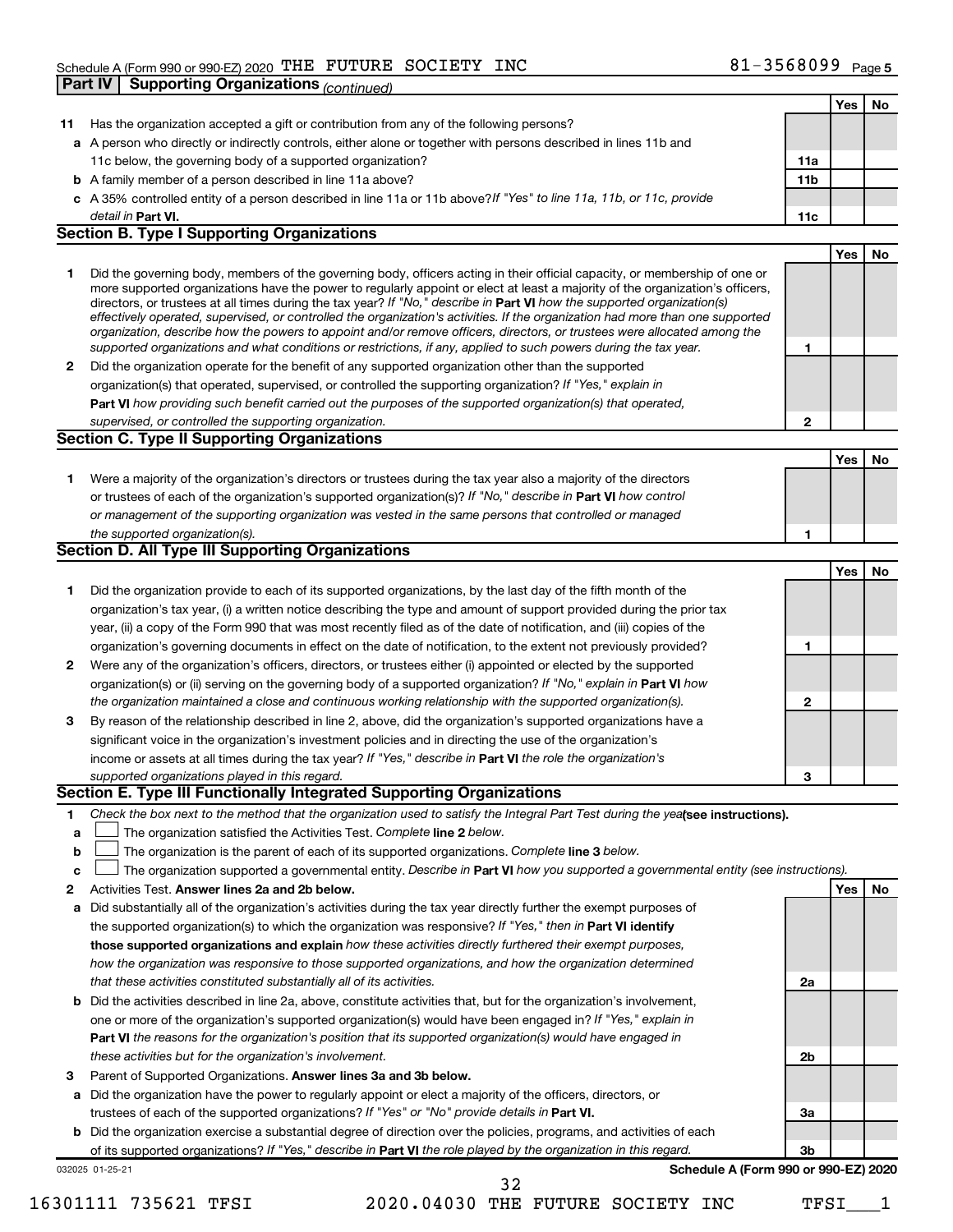#### Schedule A (Form 990 or 990-EZ) 2020 THE FUTURE SOCIETY INC  $81-3568099$  Page **Part V Type III Non-Functionally Integrated 509(a)(3) Supporting Organizations**

1 **Letter See instructions.** Check here if the organization satisfied the Integral Part Test as a qualifying trust on Nov. 20, 1970 (*explain in* Part **VI**). See instructions. All other Type III non-functionally integrated supporting organizations must complete Sections A through E.

|   | Section A - Adjusted Net Income                                                                                                   |                | (A) Prior Year | (B) Current Year<br>(optional) |
|---|-----------------------------------------------------------------------------------------------------------------------------------|----------------|----------------|--------------------------------|
| 1 | Net short-term capital gain                                                                                                       | 1              |                |                                |
| 2 | Recoveries of prior-year distributions                                                                                            | $\mathbf{2}$   |                |                                |
| З | Other gross income (see instructions)                                                                                             | 3              |                |                                |
| 4 | Add lines 1 through 3.                                                                                                            | 4              |                |                                |
| 5 | Depreciation and depletion                                                                                                        | 5              |                |                                |
| 6 | Portion of operating expenses paid or incurred for production or                                                                  |                |                |                                |
|   | collection of gross income or for management, conservation, or                                                                    |                |                |                                |
|   | maintenance of property held for production of income (see instructions)                                                          | 6              |                |                                |
| 7 | Other expenses (see instructions)                                                                                                 | 7              |                |                                |
| 8 | Adjusted Net Income (subtract lines 5, 6, and 7 from line 4)                                                                      | 8              |                |                                |
|   | <b>Section B - Minimum Asset Amount</b>                                                                                           |                | (A) Prior Year | (B) Current Year<br>(optional) |
| 1 | Aggregate fair market value of all non-exempt-use assets (see                                                                     |                |                |                                |
|   | instructions for short tax year or assets held for part of year):                                                                 |                |                |                                |
|   | a Average monthly value of securities                                                                                             | 1a             |                |                                |
|   | <b>b</b> Average monthly cash balances                                                                                            | 1 <sub>b</sub> |                |                                |
|   | c Fair market value of other non-exempt-use assets                                                                                | 1c             |                |                                |
|   | d Total (add lines 1a, 1b, and 1c)                                                                                                | 1d             |                |                                |
|   | e Discount claimed for blockage or other factors                                                                                  |                |                |                                |
|   | (explain in detail in <b>Part VI</b> ):                                                                                           |                |                |                                |
| 2 | Acquisition indebtedness applicable to non-exempt-use assets                                                                      | 2              |                |                                |
| 3 | Subtract line 2 from line 1d.                                                                                                     | 3              |                |                                |
| 4 | Cash deemed held for exempt use. Enter 0.015 of line 3 (for greater amount,                                                       |                |                |                                |
|   | see instructions).                                                                                                                | 4              |                |                                |
| 5 | Net value of non-exempt-use assets (subtract line 4 from line 3)                                                                  | 5              |                |                                |
| 6 | Multiply line 5 by 0.035.                                                                                                         | 6              |                |                                |
| 7 | Recoveries of prior-year distributions                                                                                            | 7              |                |                                |
| 8 | Minimum Asset Amount (add line 7 to line 6)                                                                                       | 8              |                |                                |
|   | <b>Section C - Distributable Amount</b>                                                                                           |                |                | <b>Current Year</b>            |
| 1 | Adjusted net income for prior year (from Section A, line 8, column A)                                                             | 1              |                |                                |
| 2 | Enter 0.85 of line 1.                                                                                                             | 2              |                |                                |
| 3 | Minimum asset amount for prior year (from Section B, line 8, column A)                                                            | 3              |                |                                |
| 4 | Enter greater of line 2 or line 3.                                                                                                | 4              |                |                                |
| 5 | Income tax imposed in prior year                                                                                                  | 5              |                |                                |
| 6 | <b>Distributable Amount.</b> Subtract line 5 from line 4, unless subject to                                                       |                |                |                                |
|   | emergency temporary reduction (see instructions).                                                                                 | 6              |                |                                |
| 7 | Check here if the current year is the organization's first as a non-functionally integrated Type III supporting organization (see |                |                |                                |

instructions).

**Schedule A (Form 990 or 990-EZ) 2020**

032026 01-25-21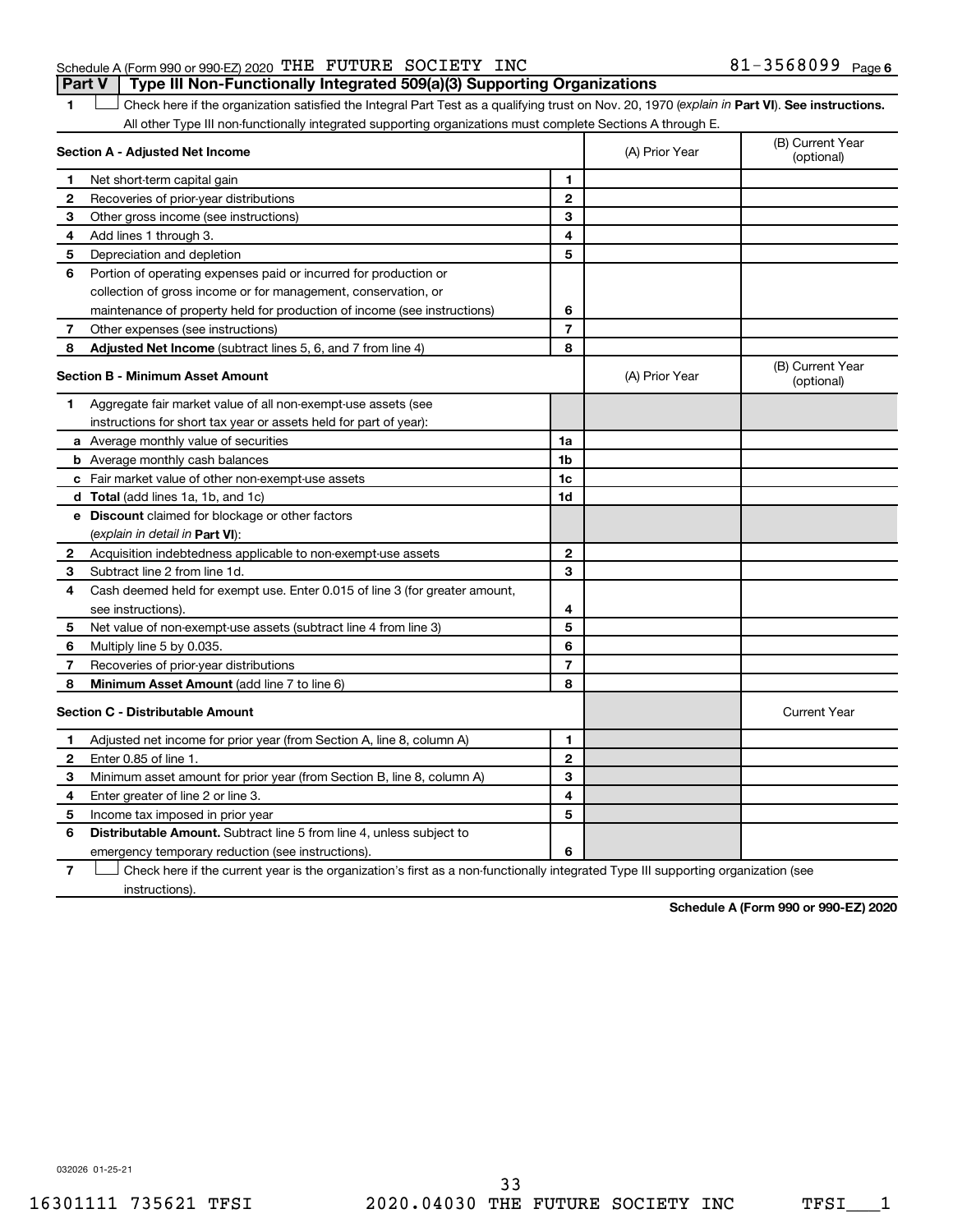#### Schedule A (Form 990 or 990-EZ) 2020 THE FUTURE SOCIETY INC 8I-3568U99 Page THE FUTURE SOCIETY INC 61-3568099

| Part V | Type III Non-Functionally Integrated 509(a)(3) Supporting Organizations (continued)        |                                    |                                               |                                                  |
|--------|--------------------------------------------------------------------------------------------|------------------------------------|-----------------------------------------------|--------------------------------------------------|
|        | <b>Section D - Distributions</b>                                                           |                                    |                                               | <b>Current Year</b>                              |
| 1      | Amounts paid to supported organizations to accomplish exempt purposes                      |                                    | 1                                             |                                                  |
| 2      | Amounts paid to perform activity that directly furthers exempt purposes of supported       |                                    |                                               |                                                  |
|        | organizations, in excess of income from activity                                           | 2                                  |                                               |                                                  |
| 3      | Administrative expenses paid to accomplish exempt purposes of supported organizations      |                                    | 3                                             |                                                  |
| 4      | Amounts paid to acquire exempt-use assets                                                  |                                    | 4                                             |                                                  |
| 5      | Qualified set-aside amounts (prior IRS approval required - provide details in Part VI)     |                                    | 5                                             |                                                  |
| 6      | Other distributions ( <i>describe in Part VI</i> ). See instructions.                      |                                    | 6                                             |                                                  |
| 7      | Total annual distributions. Add lines 1 through 6.                                         |                                    | 7                                             |                                                  |
| 8      | Distributions to attentive supported organizations to which the organization is responsive |                                    |                                               |                                                  |
|        | ( <i>provide details in Part VI</i> ). See instructions.                                   |                                    | 8                                             |                                                  |
| 9      | Distributable amount for 2020 from Section C, line 6                                       |                                    | 9                                             |                                                  |
| 10     | Line 8 amount divided by line 9 amount                                                     |                                    | 10                                            |                                                  |
|        | <b>Section E - Distribution Allocations (see instructions)</b>                             | (i)<br><b>Excess Distributions</b> | (ii)<br><b>Underdistributions</b><br>Pre-2020 | (iii)<br><b>Distributable</b><br>Amount for 2020 |
| 1      | Distributable amount for 2020 from Section C, line 6                                       |                                    |                                               |                                                  |
| 2      | Underdistributions, if any, for years prior to 2020 (reason-                               |                                    |                                               |                                                  |
|        | able cause required - explain in Part VI). See instructions.                               |                                    |                                               |                                                  |
| 3      | Excess distributions carryover, if any, to 2020                                            |                                    |                                               |                                                  |
|        | a From 2015                                                                                |                                    |                                               |                                                  |
|        | $b$ From 2016                                                                              |                                    |                                               |                                                  |
|        | c From 2017                                                                                |                                    |                                               |                                                  |
|        | <b>d</b> From 2018                                                                         |                                    |                                               |                                                  |
|        | e From 2019                                                                                |                                    |                                               |                                                  |
|        | f Total of lines 3a through 3e                                                             |                                    |                                               |                                                  |
|        | g Applied to underdistributions of prior years                                             |                                    |                                               |                                                  |
|        | h Applied to 2020 distributable amount                                                     |                                    |                                               |                                                  |
| Ť.     | Carryover from 2015 not applied (see instructions)                                         |                                    |                                               |                                                  |
|        | Remainder. Subtract lines 3g, 3h, and 3i from line 3f.                                     |                                    |                                               |                                                  |
| 4      | Distributions for 2020 from Section D,                                                     |                                    |                                               |                                                  |
|        | line $7:$                                                                                  |                                    |                                               |                                                  |
|        | a Applied to underdistributions of prior years                                             |                                    |                                               |                                                  |
|        | <b>b</b> Applied to 2020 distributable amount                                              |                                    |                                               |                                                  |
|        | c Remainder. Subtract lines 4a and 4b from line 4.                                         |                                    |                                               |                                                  |
| 5      | Remaining underdistributions for years prior to 2020, if                                   |                                    |                                               |                                                  |
|        | any. Subtract lines 3g and 4a from line 2. For result greater                              |                                    |                                               |                                                  |
|        | than zero, explain in Part VI. See instructions.                                           |                                    |                                               |                                                  |
| 6      | Remaining underdistributions for 2020. Subtract lines 3h                                   |                                    |                                               |                                                  |
|        | and 4b from line 1. For result greater than zero, explain in                               |                                    |                                               |                                                  |
|        | <b>Part VI.</b> See instructions.                                                          |                                    |                                               |                                                  |
| 7      | Excess distributions carryover to 2021. Add lines 3j                                       |                                    |                                               |                                                  |
|        | and 4c.                                                                                    |                                    |                                               |                                                  |
| 8      | Breakdown of line 7:                                                                       |                                    |                                               |                                                  |
|        | a Excess from 2016                                                                         |                                    |                                               |                                                  |
|        | <b>b</b> Excess from 2017                                                                  |                                    |                                               |                                                  |
|        | c Excess from 2018                                                                         |                                    |                                               |                                                  |
|        | d Excess from 2019                                                                         |                                    |                                               |                                                  |
|        | e Excess from 2020                                                                         |                                    |                                               |                                                  |

**Schedule A (Form 990 or 990-EZ) 2020**

032027 01-25-21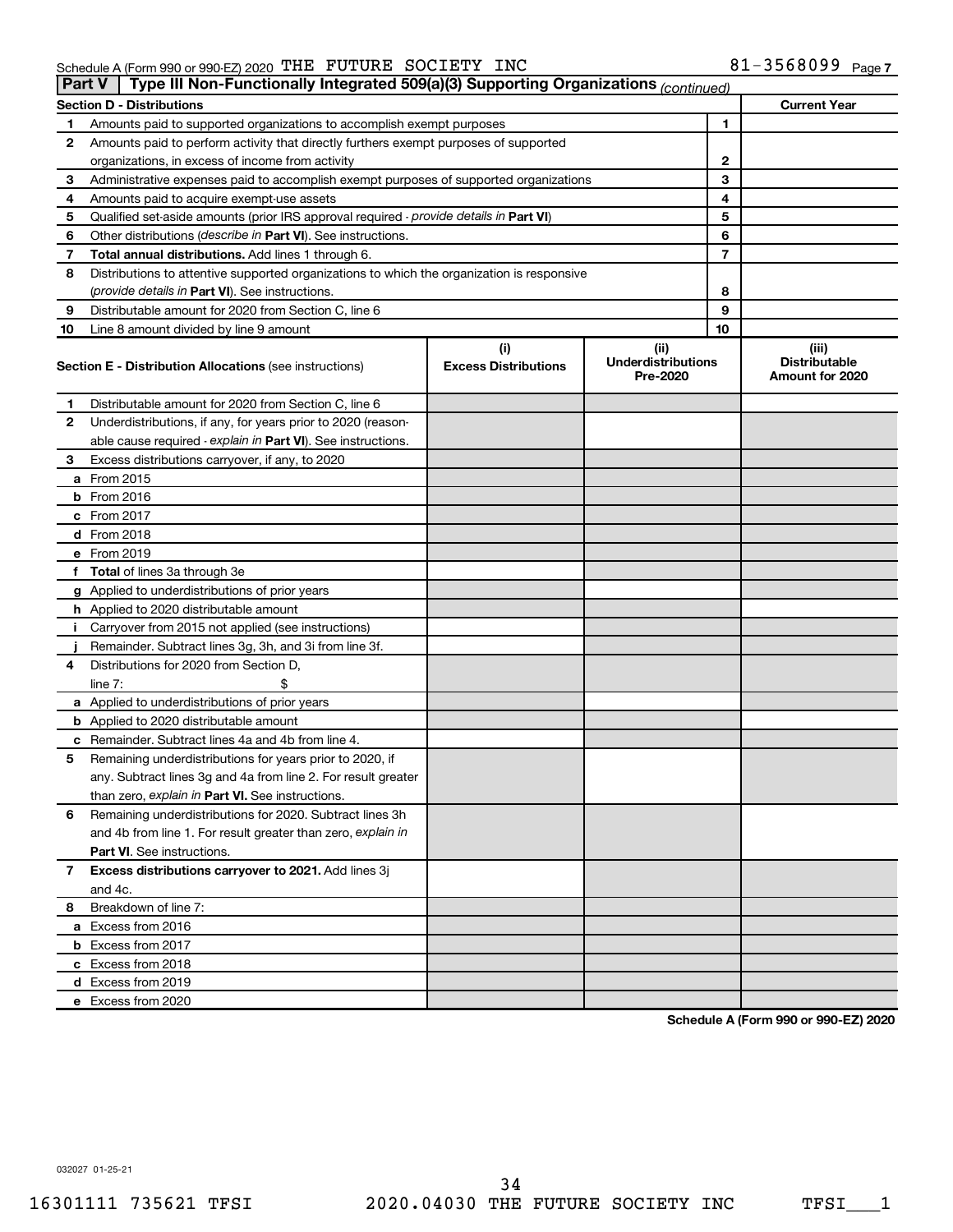|                 | Schedule A (Form 990 or 990-EZ) 2020 THE FUTURE SOCIETY INC |  |                                                                                                                                 | 81-3568099 Page 8                                                                                                                                                                                                                                                                                                                                                                                                                 |
|-----------------|-------------------------------------------------------------|--|---------------------------------------------------------------------------------------------------------------------------------|-----------------------------------------------------------------------------------------------------------------------------------------------------------------------------------------------------------------------------------------------------------------------------------------------------------------------------------------------------------------------------------------------------------------------------------|
| Part VI         | (See instructions.)                                         |  | Section D, lines 5, 6, and 8; and Part V, Section E, lines 2, 5, and 6. Also complete this part for any additional information. | Supplemental Information. Provide the explanations required by Part II, line 10; Part II, line 17a or 17b; Part III, line 12;<br>Part IV, Section A, lines 1, 2, 3b, 3c, 4b, 4c, 5a, 6, 9a, 9b, 9c, 11a, 11b, and 11c; Part IV, Section B, lines 1 and 2; Part IV, Section C,<br>line 1; Part IV, Section D, lines 2 and 3; Part IV, Section E, lines 1c, 2a, 2b, 3a, and 3b; Part V, line 1; Part V, Section B, line 1e; Part V, |
|                 |                                                             |  |                                                                                                                                 |                                                                                                                                                                                                                                                                                                                                                                                                                                   |
|                 |                                                             |  |                                                                                                                                 |                                                                                                                                                                                                                                                                                                                                                                                                                                   |
|                 |                                                             |  |                                                                                                                                 |                                                                                                                                                                                                                                                                                                                                                                                                                                   |
|                 |                                                             |  |                                                                                                                                 |                                                                                                                                                                                                                                                                                                                                                                                                                                   |
|                 |                                                             |  |                                                                                                                                 |                                                                                                                                                                                                                                                                                                                                                                                                                                   |
|                 |                                                             |  |                                                                                                                                 |                                                                                                                                                                                                                                                                                                                                                                                                                                   |
|                 |                                                             |  |                                                                                                                                 |                                                                                                                                                                                                                                                                                                                                                                                                                                   |
|                 |                                                             |  |                                                                                                                                 |                                                                                                                                                                                                                                                                                                                                                                                                                                   |
|                 |                                                             |  |                                                                                                                                 |                                                                                                                                                                                                                                                                                                                                                                                                                                   |
|                 |                                                             |  |                                                                                                                                 |                                                                                                                                                                                                                                                                                                                                                                                                                                   |
|                 |                                                             |  |                                                                                                                                 |                                                                                                                                                                                                                                                                                                                                                                                                                                   |
|                 |                                                             |  |                                                                                                                                 |                                                                                                                                                                                                                                                                                                                                                                                                                                   |
|                 |                                                             |  |                                                                                                                                 |                                                                                                                                                                                                                                                                                                                                                                                                                                   |
|                 |                                                             |  |                                                                                                                                 |                                                                                                                                                                                                                                                                                                                                                                                                                                   |
|                 |                                                             |  |                                                                                                                                 |                                                                                                                                                                                                                                                                                                                                                                                                                                   |
|                 |                                                             |  |                                                                                                                                 |                                                                                                                                                                                                                                                                                                                                                                                                                                   |
|                 |                                                             |  |                                                                                                                                 |                                                                                                                                                                                                                                                                                                                                                                                                                                   |
|                 |                                                             |  |                                                                                                                                 |                                                                                                                                                                                                                                                                                                                                                                                                                                   |
|                 |                                                             |  |                                                                                                                                 |                                                                                                                                                                                                                                                                                                                                                                                                                                   |
|                 |                                                             |  |                                                                                                                                 |                                                                                                                                                                                                                                                                                                                                                                                                                                   |
|                 |                                                             |  |                                                                                                                                 |                                                                                                                                                                                                                                                                                                                                                                                                                                   |
|                 |                                                             |  |                                                                                                                                 |                                                                                                                                                                                                                                                                                                                                                                                                                                   |
|                 |                                                             |  |                                                                                                                                 |                                                                                                                                                                                                                                                                                                                                                                                                                                   |
|                 |                                                             |  |                                                                                                                                 |                                                                                                                                                                                                                                                                                                                                                                                                                                   |
|                 |                                                             |  |                                                                                                                                 |                                                                                                                                                                                                                                                                                                                                                                                                                                   |
|                 |                                                             |  |                                                                                                                                 |                                                                                                                                                                                                                                                                                                                                                                                                                                   |
|                 |                                                             |  |                                                                                                                                 |                                                                                                                                                                                                                                                                                                                                                                                                                                   |
|                 |                                                             |  |                                                                                                                                 |                                                                                                                                                                                                                                                                                                                                                                                                                                   |
|                 |                                                             |  |                                                                                                                                 |                                                                                                                                                                                                                                                                                                                                                                                                                                   |
|                 |                                                             |  |                                                                                                                                 |                                                                                                                                                                                                                                                                                                                                                                                                                                   |
|                 |                                                             |  |                                                                                                                                 |                                                                                                                                                                                                                                                                                                                                                                                                                                   |
|                 |                                                             |  |                                                                                                                                 |                                                                                                                                                                                                                                                                                                                                                                                                                                   |
|                 |                                                             |  |                                                                                                                                 |                                                                                                                                                                                                                                                                                                                                                                                                                                   |
|                 |                                                             |  |                                                                                                                                 |                                                                                                                                                                                                                                                                                                                                                                                                                                   |
| 032028 01-25-21 |                                                             |  | 35                                                                                                                              | Schedule A (Form 990 or 990-EZ) 2020                                                                                                                                                                                                                                                                                                                                                                                              |
|                 | 16301111 735621 TFSI                                        |  | 2020.04030 THE FUTURE SOCIETY INC                                                                                               | TFSI                                                                                                                                                                                                                                                                                                                                                                                                                              |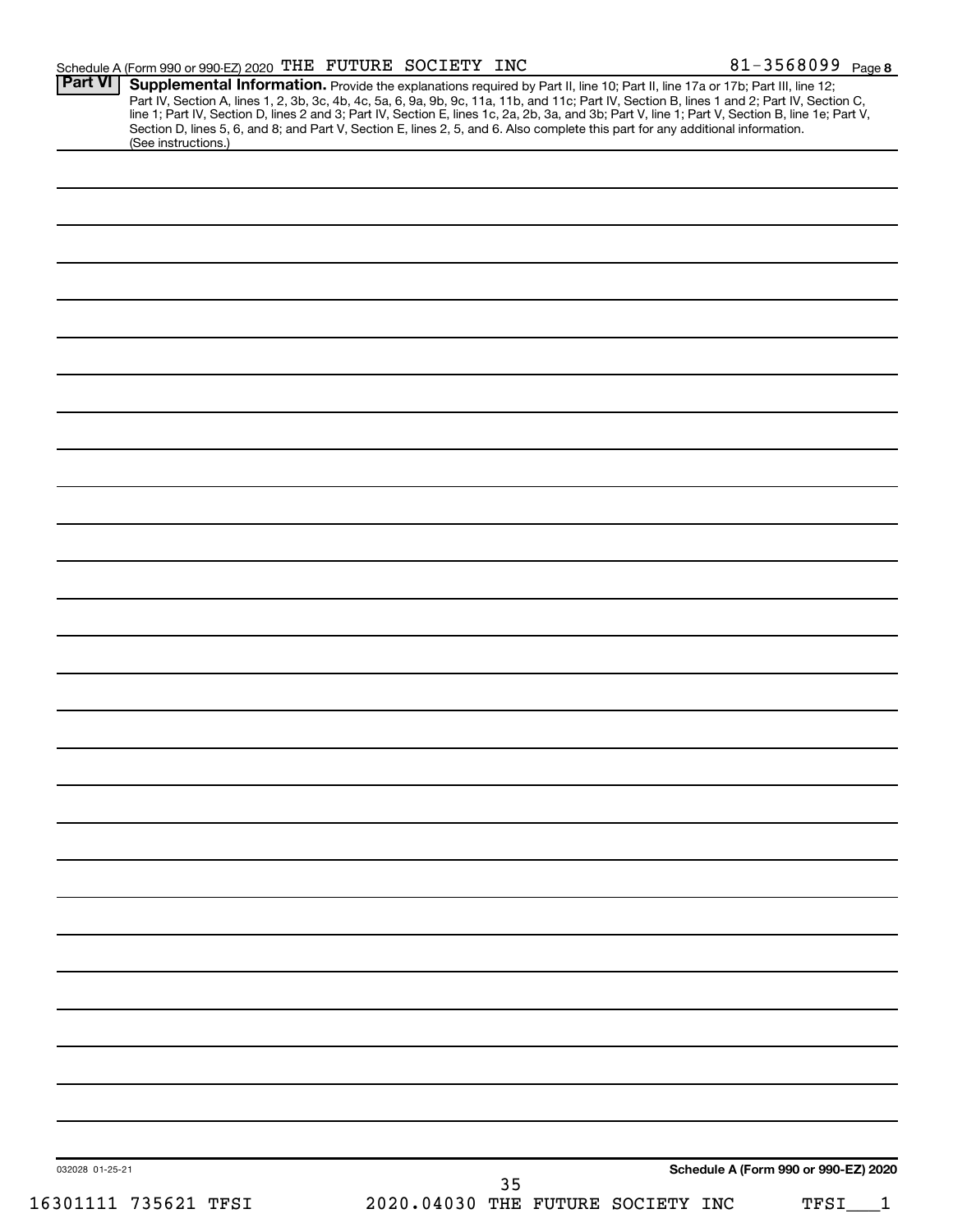| <b>SCHEDULE F</b>                |               |                              | <b>Statement of Activities Outside the United States</b>                                                                                                                     |                           |                               | OMB No. 1545-0047                     |
|----------------------------------|---------------|------------------------------|------------------------------------------------------------------------------------------------------------------------------------------------------------------------------|---------------------------|-------------------------------|---------------------------------------|
| (Form 990)                       |               |                              | Complete if the organization answered "Yes" on Form 990, Part IV, line 14b, 15, or 16.                                                                                       |                           |                               |                                       |
| Department of the Treasury       |               |                              | Attach to Form 990.                                                                                                                                                          |                           |                               | <b>Open to Public</b>                 |
| Internal Revenue Service         |               |                              | Go to www.irs.gov/Form990 for instructions and the latest information.                                                                                                       |                           |                               | Inspection                            |
| Name of the organization         |               |                              |                                                                                                                                                                              |                           |                               | <b>Employer identification number</b> |
| THE FUTURE SOCIETY INC           |               |                              |                                                                                                                                                                              |                           | 81-3568099                    |                                       |
| Part I                           |               |                              | General Information on Activities Outside the United States. Complete if the organization answered "Yes" on                                                                  |                           |                               |                                       |
| Form 990, Part IV, line 14b.     |               |                              |                                                                                                                                                                              |                           |                               |                                       |
| 1.                               |               |                              | For grantmakers. Does the organization maintain records to substantiate the amount of its grants and other assistance,                                                       |                           |                               |                                       |
|                                  |               |                              | the grantees' eligibility for the grants or assistance, and the selection criteria used to award the grants or assistance?                                                   |                           |                               | Yes<br><b>No</b>                      |
|                                  |               |                              |                                                                                                                                                                              |                           |                               |                                       |
| 2                                |               |                              | For grantmakers. Describe in Part V the organization's procedures for monitoring the use of its grants and other assistance outside the                                      |                           |                               |                                       |
| United States.                   |               |                              |                                                                                                                                                                              |                           |                               |                                       |
| З<br>(a) Region                  | (b) Number of |                              | Activities per Region. (The following Part I, line 3 table can be duplicated if additional space is needed.)<br>(c) Number of $\vert$ (d) Activities conducted in the region |                           | (e) If activity listed in (d) | $(f)$ Total                           |
|                                  | offices       | employees,<br>agents, and    | (by type) (such as, fundraising, pro-                                                                                                                                        |                           | is a program service,         | expenditures                          |
|                                  | in the region | independent                  | gram services, investments, grants to                                                                                                                                        |                           | describe specific type        | for and<br>investments                |
|                                  |               | contractors<br>in the region | recipients located in the region)                                                                                                                                            |                           | of service(s) in the region   | in the region                         |
|                                  |               |                              |                                                                                                                                                                              | RESEARCH ON CURRENT       |                               |                                       |
|                                  |               |                              |                                                                                                                                                                              |                           | GOVERNANCE LANDSCAPE AND      |                                       |
| EUROPE (INCLUDING                |               |                              |                                                                                                                                                                              |                           | IMPORTANT PLAYERS OF AI       |                                       |
| ICELAND & GREENLAND)             | 0             | 7                            | PROGRAM SERVICES                                                                                                                                                             | & FACIAL RECOGNITION      |                               | 1,000.                                |
|                                  |               |                              |                                                                                                                                                                              | A MACHINE LEARNING        |                               |                                       |
|                                  |               |                              |                                                                                                                                                                              |                           | PIPELINE & METHODOLOGY        |                                       |
| EAST ASIA AND THE                |               |                              |                                                                                                                                                                              |                           | TO HELP REGULATORS GAIN       |                                       |
| PACIFIC                          | 0             | 1                            | PROGRAM SERVICES                                                                                                                                                             |                           | EFFICIENCY IN REVIEWING       | 84,000.                               |
|                                  |               |                              |                                                                                                                                                                              |                           | TWO WEBINARS ON AI FOR        |                                       |
|                                  |               |                              |                                                                                                                                                                              | EDUCTION EXPERTS AND      |                               |                                       |
| MIDDLE EAST AND                  |               |                              |                                                                                                                                                                              | <b>AUTHORITIES AT THE</b> |                               |                                       |
| NORTH AFRICA                     | 0             | 0                            | PROGRAM SERVICES                                                                                                                                                             | NATIONAL AND              | A SEMESTER COURSE ON AI       | 6,000.                                |
|                                  |               |                              |                                                                                                                                                                              | GOVERNANCE GIVEN FOR      |                               |                                       |
| EUROPE (INCLUDING                |               |                              |                                                                                                                                                                              |                           | GRADUATES OF THE SCIENCE      |                                       |
| ICELAND & GREENLAND)             | 0             | 7                            | PROGRAM SERVICES                                                                                                                                                             | PO'S PARIS SCHOOL OF      |                               | 5,000.                                |
|                                  |               |                              |                                                                                                                                                                              | ADVISORY AND RESEARCH     |                               |                                       |
|                                  |               |                              |                                                                                                                                                                              | FOR THE RWANDAN           |                               |                                       |
|                                  |               |                              |                                                                                                                                                                              | GOVERNMENT'S AI           |                               |                                       |
| SUB-SAHARAN AFRICA               | 0             | 2                            | PROGRAM SERVICES                                                                                                                                                             | STRATEGY IN               |                               | 40,000.                               |
|                                  |               |                              |                                                                                                                                                                              |                           |                               |                                       |
|                                  |               |                              |                                                                                                                                                                              |                           |                               |                                       |
|                                  |               |                              |                                                                                                                                                                              |                           |                               |                                       |
|                                  |               |                              |                                                                                                                                                                              |                           |                               |                                       |
|                                  |               |                              |                                                                                                                                                                              |                           |                               |                                       |
|                                  |               |                              |                                                                                                                                                                              |                           |                               |                                       |
|                                  |               |                              |                                                                                                                                                                              |                           |                               |                                       |
|                                  |               |                              |                                                                                                                                                                              |                           |                               |                                       |
|                                  |               |                              |                                                                                                                                                                              |                           |                               |                                       |
|                                  |               |                              |                                                                                                                                                                              |                           |                               |                                       |
|                                  |               |                              |                                                                                                                                                                              |                           |                               |                                       |
| 3 a Subtotal                     |               | 17                           |                                                                                                                                                                              |                           |                               | 136,000.                              |
| <b>b</b> Total from continuation |               |                              |                                                                                                                                                                              |                           |                               |                                       |
| sheets to Part I                 | 0             | 0                            |                                                                                                                                                                              |                           |                               | 0.                                    |
| c Totals (add lines 3a           |               |                              |                                                                                                                                                                              |                           |                               |                                       |
| and 3b)                          |               | 17                           |                                                                                                                                                                              |                           |                               | 136,000.                              |

**For Paperwork Reduction Act Notice, see the Instructions for Form 990. Schedule F (Form 990) 2020** LHA SEE PART V FOR COLUMN (E) DESCRIPTIONS

032071 12-03-20

OMB No. 1545-0047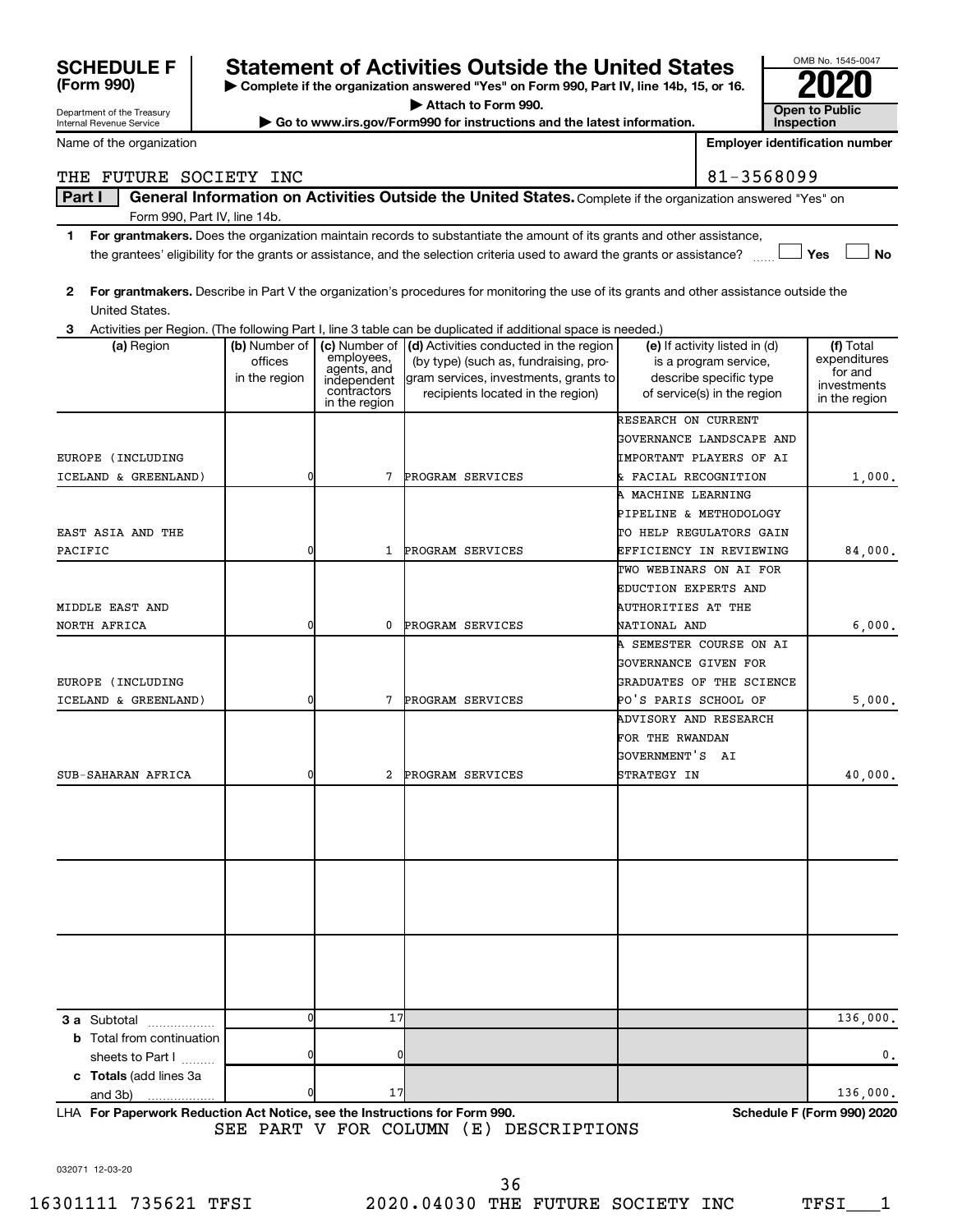Schedule F (Form 990) 2020 THE FUTURE SOCIETY INC  $81-3568099$ 

Part II | Grants and Other Assistance to Organizations or Entities Outside the United States. Complete if the organization answered "Yes" on Form 990, Part IV, line 15, for any recipient who received more than \$5,000. Part II can be duplicated if additional space is needed.

| (a) Name of organization | (b) IRS code section<br>and EIN (if applicable) | (c) Region | (d) Purpose of<br>grant                                                                                                                 | (e) Amount<br>of cash grant | (f) Manner of<br>cash disbursement | (g) Amount of<br>noncash<br>assistance | (h) Description<br>of noncash<br>assistance | (i) Method of<br>valuation (book, FMV,<br>appraisal, other) |  |  |
|--------------------------|-------------------------------------------------|------------|-----------------------------------------------------------------------------------------------------------------------------------------|-----------------------------|------------------------------------|----------------------------------------|---------------------------------------------|-------------------------------------------------------------|--|--|
|                          |                                                 |            |                                                                                                                                         |                             |                                    |                                        |                                             |                                                             |  |  |
|                          |                                                 |            |                                                                                                                                         |                             |                                    |                                        |                                             |                                                             |  |  |
|                          |                                                 |            |                                                                                                                                         |                             |                                    |                                        |                                             |                                                             |  |  |
|                          |                                                 |            |                                                                                                                                         |                             |                                    |                                        |                                             |                                                             |  |  |
|                          |                                                 |            |                                                                                                                                         |                             |                                    |                                        |                                             |                                                             |  |  |
|                          |                                                 |            |                                                                                                                                         |                             |                                    |                                        |                                             |                                                             |  |  |
|                          |                                                 |            |                                                                                                                                         |                             |                                    |                                        |                                             |                                                             |  |  |
|                          |                                                 |            |                                                                                                                                         |                             |                                    |                                        |                                             |                                                             |  |  |
|                          |                                                 |            |                                                                                                                                         |                             |                                    |                                        |                                             |                                                             |  |  |
|                          |                                                 |            |                                                                                                                                         |                             |                                    |                                        |                                             |                                                             |  |  |
|                          |                                                 |            |                                                                                                                                         |                             |                                    |                                        |                                             |                                                             |  |  |
|                          |                                                 |            |                                                                                                                                         |                             |                                    |                                        |                                             |                                                             |  |  |
|                          |                                                 |            |                                                                                                                                         |                             |                                    |                                        |                                             |                                                             |  |  |
|                          |                                                 |            |                                                                                                                                         |                             |                                    |                                        |                                             |                                                             |  |  |
|                          |                                                 |            |                                                                                                                                         |                             |                                    |                                        |                                             |                                                             |  |  |
|                          |                                                 |            |                                                                                                                                         |                             |                                    |                                        |                                             |                                                             |  |  |
| $\mathbf{2}$             |                                                 |            | Enter total number of recipient organizations listed above that are recognized as charities by the foreign country, recognized as a tax |                             |                                    |                                        |                                             |                                                             |  |  |
|                          |                                                 |            |                                                                                                                                         |                             |                                    |                                        |                                             |                                                             |  |  |
| $3^{\circ}$              |                                                 |            |                                                                                                                                         |                             |                                    |                                        |                                             |                                                             |  |  |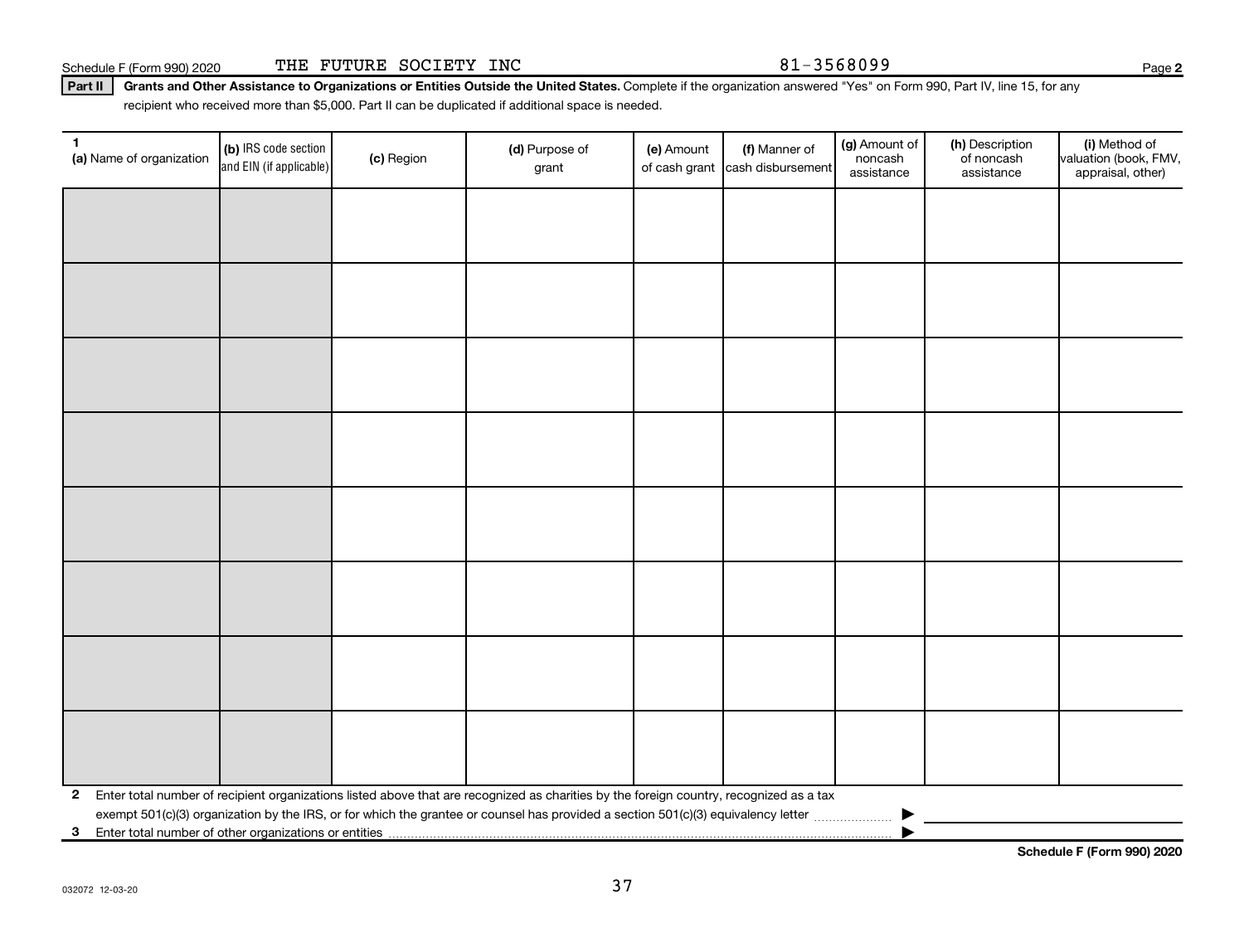032073 12-03-20

Part III Grants and Other Assistance to Individuals Outside the United States. Complete if the organization answered "Yes" on Form 990, Part IV, line 16. Part III can be duplicated if additional space is needed.

| Part in can be duplicated if additional space is needed. |            |                             |                             |                                    |                                        |                                          |                                                                |
|----------------------------------------------------------|------------|-----------------------------|-----------------------------|------------------------------------|----------------------------------------|------------------------------------------|----------------------------------------------------------------|
| (a) Type of grant or assistance                          | (b) Region | (c) Number of<br>recipients | (d) Amount of<br>cash grant | (e) Manner of<br>cash disbursement | (f) Amount of<br>noncash<br>assistance | (g) Description of<br>noncash assistance | (h) Method of<br>valuation<br>(book, FMV,<br>appraisal, other) |
|                                                          |            |                             |                             |                                    |                                        |                                          |                                                                |
|                                                          |            |                             |                             |                                    |                                        |                                          |                                                                |
|                                                          |            |                             |                             |                                    |                                        |                                          |                                                                |
|                                                          |            |                             |                             |                                    |                                        |                                          |                                                                |
|                                                          |            |                             |                             |                                    |                                        |                                          |                                                                |
|                                                          |            |                             |                             |                                    |                                        |                                          |                                                                |
|                                                          |            |                             |                             |                                    |                                        |                                          |                                                                |
|                                                          |            |                             |                             |                                    |                                        |                                          |                                                                |
|                                                          |            |                             |                             |                                    |                                        |                                          |                                                                |
|                                                          |            |                             |                             |                                    |                                        |                                          |                                                                |
|                                                          |            |                             |                             |                                    |                                        |                                          |                                                                |
|                                                          |            |                             |                             |                                    |                                        |                                          |                                                                |
|                                                          |            |                             |                             |                                    |                                        |                                          |                                                                |
|                                                          |            |                             |                             |                                    |                                        |                                          |                                                                |
|                                                          |            |                             |                             |                                    |                                        |                                          |                                                                |
|                                                          |            |                             |                             |                                    |                                        |                                          |                                                                |
|                                                          |            |                             |                             |                                    |                                        |                                          |                                                                |
|                                                          |            |                             |                             |                                    |                                        |                                          |                                                                |

38

**Schedule F (Form 990) 2020**

| THE<br>Schedule F (Form 990) 2020 | <b>FUTURE</b> | SOCIETY | INC | 568099 |
|-----------------------------------|---------------|---------|-----|--------|
|-----------------------------------|---------------|---------|-----|--------|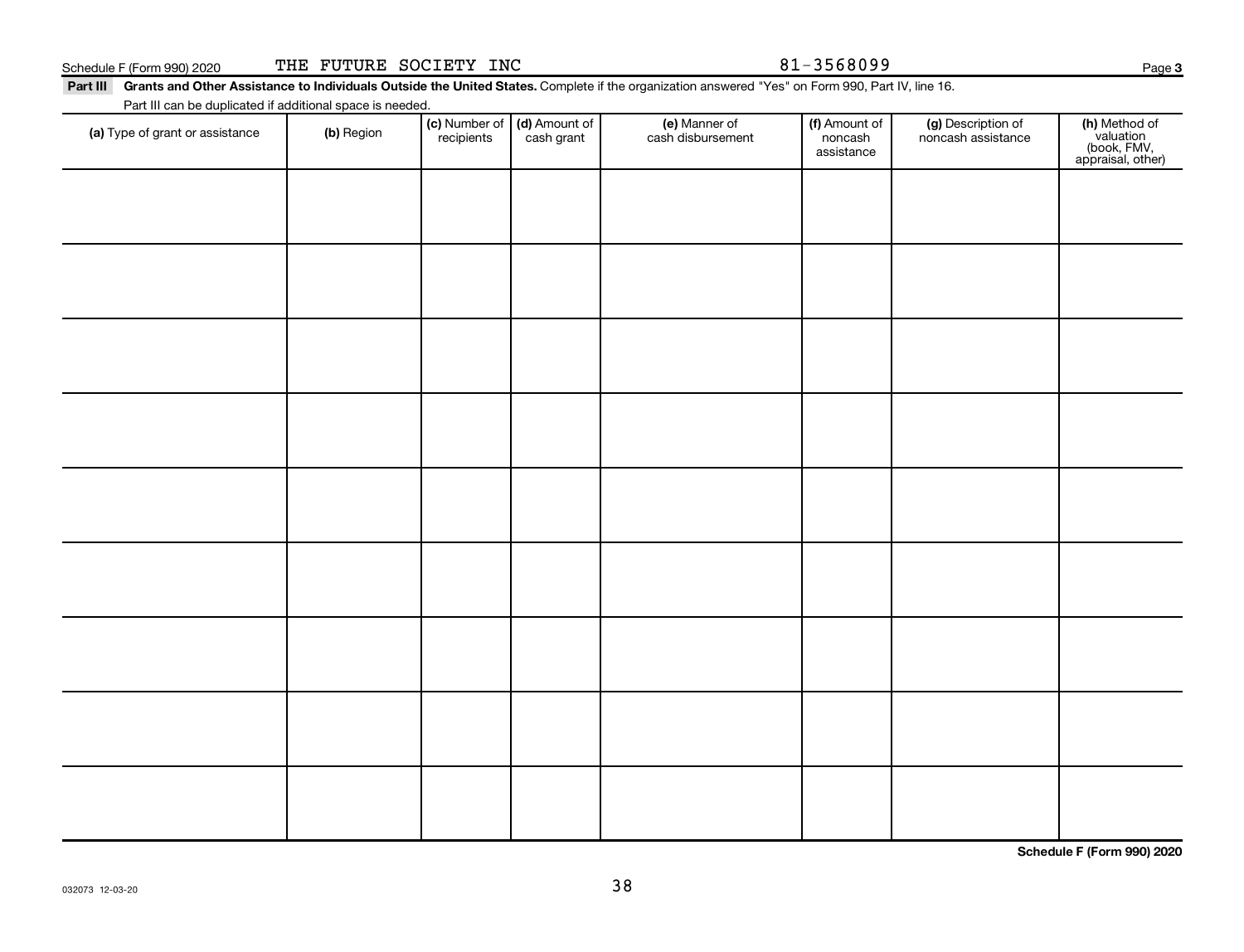| Schedule F (Form 990) 2020     |  | THE FUTURE SOCIETY | INC | 1-3568099 | Page 4 |
|--------------------------------|--|--------------------|-----|-----------|--------|
| <b>Part IV   Foreign Forms</b> |  |                    |     |           |        |

|              | Was the organization a U.S. transferor of property to a foreign corporation during the tax year? If "Yes,"<br>the organization may be required to file Form 926, Return by a U.S. Transferor of Property to a Foreign<br>Corporation (see Instructions for Form 926) manufactured controller controller to the control of the control of | Yes | $X $ No           |
|--------------|------------------------------------------------------------------------------------------------------------------------------------------------------------------------------------------------------------------------------------------------------------------------------------------------------------------------------------------|-----|-------------------|
| $\mathbf{2}$ | Did the organization have an interest in a foreign trust during the tax year? If "Yes," the organization may<br>be required to separately file Form 3520, Annual Return To Report Transactions With Foreign Trusts and<br>Receipt of Certain Foreign Gifts, and/or Form 3520-A, Annual Information Return of Foreign Trust With a        | Yes | $X _{\text{No}}$  |
| 3            | Did the organization have an ownership interest in a foreign corporation during the tax year? If "Yes,"<br>the organization may be required to file Form 5471, Information Return of U.S. Persons With Respect to                                                                                                                        | Yes | $X _{\text{No}}$  |
| 4            | Was the organization a direct or indirect shareholder of a passive foreign investment company or a<br>qualified electing fund during the tax year? If "Yes," the organization may be required to file Form 8621,<br>Information Return by a Shareholder of a Passive Foreign Investment Company or Qualified Electing                    | Yes | $\overline{X}$ No |
| 5            | Did the organization have an ownership interest in a foreign partnership during the tax year? If "Yes,"<br>the organization may be required to file Form 8865, Return of U.S. Persons With Respect to Certain                                                                                                                            | Yes | $X _{\text{No}}$  |
| 6            | Did the organization have any operations in or related to any boycotting countries during the tax year? If<br>"Yes," the organization may be required to separately file Form 5713, International Boycott Report (see                                                                                                                    | Yes |                   |

**Schedule F (Form 990) 2020**

032074 12-03-20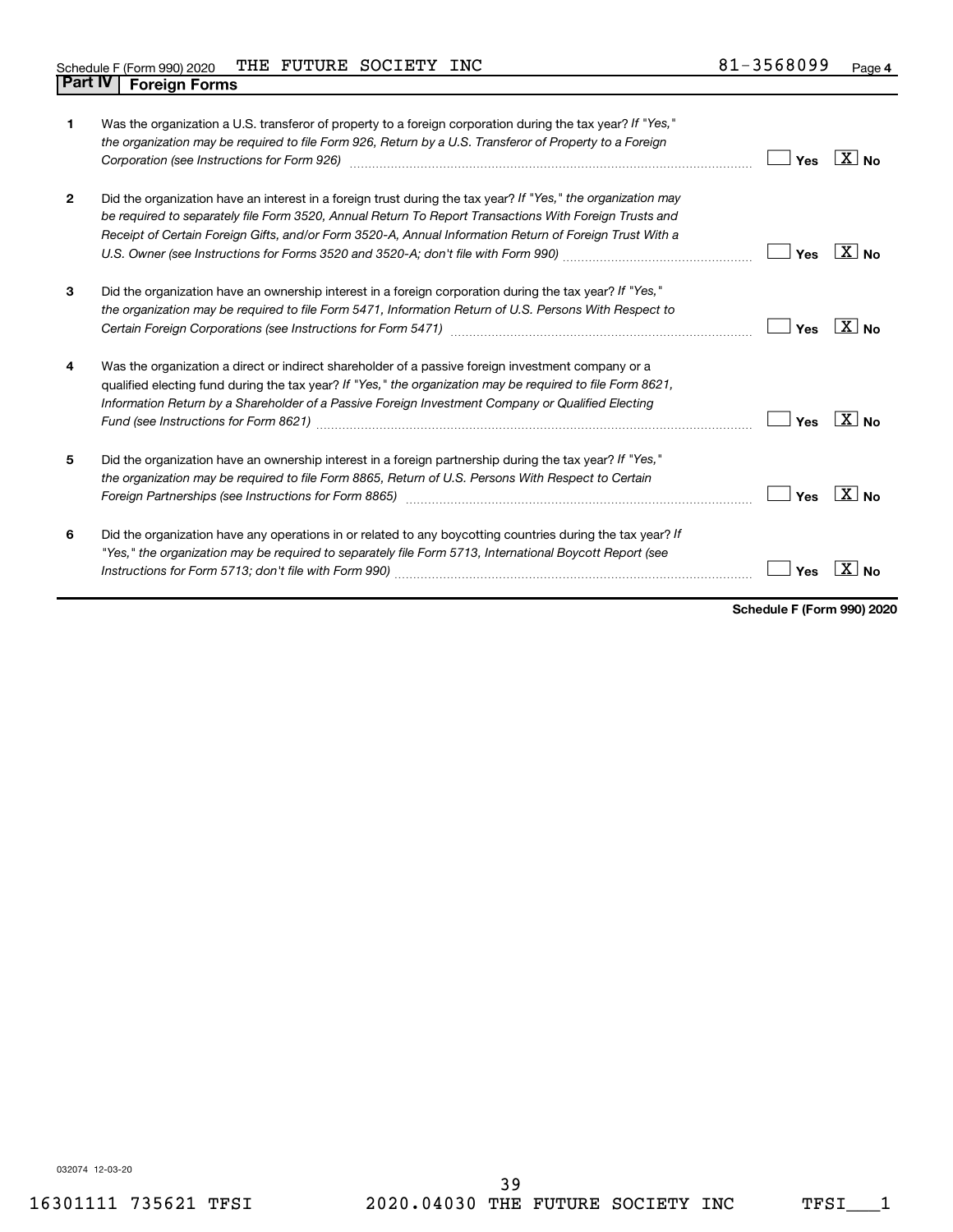**Part V Supplemental Information**

Provide the information required by Part I, line 2 (monitoring of funds); Part I, line 3, column (f) (accounting method; amounts of investments vs. expenditures per region); Part II, line 1 (accounting method); Part III (accounting method); and Part III, column (c) (estimated number of recipients), as applicable. Also complete this part to provide any additional information. See instructions.

PART I, LINE 2:

ALL FIGURES ARE EXPENDITURES, NO INVESTMENT.

ACCOUNTING METHOD:ACCRUAL ACCOUNTING.

PART I, LINE 3, COLUMN (E):

REGION: EAST ASIA AND THE PACIFIC

(E) SPECIFIC TYPES OF SERVICES IN REGION: A MACHINE LEARNING PIPELINE &

METHODOLOGY TO HELP REGULATORS GAIN EFFICIENCY IN REVIEWING COMPANIES

COMPLIANCE REPORTS RELATED TO

THE UK MODERN SLAVERY ACT AND ITS SISTER LEGISLATIONS IN AUSTRALIA.

REGION: MIDDLE EAST AND NORTH AFRICA

(E) SPECIFIC TYPES OF SERVICES IN REGION: TWO WEBINARS ON AI FOR

EDUCTION EXPERTS AND AUTHORITIES AT THE NATIONAL AND MULTILATERAL LEVEL

REGION: EUROPE (INCLUDING ICELAND & GREENLAND)

(E) SPECIFIC TYPES OF SERVICES IN REGION: A SEMESTER COURSE ON AI

GOVERNANCE GIVEN FOR GRADUATES OF THE SCIENCE PO'S PARIS SCHOOL OF

INTERNATIONAL AFFAIRS

REGION: SUB-SAHARAN AFRICA

(E) SPECIFIC TYPES OF SERVICES IN REGION: ADVISORY AND RESEARCH FOR THE

RWANDAN GOVERNMENT'S AI STRATEGY IN COLLABORATION WITH THE GERMAN

FOREIGN AID AGENCY (GIZ)

032075 12-03-20

**Schedule F (Form 990) 2020**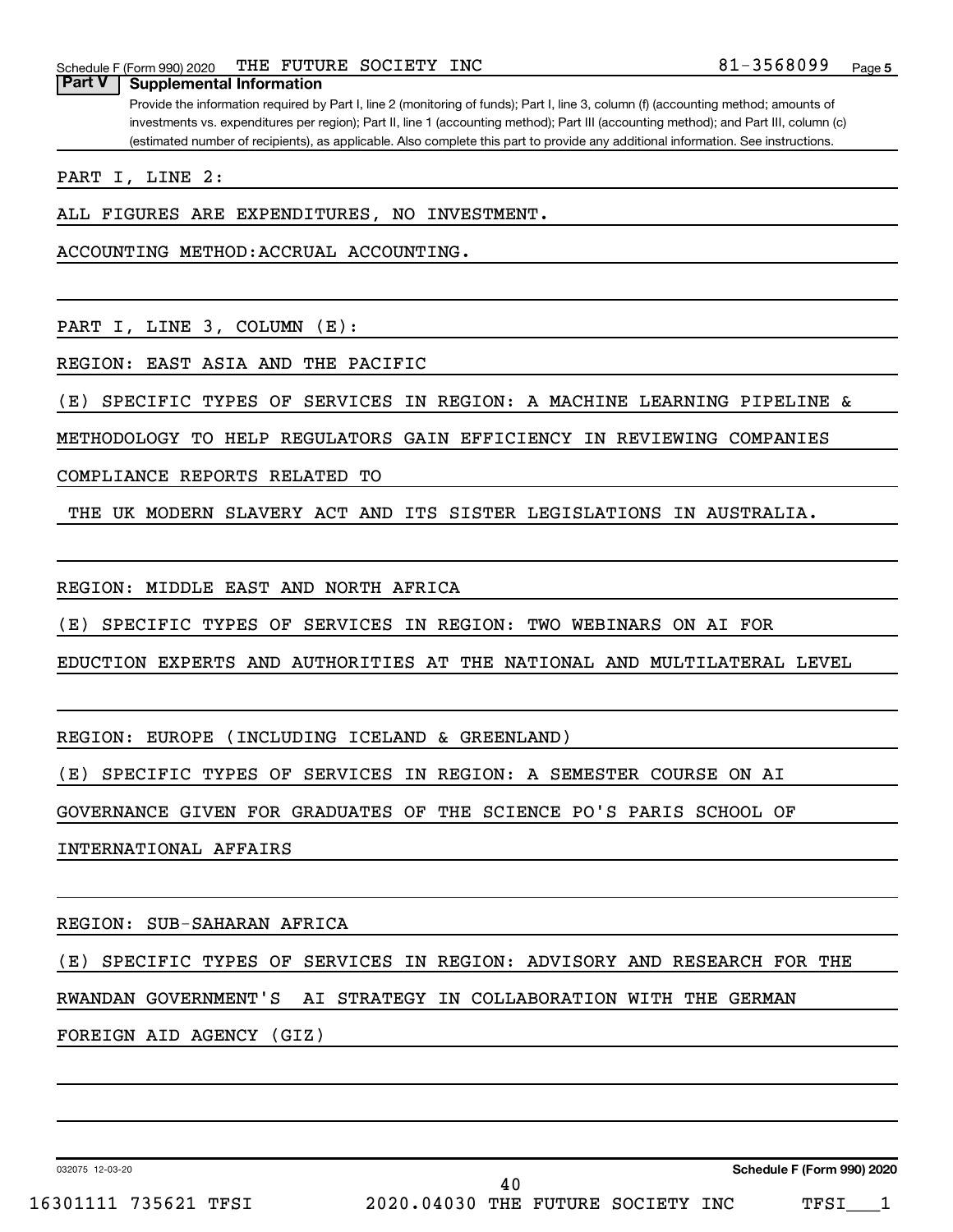Department of the Treasury **(Form 990 or 990-EZ)**

Name of the organization

Internal Revenue Service

**SCHEDULE O Supplemental Information to Form 990 or 990-EZ 2020**<br>(Form 990 or 990-EZ) **2020** 

**Complete to provide information for responses to specific questions on Form 990 or 990-EZ or to provide any additional information. | Attach to Form 990 or 990-EZ.**

**| Go to www.irs.gov/Form990 for the latest information.**

OMB No. 1545-0047 **Open to Public Inspection**

THE FUTURE SOCIETY INC 81-3568099

**Employer identification number**

FORM 990, PART I, LINE 1, DESCRIPTION OF ORGANIZATION MISSION:

ADDITION, TFS PRODUCES RESEARCH AND PUBLICATIONS AND PARTICIPATES IN

CONFERENCES TO ADVANCE ITS PRIMARY EXEMPT PURPOSE

FORM 990, PART VI, SECTION A, LINE 8B:

THE ORGANIZATION DID NOT HAVE ANY COMMITTEES DURING THE YEAR.

FORM 990, PART VI, SECTION B, LINE 11B:

THE FORM 990 IS REVIEWED BY THE BOARD OF DIRECTORS. ANY COMMENTS ARE

ADDRESSED AND THE FINAL FORM 990 IS REDISTRIBUTED TO THE BOARD AND FILED

WITH THE IRS.

FORM 990, PART VI, SECTION B, LINE 12C:

THE PRESIDENT ANNUALLY SHARES AND COLLECTS A FORM TO BE SIGNED BY EACH

DIRECTOR, EACH CORPORATE OFFICER, THE TOP MANAGEMENT OFFICIAL, THE TOP

FINANCIAL OFFICIAL, AND EACH EMPLOYEE; WHICH CONTAINS AN ACKNOWLEDGEMENT OF

RECEIPT AND THE SPACE TO DISCLOSE THE SIGNEE'S FINANCIAL INTEREST AND

FAMILY RELATIONSHIPS THAT COULD GIVE RISE TO CONFLICTS OF INTEREST.

FORM 990, PART VI, SECTION B, LINE 15A:

THE PRESIDENT'S COMPENSATION IS REVIEWED AND APPROVED BY THE BOARD OF

DIRECTORS.

FORM 990, PART VI, SECTION C, LINE 19:

GOVERNING DOCUMENTS AND FINANCIAL STATEMENTS ARE MADE AVAILABLE TO THE

PUBLIC UPON REQUEST.

032211 11-20-20 **For Paperwork Reduction Act Notice, see the Instructions for Form 990 or 990-EZ. Schedule O (Form 990 or 990-EZ) 2020** LHA

16301111 735621 TFSI 2020.04030 THE FUTURE SOCIETY INC TFSI\_\_\_1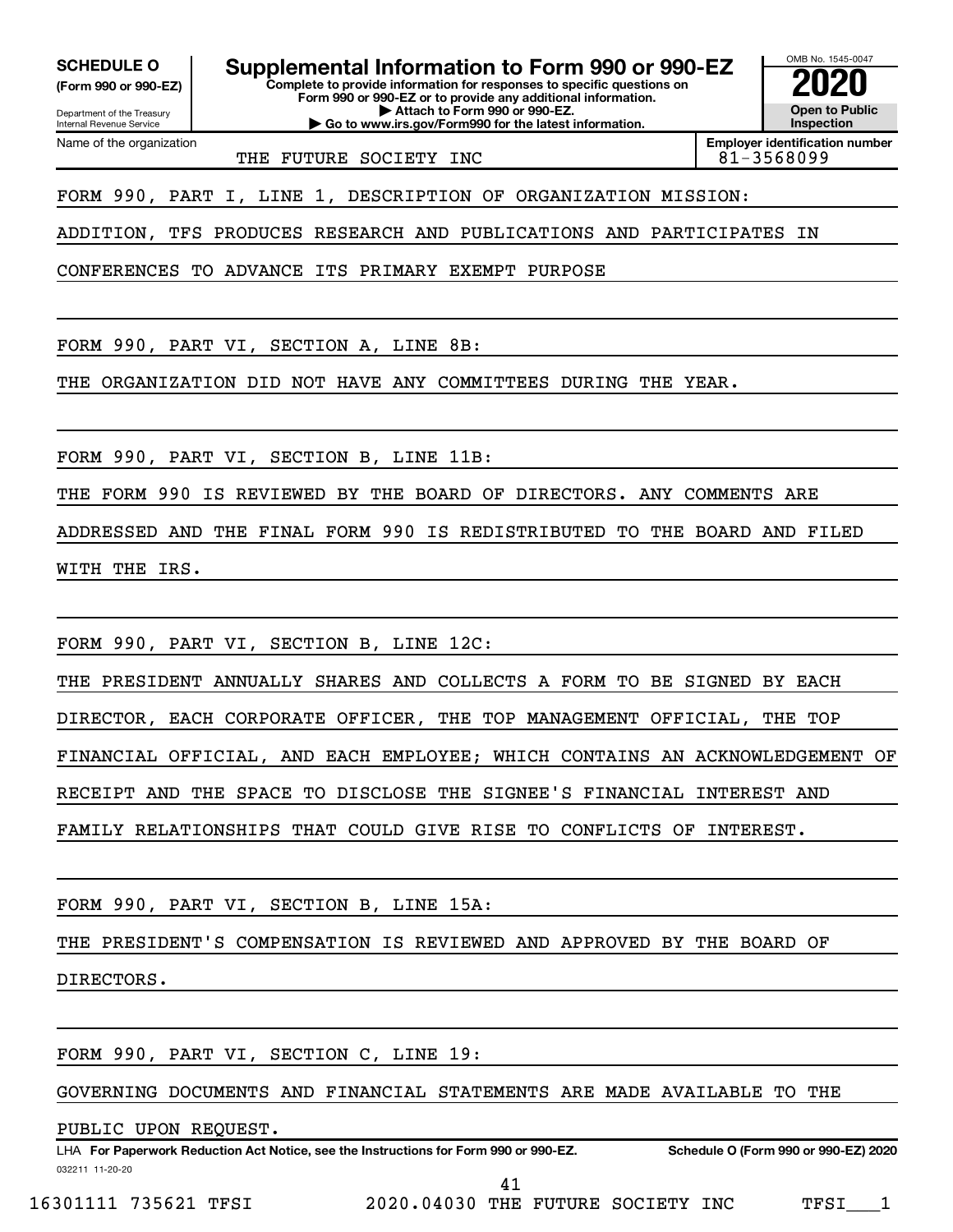| Schedule O (Form 990 or 990-EZ) 2020                   | Page 2                                              |  |
|--------------------------------------------------------|-----------------------------------------------------|--|
| Name of the organization<br>THE FUTURE SOCIETY INC     | <b>Employer identification number</b><br>81-3568099 |  |
|                                                        |                                                     |  |
| FORM 990, PART IX, LINE 11G, OTHER FEES:               |                                                     |  |
| OTHER :                                                |                                                     |  |
| PROGRAM SERVICE EXPENSES                               | 16,647.                                             |  |
| MANAGEMENT AND GENERAL EXPENSES                        | 189.                                                |  |
| FUNDRAISING EXPENSES                                   | $0$ .                                               |  |
| TOTAL EXPENSES                                         | 16,836.                                             |  |
|                                                        |                                                     |  |
| DATA AND OTHER IT PROGRAM SERVICES:                    |                                                     |  |
| PROGRAM SERVICE EXPENSES                               | 184,690.                                            |  |
| MANAGEMENT AND GENERAL EXPENSES                        | $0$ .                                               |  |
| FUNDRAISING EXPENSES                                   | $0$ .                                               |  |
| TOTAL EXPENSES                                         | 184,690.                                            |  |
| TOTAL OTHER FEES ON FORM 990, PART IX, LINE 11G, COL A | 201,526.                                            |  |
|                                                        |                                                     |  |
| FORM 990, PART XI, LINE 9, CHANGES IN NET ASSETS:      |                                                     |  |
| ADJUSTMENTS REQUIRED TO ADJUST THE NET ASSETS FOR      |                                                     |  |
| ADDITIONAL ACCRUAL ITEMS                               | 32,076.                                             |  |
|                                                        |                                                     |  |
|                                                        |                                                     |  |
|                                                        |                                                     |  |
|                                                        |                                                     |  |
|                                                        |                                                     |  |
|                                                        |                                                     |  |
|                                                        |                                                     |  |
|                                                        |                                                     |  |
|                                                        |                                                     |  |
|                                                        |                                                     |  |
| 032212 11-20-20<br>42                                  | Schedule O (Form 990 or 990-EZ) 2020                |  |

16301111 735621 TFSI 2020.04030 THE FUTURE SOCIETY INC TFSI\_\_\_1